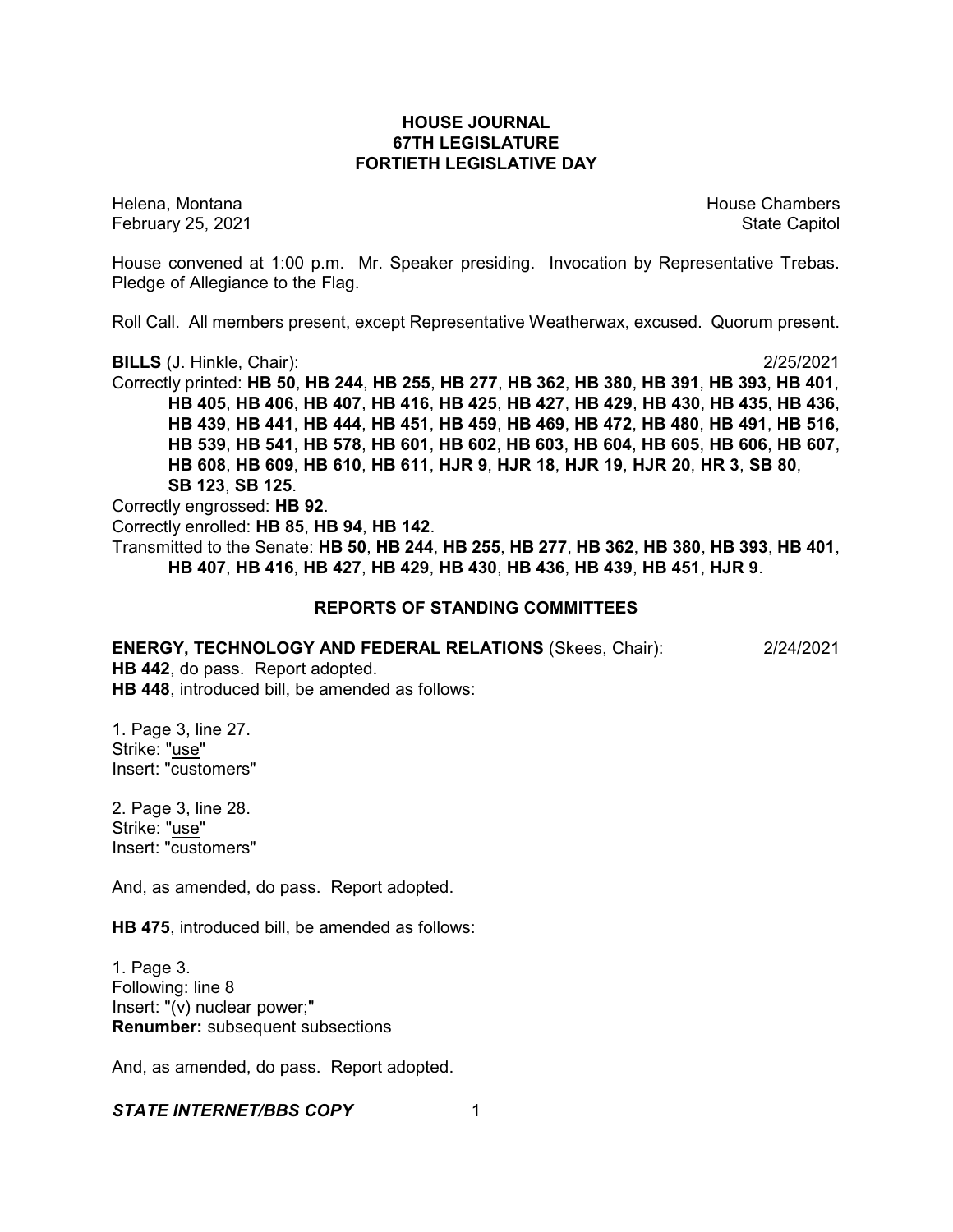**HB 538**, do pass. Report adopted. **HJR 14**, do pass. Report adopted. **JUDICIARY** (Usher, Chair): 2/22/2021 **HB 503**, do pass. Report adopted. **HB 515**, do pass. Report adopted. **HB 555**, do pass. Report adopted. **NATURAL RESOURCES** (Gunderson, Chair): 2/24/2021 **HB 418**, introduced bill, be amended as follows: 1. Title, line 9. Following: "ACTION;" Insert: "AND" Following: "DEFINITION" Strike: "; AND PROVIDING AN APPROPRIATION" 2. Page 5, line 18 through line 23. Strike: sections 7 and 8 in their entirety And, as amended, do pass. Report adopted. **HB 498**, do pass. Report adopted. **HJR 15**, do pass. Report adopted. **TRANSPORTATION** (Loge, Chair): 2/24/2021 **HB 247**, introduced bill, be amended as follows: 1. Title, line 4. Strike: "REDUCING" Insert: "REQUIRING THE DEPARTMENT OF JUSTICE TO DEFINE" 2. Title, line 6. Following: "AFFIXED;" Insert: "PROVIDING RULEMAKING AUTHORITY;" 3. Title, line 7. Following: "SECTIONS" Insert: "61-3-318," 4. Title, line 7. Following: "61-3-323," Insert: ", 61-3-324,"

#### *STATE INTERNET/BBS COPY* 2

Strike: "AND"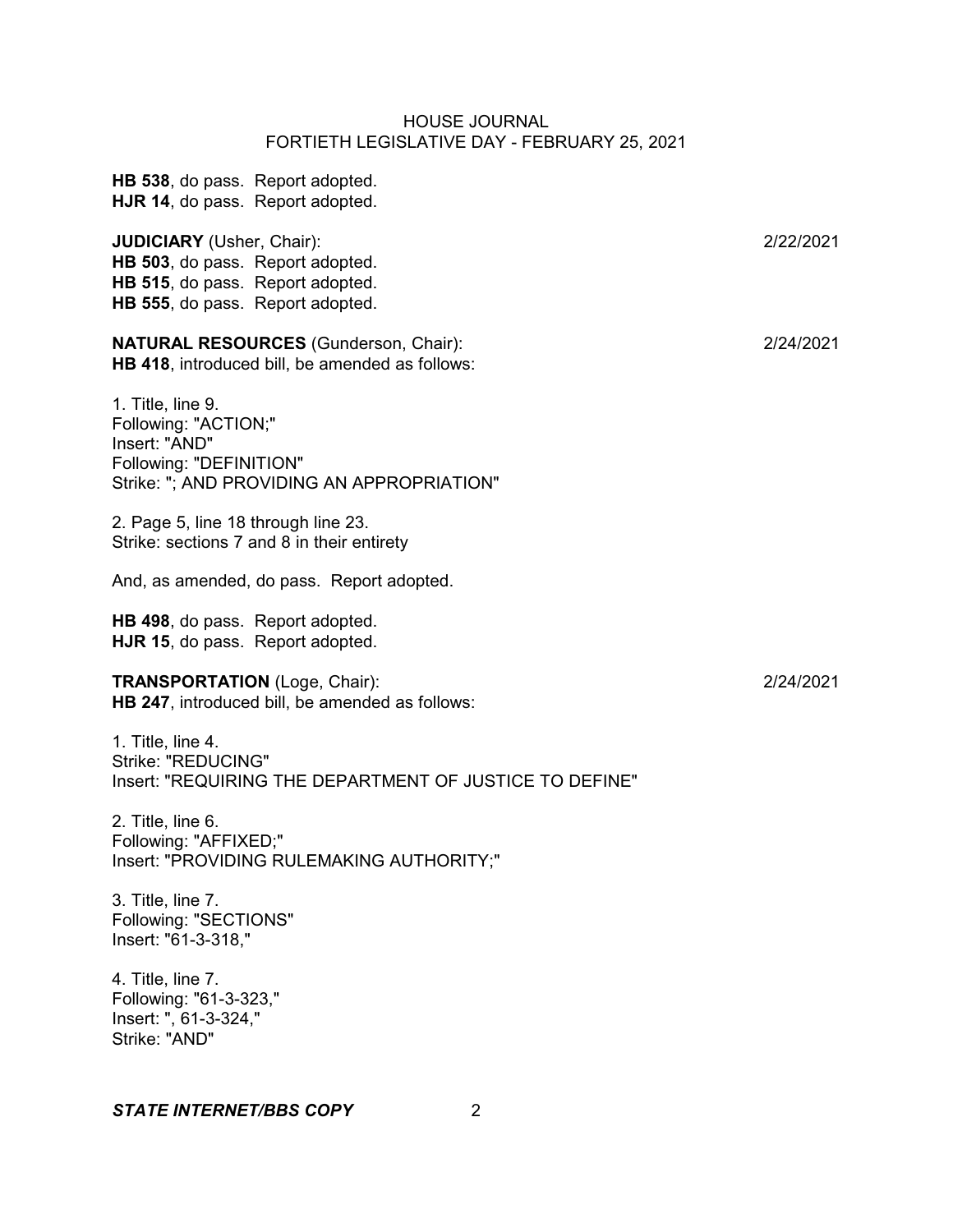5. Title, line 7. Following: "61-3-325," Insert: "AND 61-14-101,"

6. Page 1.

Following: line 10

Insert: "**Section 1.** Section 61-3-318, MCA, is amended to read:

"**61-3-318. Fleet registration period.** (1) (a) Notwithstanding any other provisions of this title regarding the registration of motor vehicles, a person owning or leasing a fleet may register its fleet for a 6-month or a 9-month period, commencing from the date of original registration.

(b) A motor vehicle remaining in the fleet at the end of a 6-month or a 9-month period must be reregistered for a minimum of 12 months.

(2) As used in this section, "fleet" means more than 25 automobiles or trucks having a rated capacity of three-quarters of a ton or less that are rented or offered for rental without drivers and that are designated by a rental owner as a rental fleet in a quantity set by the department pursuant to 61-14-101.""

**Renumber:** subsequent sections

7. Page 1, line 16. Following: "means" Strike: "400 10 or more"

8. Page 1, line 17. Following: "state" Insert: "in a quantity set by the department pursuant to 61-14-101"

9. Page 1.

Following: line 18

Insert: "**Section 3.** Section 61-3-324, MCA, is amended to read:

"**61-3-324. Fleet registration -- application -- additions to and deletions from fleet.** (1) A person owning or leasing a fleet may register the fleet annually through the department in lieu of registering each motor vehicle, trailer, semitrailer, or pole trailer in its domicile.

 $(2)$  (a) Except as provided in subsection  $(2)$ (b), fleet registration information, as prescribed by the department, must be submitted to the department prior to November 1 of each year.

(b) The fleet owner or lessor and the department may enter into an agreement to change the registration period for the fleet in a manner that comports with the requirements of 61-3-311(3).

(3) A motor vehicle, trailer, semitrailer, or pole trailer may be added to the fleet at any time during the registration period. If a certificate of title for a vehicle to be added to the fleet has not been issued by the department, the fleet owner or lessor may submit the application for certificate of title directly to the department.

(4) A motor vehicle, trailer, semitrailer, or pole trailer may be removed from a fleet if the fleet owner or lessor notifies the department of its removal. Upon receipt of the notice, the department shall cancel the vehicle's registration.""

**Renumber:** subsequent sections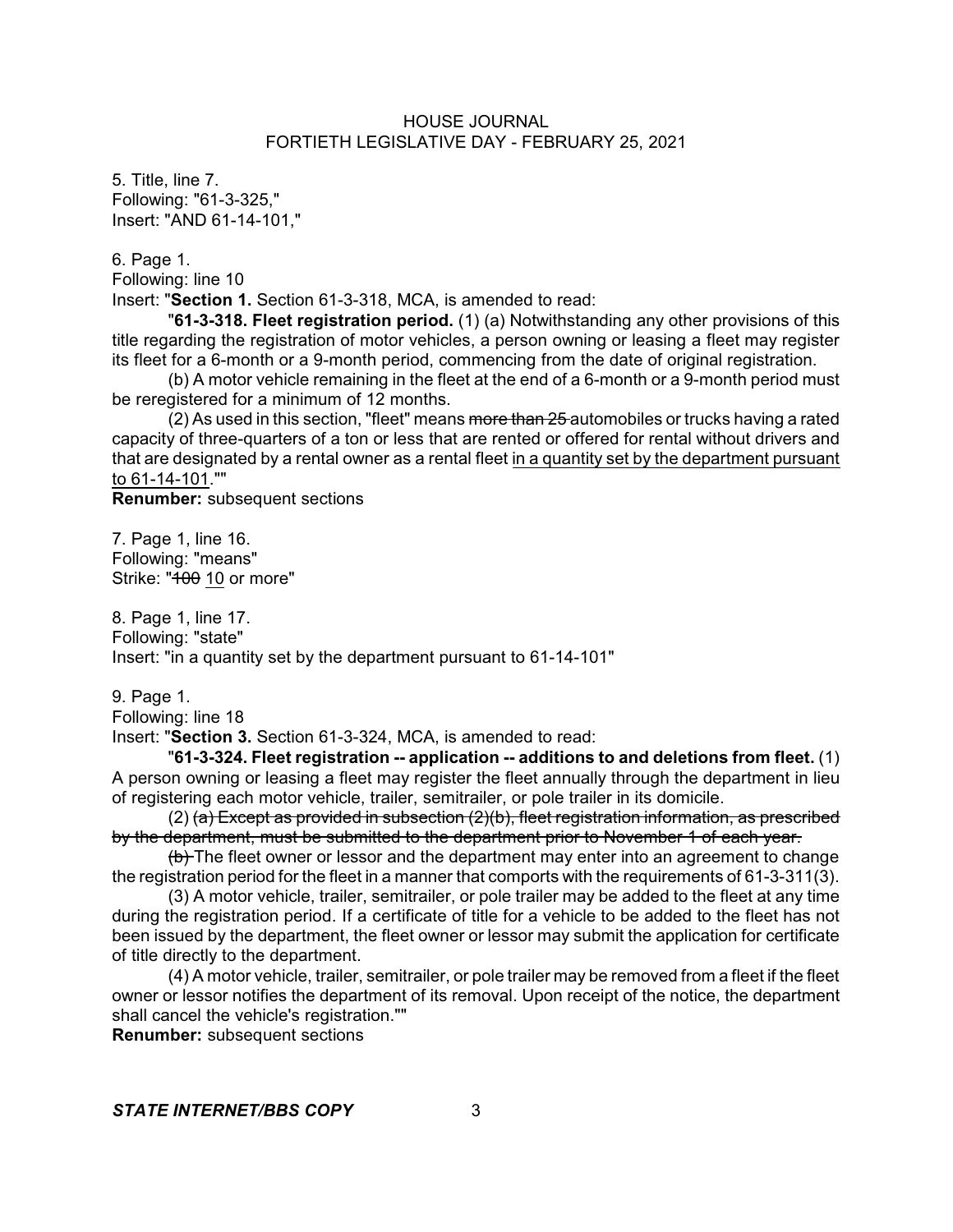10. Page 1, line 20. Following: "department" Insert: "or an authorized agent"

11. Page 1, line 25 through line 26.

Strike: "or" on line 25 through "vehicles." on line 26

Insert: "that do not require a registration decal to be affixed. Fleet series license plates may have the same background as standard license plates issued under 61-3-332 but may have a separate numbering system determined by the department pursuant to 61-14-101."

12. Page 2, line 1.

Following: the first "vehicle" Strike: "with a permanent fleet registration decal"

13. Page 2.

Following: line 1

Insert: "**Section 5.** Section 61-14-101, MCA, is amended to read:

"**61-14-101. Rulemaking authority -- vehicle services.** (1) The department shall adopt rules for the registration of motor vehicles, including:

(a) (i) simultaneous registration of multiple motor vehicles that have common ownership; (ii) defining the term "fleet" as used in 61-3-318 and 61-3-323; and

(iii) the issuance of fleet series license plates provided for in 61-3-325;

(b) verification of compliance with 61-6-301 before registering or renewing a registration of a vehicle or issuing new license plates required by 61-3-332(3);

(c) devising a method to place license plates on the 5-year reissuance cycle to minimize production peaks and valleys;

(d) early registration renewals when an owner of a motor vehicle presents extenuating circumstances; and

(e) automated mailing of license plates by the department or its authorized agent, including an agent under contract with the department pursuant to 61-3-338.

(2) The department shall adopt rules to procure compliance with all of the laws of the state regulating the issuance of motor vehicle, trailer, semitrailer, or pole trailer licenses relating to the use and operation of motor vehicles, trailers, semitrailers, or pole trailers before issuing the lettered license plates pursuant to 61-3-423.

(3) The department may adopt rules to establish vehicle brands or carried-forward brands according to 61-3-202.

(4) The department may adopt rules governing affidavit and bond for certificate of title pursuant to 61-3-208.

(5) The department may adopt rules for the implementation and administration of temporary registration permits, pursuant to 61-3-224, including issuance to:

(a) a Montana resident who acquires a new or used motor vehicle, trailer, semitrailer, pole trailer, motorboat, sailboat that is 12 feet or longer, snowmobile, or off-highway vehicle for operation of the vehicle or vessel prior to titling and registration of the vehicle or vessel under Title 61, chapter 3;

(b) the owner of a salvage vehicle or a vehicle requiring a state-assigned vehicle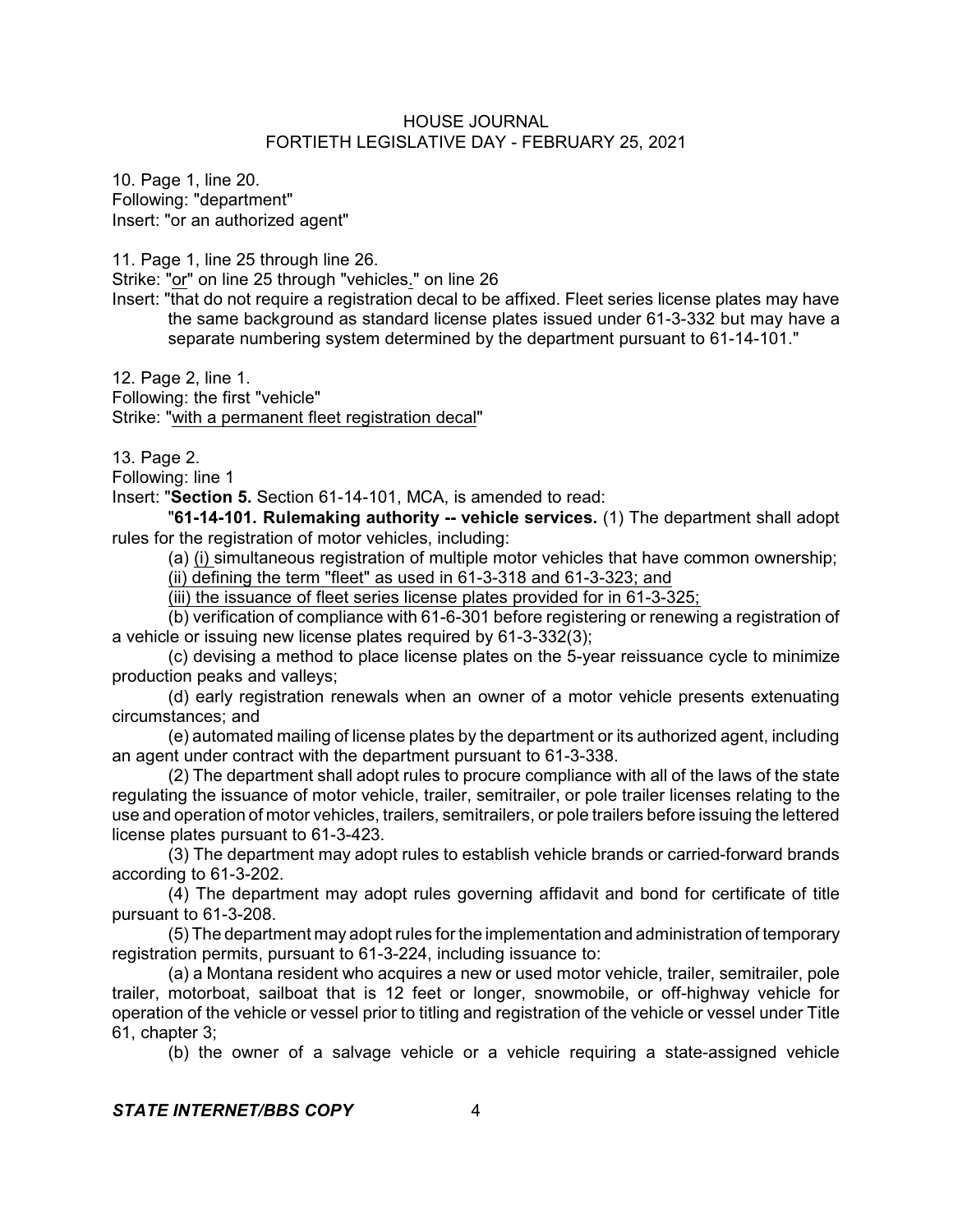identification number to move the vehicle to and from a designated inspection site prior to applying for a new certificate of title under 61-3-107 or 61-3-212;

(c) the owner of a motor vehicle, trailer, semitrailer, or pole trailer registered in this state for operation of the vehicle while awaiting production and receipt of special or duplicate license plates ordered for a vehicle under Title 61, chapter 3;

(d) a nonresident of this state who acquires a motor vehicle, trailer, semitrailer, or pole trailer in this state for operation of the vehicle prior to its titling and registration under the laws of the nonresident's jurisdiction of residence;

(e) a dealer licensed in another state who brings a motor vehicle or trailer designed and used to apply fertilizer to agricultural lands into the state for special demonstration in this state;

(f) a financial institution located in Montana for a prospective purchaser to demonstrate a motor vehicle that the financial institution has obtained following repossession;

(g) an insurer or its agent to move a motor vehicle or trailer to auction following acquisition of the vehicle by the insurer as a result of the settlement of an insurance claim;

(h) a nonresident ownerto temporarily operate a quadricycle or motorcycle designed for offroad recreational use on the highways of this state when the quadricycle or motorcycle designed for off-road recreational use is equipped for use on the highways as prescribed in Title 61, chapter 9, but the quadricycle or motorcycle designated for off-road recreational use is not registered or is only registered for off-road use in the nonresident's home state; or

(i) a new owner of a motor vehicle, trailer, semitrailer, pole trailer, motorboat, sailboat that is 12 feet in length or longer, snowmobile, or off-highway vehicle for which the new owner cannot, due to circumstances beyond the new owner's control, surrender a previously assigned certification of title.

(6) The department may adopt rules for the assessment and collection of registration fees on light vehicles under 61-3-321 and 61-3-562, including the proration of fees under 61-3-520 and criteria for determining the motor vehicle's age.

(7) The department may adopt rules for imposing and collecting fees in lieu of tax, including:

(a) the proration of fees in lieu of tax under 61-3-520 on buses, trucks having a manufacturer's rated capacity of more than 1 ton, and truck tractors;

(b) criteria for determining the motor vehicle's age; and

(c) criteria for determining the manufacturer's rated capacity.

(8) The department may adopt rules, pursuant to Title 61, chapter 3, for the administration of fees for trailers, semitrailers, and pole trailers, including criteria for determining a trailer's age and weight.

(9) The department shall adopt rules for generic specialty license plates issued pursuant to 61-3-472 through 61-3-481, including:

(a) the minimum and maximum number of characters that a generic specialty license plate may display;

(b) the general placement of the sponsor's name, identifying phrase, and graphic; and

(c) any specifications or limitations on the use or choice of color or detail in the sponsor's graphic design.

(10) The department may adopt rules governing dealers pursuant to the provisions of Title 61, chapter 4, including:

(a) the application and issuance of dealer licenses, including the qualifications of dealers, and the staggering of expiration dates pursuant to 61-4-101;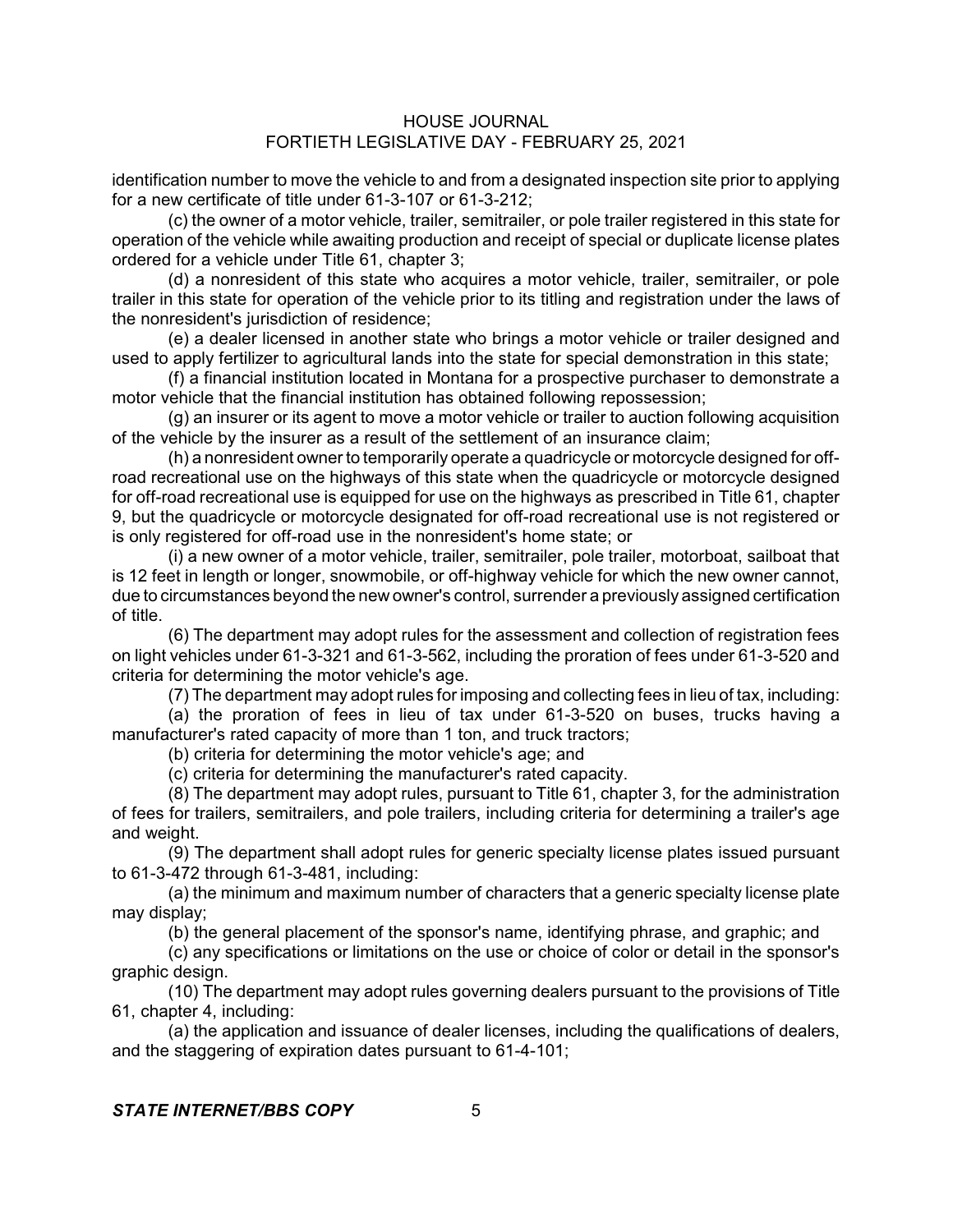(b) the issuance of dealer, demonstrator, courtesy, and transit plates pursuant to 61-4-102, 61-4-128 through 61-4-130, 61-4-301, 61-4-307, and 61-4-308;

(c) the application and process for renewing a dealer license pursuant to 61-4-124; and

(d) governing the regulation of persons required to be licensed pursuant to Title 61, chapter 4, part 2.

(11) The department may adopt rules for local option tax appeals pursuant to 15-15-201.

(12) The department may adopt rules to implement any other provision of this title.""

And, as amended, do pass. Report adopted.

**HB 264**, introduced bill, be amended as follows:

1. Title, line 5. Strike: "POLICE" Insert: "LAW ENFORCEMENT"

2. Page 1, line 15. Strike: "**police**" Insert: "**law enforcement**"

3. Page 1, line 16. Strike: "**police"** Insert: "**law enforcement"**

4. Page 1, line 18. Strike: "police" Insert: "law enforcement"

5. Page 1, line 22. Strike: the first "police" Insert: "law enforcement"

6. Page 1, line 24. Strike: "police" Insert: "law enforcement"

7. Page 1, line 27. Strike: "police" Insert: "law enforcement"

8. Page 2, line 2 through line 4. Strike: "reduce" on line 2 through "posted" on line 4

Insert: "cautiously and in a careful manner reduce the vehicle's speed to a reasonably lower and safe speed appropriate to the road and visual conditions or to the temporarily posted speed limit, but to a careful and prudent speed if a temporarily posted speed has not been posted"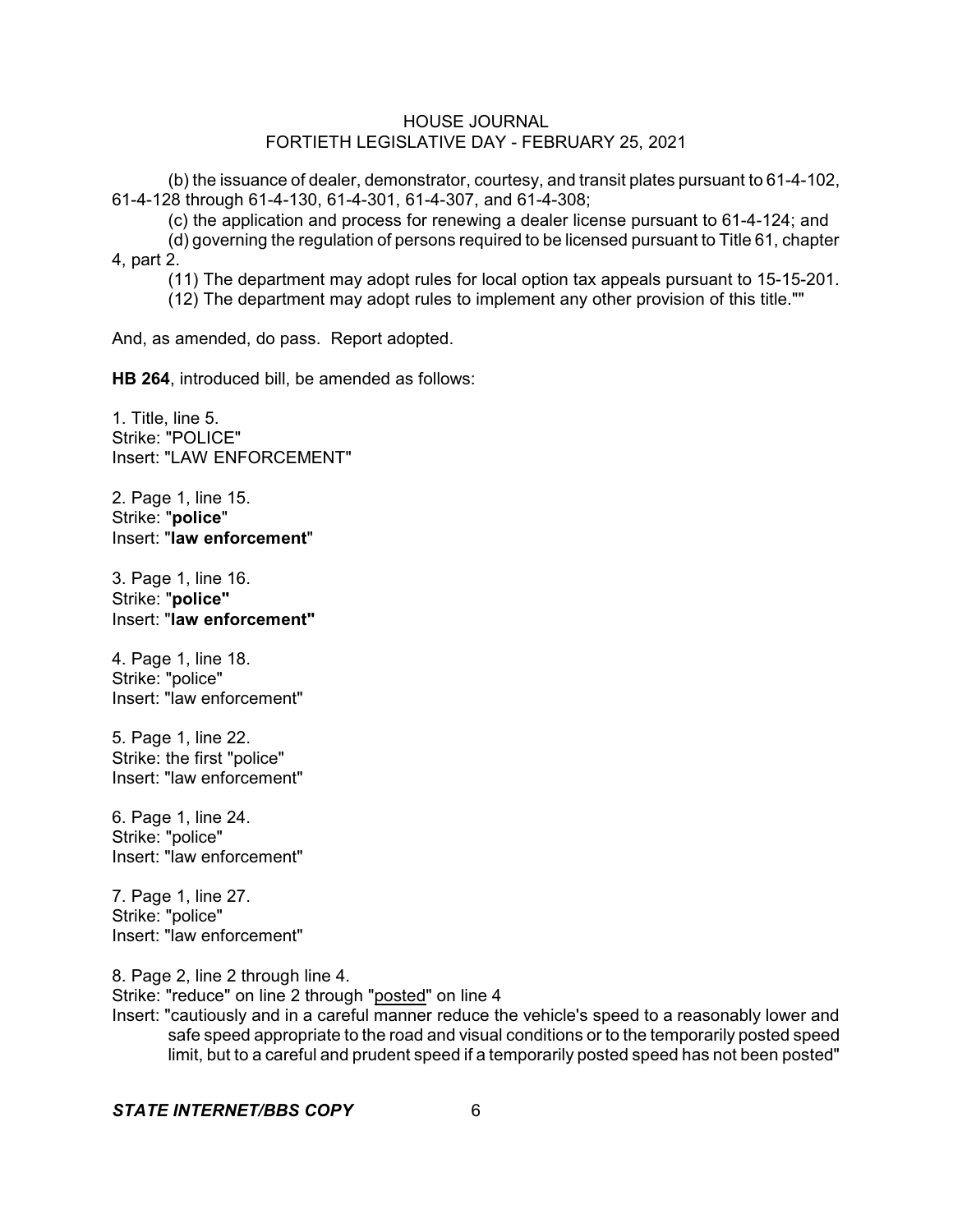9. Page 2, line 7. Strike: "police" Insert: "law enforcement"

10. Page 2, line 9. Strike: "police" Insert: "law enforcement"

11. Page 2, line 28. Strike: "\$25" Insert: "\$100"

12. Page 2, line 28. Strike: "\$300" Insert: "\$500"

13. Page 3, line 2. Strike: "\$50" Insert: "\$500"

14. Page 3, line 2. Strike: "\$500" Insert: "\$1,000"

And, as amended, do pass. Report adopted.

**HB 350**, introduced bill, be amended as follows:

1. Title, line 5. Following: "DISTRICT" Insert: "OR SCHOOL BUS CONTRACTOR"

2. Page 3, line 20. Following: "district" Insert: "or a school bus contractor"

3. Page 4, line 10. Following: "fine" Insert: "or penalty"

And, as amended, do pass. Report adopted.

**HB 438**, do pass. Report adopted. **HB 462**, do pass. Report adopted. **HB 476**, do pass. Report adopted.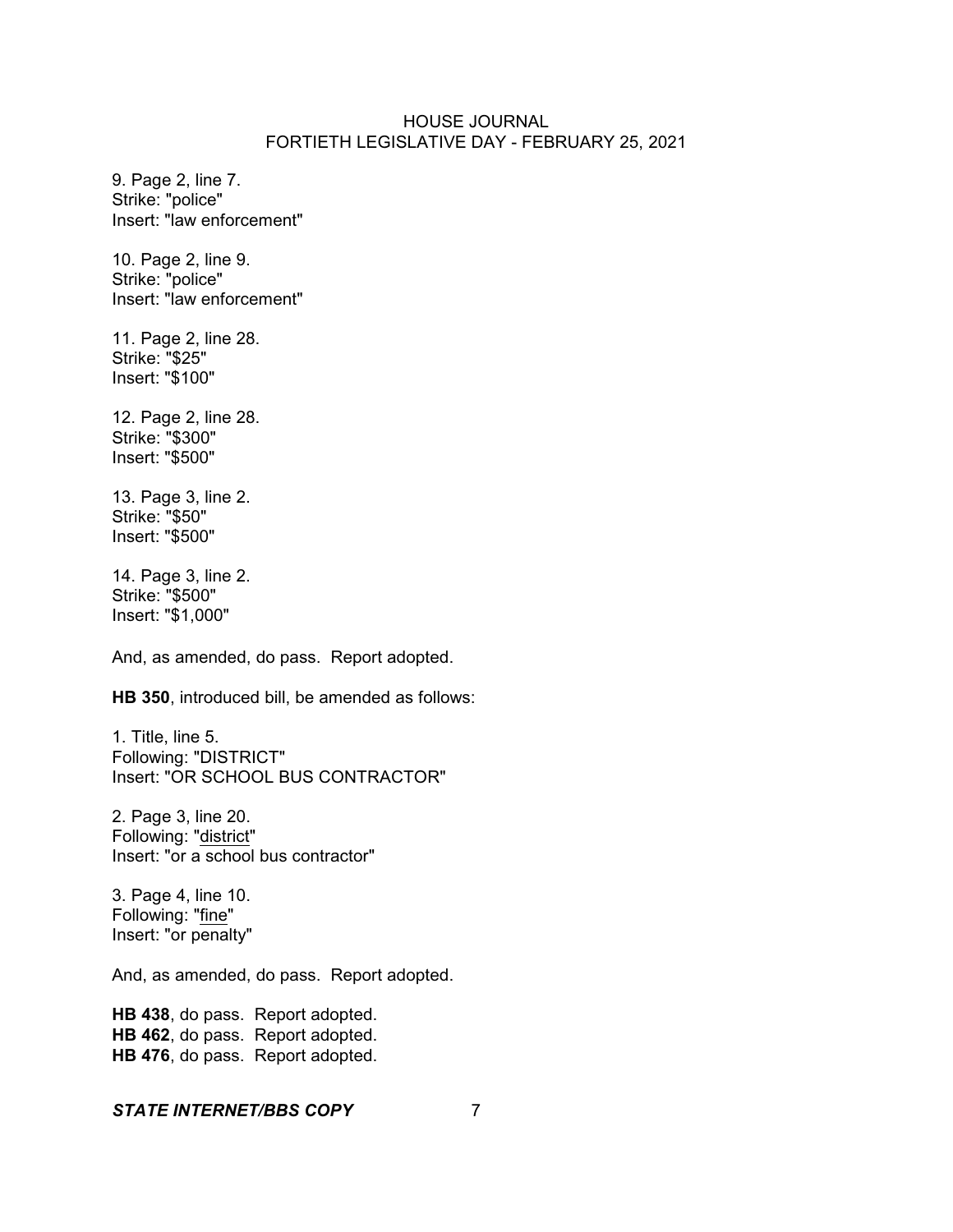**HB 482**, do pass. Report adopted. **HB 488**, do pass. Report adopted. **HB 586**, do pass. Report adopted.

#### **MESSAGES FROM THE SENATE**

**Senate bills** passed and transmitted to the House for concurrence: 2/23/2021

**SB 99**, introduced by C. Smith **SB 128**, introduced by S. Fitzpatrick **SB 162**, introduced by D. Howard **SB 186**, introduced by C. Friedel **SB 191**, introduced by R. Osmundson

**SB 203**, introduced by K. Bogner, requiring adoption by an affirmative roll call vote of two-thirds of all the members of the Legislature, passed the Senate and was transmitted to the House with the following vote:

2/23/2021

Yeas - 50 Nays - 0

## **MESSAGES FROM THE GOVERNOR**

February 25, 2021

The Honorable Wylie Galt Speaker of the House State Capitol Helena, Montana 59620

Dear Speaker Galt:

On Tuesday, February 23, 2021, I signed the following bills:

House Bill 45 – Putnam House Bill 79 – Noland

On Thursday, February 25, 2021, I signed the following bill:

House Bill 15 – Anderson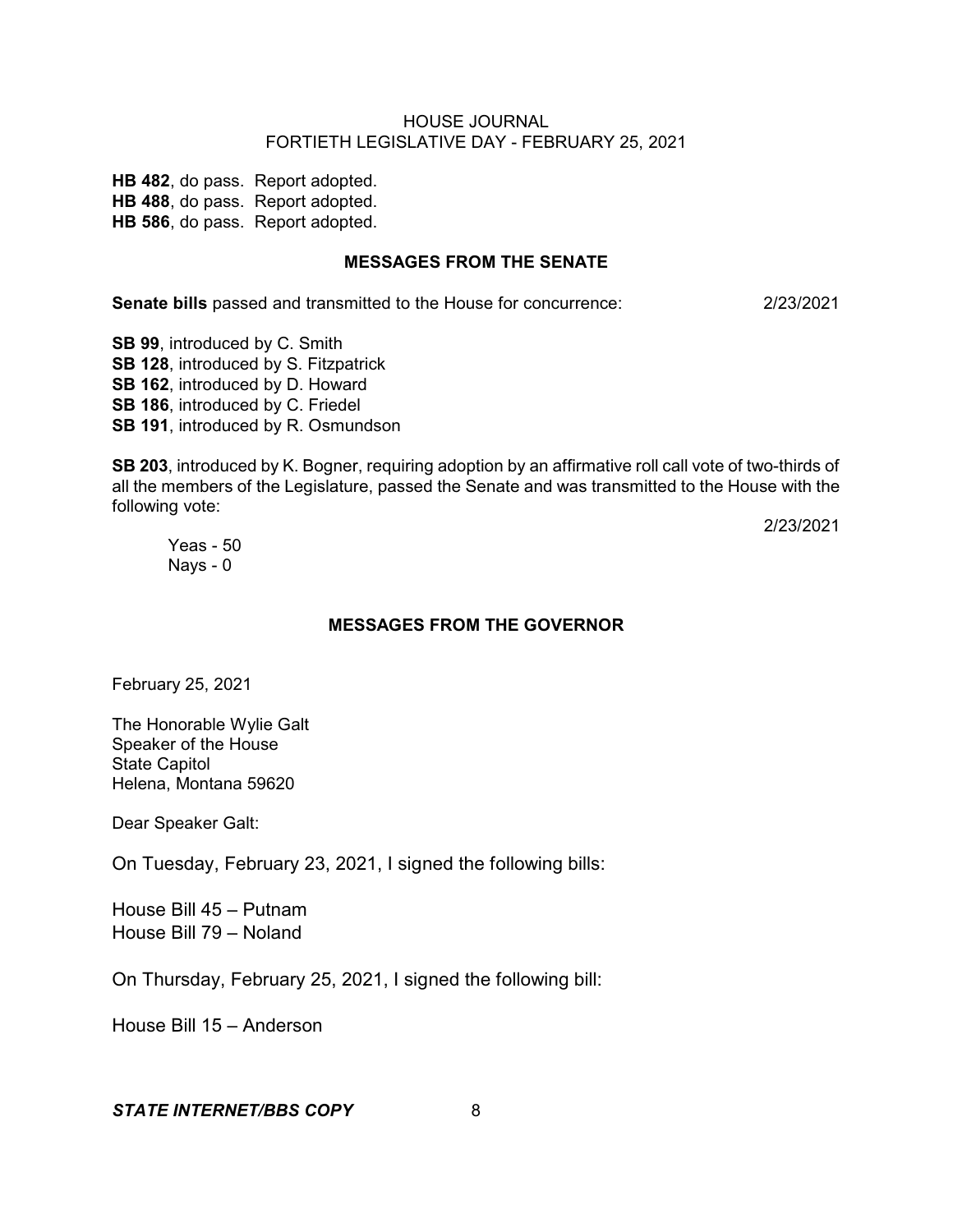The bills have been delivered to the Secretary of State's Office.

Sincerely,

GREG GIANFORTE Governor

# **FIRST READING AND COMMITMENT OF BILLS**

The following House bills were introduced, read first time, and referred to committees:

**HB 612**, introduced by E. Buttrey, referred to Education. **HB 613**, introduced by S. Stewart Peregoy, referred to State Administration. **HB 614**, introduced by M. Caferro, referred to Business and Labor. **HB 615**, introduced by M. Hopkins, B. Tschida, referred to Taxation. **HB 616**, introduced by M. Hopkins, B. Tschida, referred to Taxation. **HB 617**, introduced by B. Ler, referred to Judiciary. **HB 618**, introduced by W. McKamey, R. Fitzgerald, K. Holmlund, D. Skees, S. Vinton, referred to State Administration.

The following House joint resolution was introduced, read first time, and referred to committee:

**HJR 21**, introduced by L. Bishop, D. Bedey, S. Berglee, M. Bertoglio, G. Frazer, J. Fuller, F. Garner, S. Kerns, F. Smith, B. Usher, M. Weatherwax, referred to State Administration.

The following Senate bills were introduced, read first time, and referred to committees:

**SB 99**, introduced by C. Smith, referred to Education.

**SB 128**, introduced by S. Fitzpatrick, referred to Legislative Administration.

**SB 162**, introduced by D. Howard, D. Salomon, J. Read, R. Osmundson, D. Kary,

T. McGillvray, C. Smith, M. Blasdel, B. Brown, T. Manzella, B. Tschida, S. Hinebauch,

L. Sheldon-Galloway, J. Patelis, J. Small, M. Hopkins, F. Nave, B. Mitchell, A. Regier,

S. Galloway, C. Hinkle, referred to State Administration.

**SB 186**, introduced by C. Friedel, referred to Business and Labor.

**SB 191**, introduced by R. Osmundson, referred to Appropriations.

**SB 203**, introduced by K. Bogner, B. Bennett, C. Knudsen, K. Sullivan, B. Ler, K. Zolnikov, referred to Judiciary.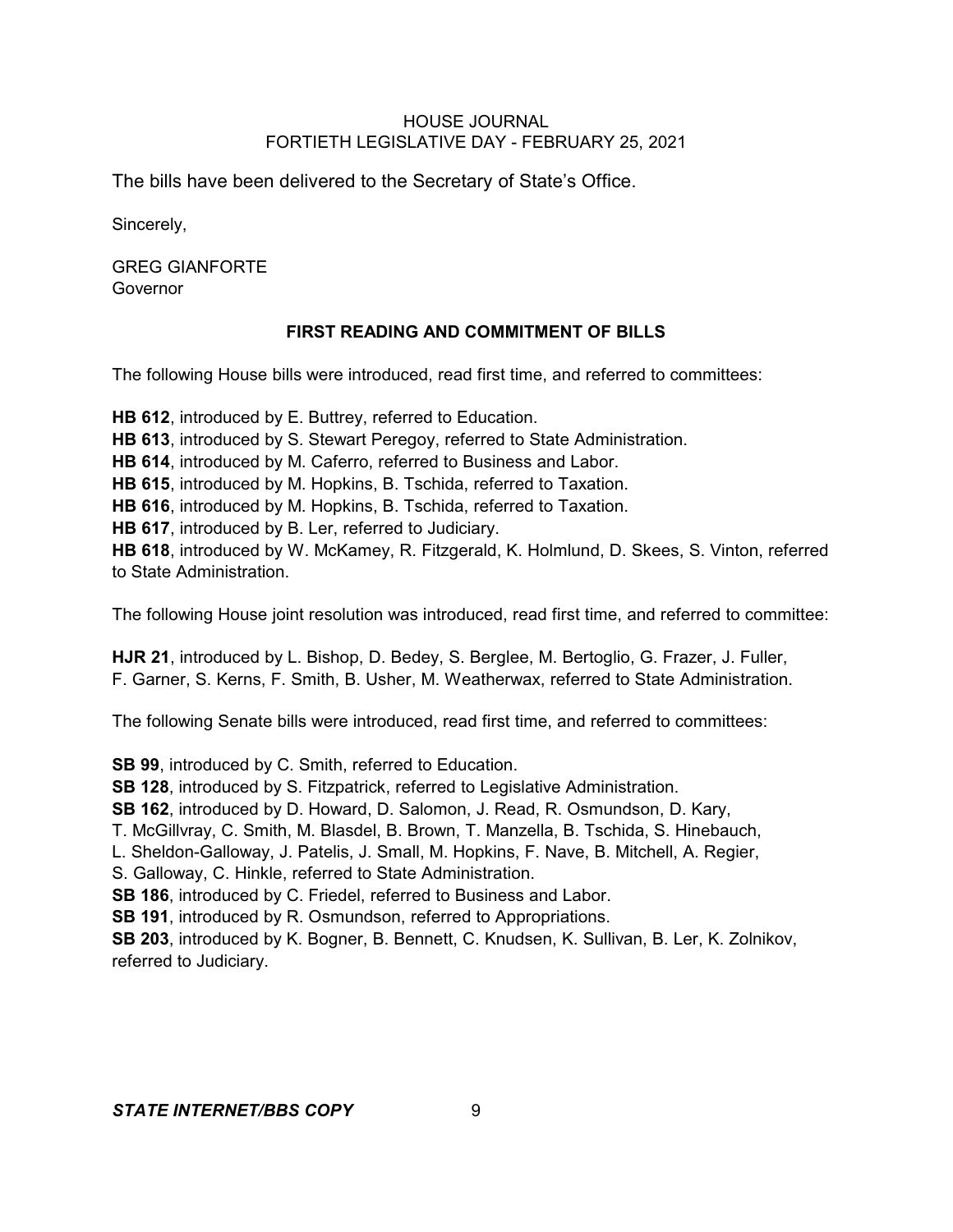# **SECOND READING OF BILLS (COMMITTEE OF THE WHOLE)**

Majority Leader Vinton moved the House resolve itself into a Committee of the Whole for consideration of business on second reading. Motion carried. Representative Hopkins in the chair.

Mr. Speaker: We, your Committee of the Whole, having had under consideration business on second reading, recommend as follows:

**HB 483** - Majority Leader Vinton moved consideration of **HB 483** be passed for the day. Without objection, so ordered.

**HB 57** - Representative Lenz moved **HB 57** do pass. Motion carried as follows:

Yeas: Abbott, Anderson, Bartel, Beard, Bedey, Berglee, Bertoglio, Binkley, Bishop, Brewster, Buckley, Buttrey, Caferro, Carlson, Curdy, Custer, Dooling, Dunwell, Duram, Farris-Olsen, Fern, Fielder, Fitzgerald, Fleming, France, Frazer, Fuller, Funk, Galloway, Garner, Gillette, Gist, Greef, Gunderson, Hamilton, Harvey, Hawk, Hayman, Hill, Hinkle C, Hinkle J, Holmlund, Hopkins, Jones, Karjala, Kassmier, Keane, Kelker, Keogh, Kerns, Kerr-Carpenter, Knudsen C, Knudsen R, Kortum, Lenz, Ler, Loge, Malone, Marler, Marshall, McKamey, Mercer, Mitchell, Moore, Nave, Noland, Novak, Olsen, Patelis, Phalen, Putnam, Read, Regier A, Regier M, Reksten, Ricci, Running Wolf, Schillinger, Seekins-Crowe, Sheldon-Galloway, Skees, Smith, Stafman, Stewart Peregoy, Stromswold, Sullivan, Tenenbaum, Thane, Trebas, Tschida, Usher, Vinton, Walsh, Weatherwax, Welch, Whiteman Pena, Whitman, Windy Boy, Zolnikov, Mr. Speaker. Total 100

Nays: None. Total 0

Voted absentee: Weatherwax, Aye.

Excused: Weatherwax. Total 1

Absent or not voting: None. Total 0

**HB 90** - Representative Lenz moved **HB 90** do pass. Motion carried as follows:

Yeas: Abbott, Anderson, Bartel, Beard, Bedey, Berglee, Bertoglio, Binkley, Bishop, Brewster, Buckley, Buttrey, Caferro, Carlson, Curdy, Custer, Dooling, Dunwell, Duram, Farris-Olsen, Fern, Fielder, Fitzgerald, Fleming, France, Frazer, Fuller, Funk, Galloway, Garner, Gillette, Gist, Greef,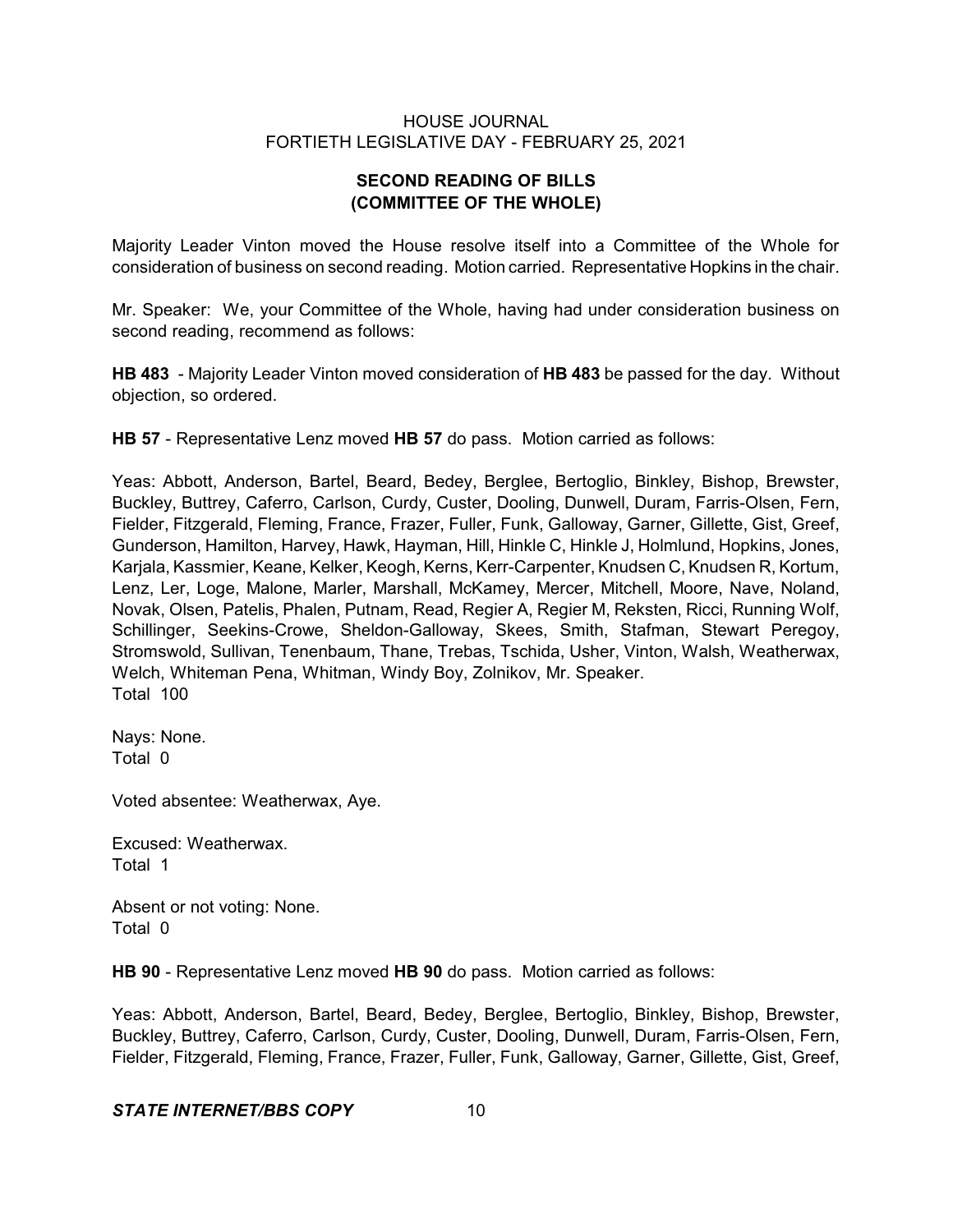Gunderson, Hamilton, Harvey, Hawk, Hayman, Hill, Hinkle C, Hinkle J, Holmlund, Hopkins, Jones, Karjala, Kassmier, Keane, Kelker, Keogh, Kerns, Kerr-Carpenter, Knudsen C, Knudsen R, Kortum, Lenz, Ler, Loge, Malone, Marler, Marshall, McKamey, Mercer, Mitchell, Moore, Nave, Noland, Novak, Olsen, Patelis, Phalen, Putnam, Read, Regier A, Regier M, Reksten, Ricci, Running Wolf, Schillinger, Seekins-Crowe, Sheldon-Galloway, Skees, Smith, Stafman, Stewart Peregoy, Stromswold, Sullivan, Tenenbaum, Thane, Trebas, Tschida, Usher, Vinton, Walsh, Weatherwax, Welch, Whiteman Pena, Whitman, Windy Boy, Zolnikov, Mr. Speaker. Total 100

Nays: None. Total 0

Voted absentee: Weatherwax, Aye.

Excused: Weatherwax. Total 1

Absent or not voting: None. Total 0

**HB 185** - Representative Kerns moved **HB 185** do pass.

**HB 185** - Representative Windy Boy moved **HB 185**, second reading copy, be amended as follows:

1. Title, line 7. **Following:** "PROGRAMMING" **Insert:** "AND INDIAN LANGUAGE IMMERSION"

2. Page 1, line 20. **Following:** the second "courses" **Insert:** "that may be taken in lieu of foreign language courses to meet the requirements" **Following:** "in" **Insert:** ": (i)"

3. Page 1, line 21. **Strike:** "that may be taken in lieu of foreign language courses to meet the requirements" **Insert:** "; or (ii) Indian language immersion programs"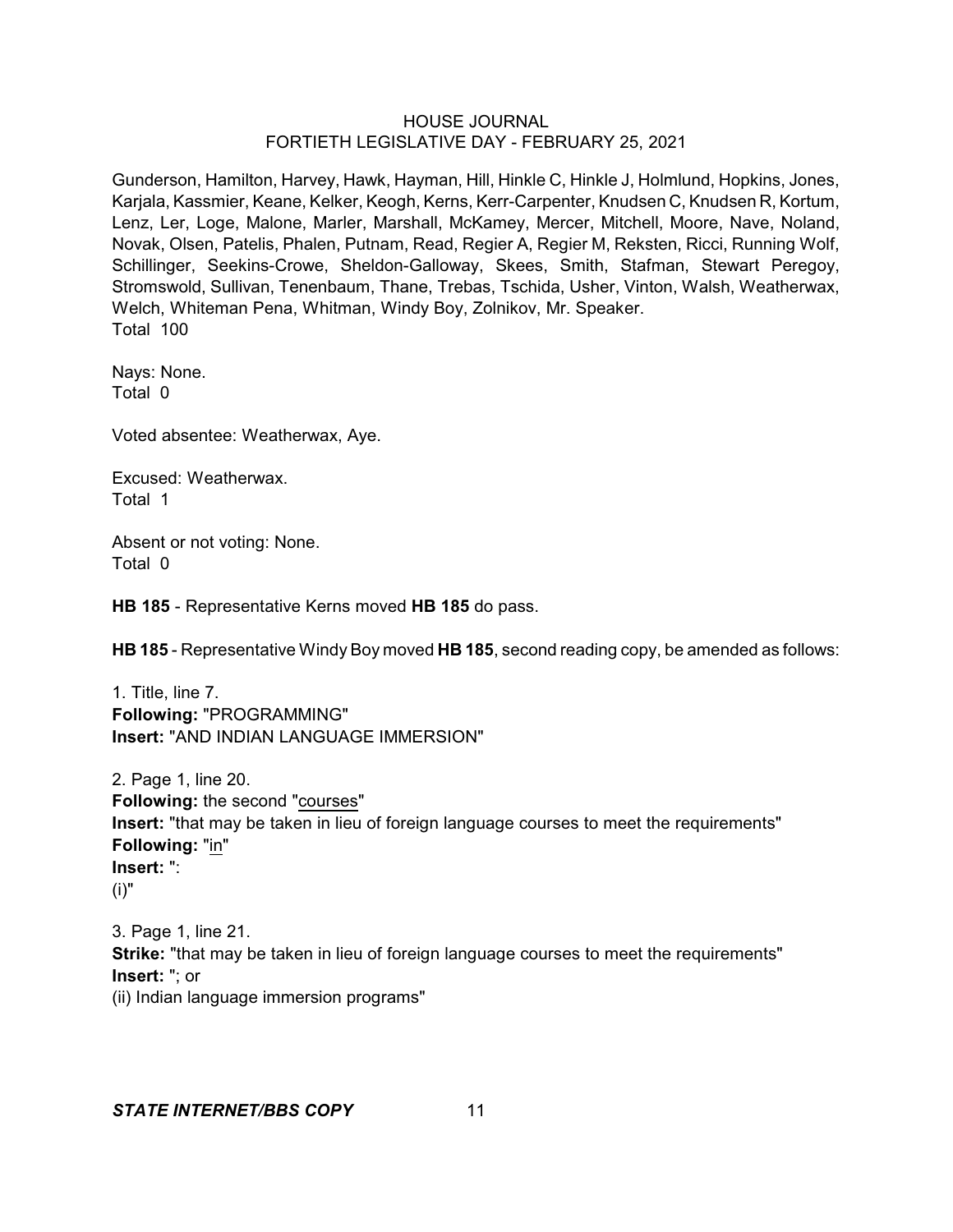Amendment adopted as follows:

Yeas: Abbott, Bartel, Bedey, Bishop, Brewster, Buckley, Buttrey, Caferro, Carlson, Curdy, Custer, Dooling, Dunwell, Farris-Olsen, Fern, Fitzgerald, France, Funk, Garner, Greef, Hamilton, Harvey, Hawk, Hayman, Holmlund, Hopkins, Jones, Karjala, Keane, Kelker, Keogh, Kerr-Carpenter, Knudsen C, Knudsen R, Kortum, Loge, Marler, Marshall, McKamey, Novak, Olsen, Patelis, Putnam, Running Wolf, Smith, Stafman, Stewart Peregoy, Stromswold, Sullivan, Tenenbaum, Thane, Trebas, Vinton, Walsh, Weatherwax, Welch, Whiteman Pena, Whitman, Windy Boy, Zolnikov, Mr. Speaker.

Total 61

Nays: Anderson, Beard, Berglee, Bertoglio, Binkley, Duram, Fielder, Fleming, Frazer, Fuller, Galloway, Gillette, Gist, Gunderson, Hill, Hinkle C, Hinkle J, Kassmier, Kerns, Lenz, Ler, Malone, Mercer, Mitchell, Moore, Nave, Noland, Phalen, Read, Regier A, Regier M, Reksten, Ricci, Schillinger, Seekins-Crowe, Sheldon-Galloway, Skees, Tschida, Usher. Total 39

Voted absentee: Weatherwax, Aye.

Excused: Weatherwax. Total 1

Absent or not voting: None. Total 0

**HB 185** - Representative Kerns moved **HB 185**, as amended, do pass. Motion **failed** as follows:

Yeas: Berglee, Brewster, Buckley, Carlson, Hinkle C, Hinkle J, Holmlund, Hopkins, Kerr-Carpenter, Knudsen C, Knudsen R, Malone, McKamey, Mitchell, Olsen, Smith, Trebas, Mr. Speaker. Total 18

Nays: Abbott, Anderson, Bartel, Beard, Bedey, Bertoglio, Binkley, Bishop, Buttrey, Caferro, Curdy, Custer, Dooling, Dunwell, Duram, Farris-Olsen, Fern, Fielder, Fitzgerald, Fleming, France, Frazer, Fuller, Funk, Galloway, Garner, Gillette, Gist, Greef,Gunderson, Hamilton, Harvey, Hawk, Hayman, Hill, Jones, Karjala, Kassmier, Keane, Kelker, Keogh, Kerns, Kortum, Lenz, Ler, Loge, Marler, Marshall, Mercer, Moore, Nave, Noland, Novak, Patelis, Phalen, Putnam, Read, Regier A, Regier M, Reksten, Ricci, Running Wolf, Schillinger, Seekins-Crowe, Sheldon-Galloway, Skees, Stafman, Stewart Peregoy, Stromswold, Sullivan, Tenenbaum, Thane, Tschida, Usher, Vinton, Walsh, Weatherwax, Welch, Whiteman Pena, Whitman, Windy Boy, Zolnikov. Total 82

Voted absentee: Weatherwax, No.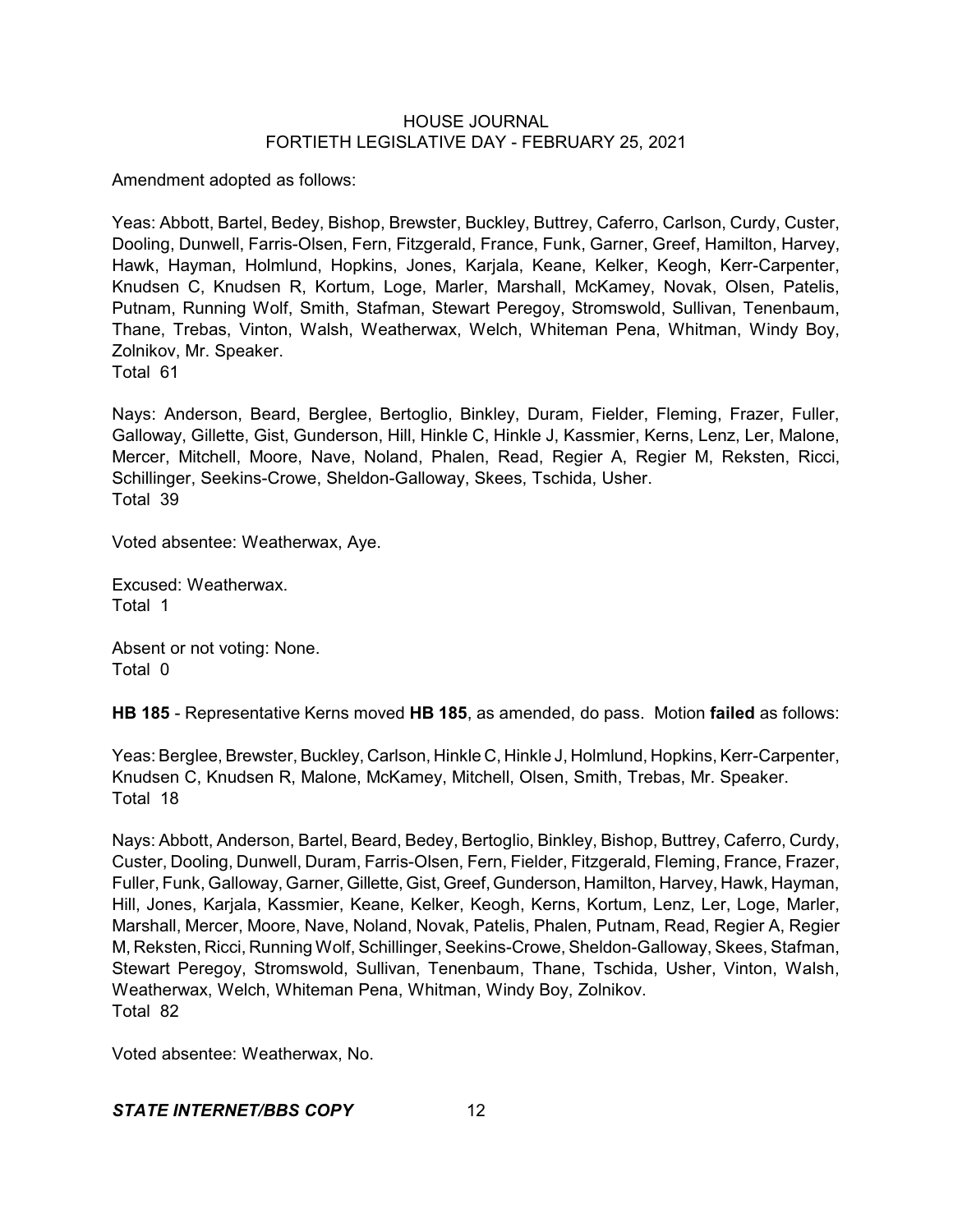Excused: Weatherwax. Total 1

Absent or not voting: None. Total 0

**HB 233** - Representative Anderson moved **HB 233** do pass. Motion carried as follows:

Yeas: Abbott, Anderson, Beard, Bedey, Bertoglio, Bishop, Brewster, Buckley, Buttrey, Caferro, Carlson, Curdy, Custer, Dooling, Dunwell, Duram, Farris-Olsen, Fern, Fielder, Fitzgerald, Fleming, France, Frazer, Fuller, Funk, Galloway, Garner, Gillette, Gist, Greef, Gunderson, Hamilton, Harvey, Hawk, Hayman, Hill, Hinkle C, Hinkle J, Holmlund, Hopkins, Jones, Karjala, Kassmier, Keane, Kelker, Keogh, Kerr-Carpenter, Knudsen C, Knudsen R, Kortum, Ler, Loge, Malone, Marler, Marshall, McKamey, Mercer, Mitchell, Moore, Nave, Noland, Novak, Olsen, Patelis, Phalen, Putnam, Read, Regier A, Regier M, Reksten, Ricci, Running Wolf, Schillinger, Seekins-Crowe, Sheldon-Galloway, Skees, Smith, Stafman, Stewart Peregoy, Stromswold, Sullivan, Tenenbaum, Thane, Trebas, Tschida, Usher, Vinton, Walsh, Weatherwax, Welch, Whiteman Pena, Whitman, Windy Boy, Zolnikov, Mr. Speaker. Total 95

Nays: Bartel, Berglee, Binkley, Kerns, Lenz. Total 5

Voted absentee: Weatherwax, Aye.

Excused: Weatherwax. Total 1

Absent or not voting:None. Total 0

**HB 291** - Representative Funk moved **HB 291** do pass. Motion carried as follows:

Yeas: Abbott, Anderson, Beard, Bedey, Bertoglio, Bishop, Brewster, Buckley, Buttrey, Caferro, Carlson, Curdy, Custer, Dooling, Dunwell, Duram, Farris-Olsen, Fern, Fielder, Fitzgerald, Fleming, France, Frazer, Fuller, Funk, Galloway, Garner, Gillette, Gist, Greef, Gunderson, Hamilton, Harvey, Hawk, Hayman, Hill, Hinkle C, Hinkle J, Holmlund, Hopkins, Jones, Karjala, Kassmier, Keane, Kelker, Keogh, Kerns, Kerr-Carpenter, Knudsen C, Knudsen R, Kortum, Lenz, Ler, Loge, Malone, Marler, Marshall, McKamey, Mitchell, Mercer, Nave, Noland, Novak, Olsen, Patelis, Putnam, Regier A, Reksten, Ricci, Running Wolf, Schillinger, Seekins-Crowe, Sheldon-Galloway, Skees,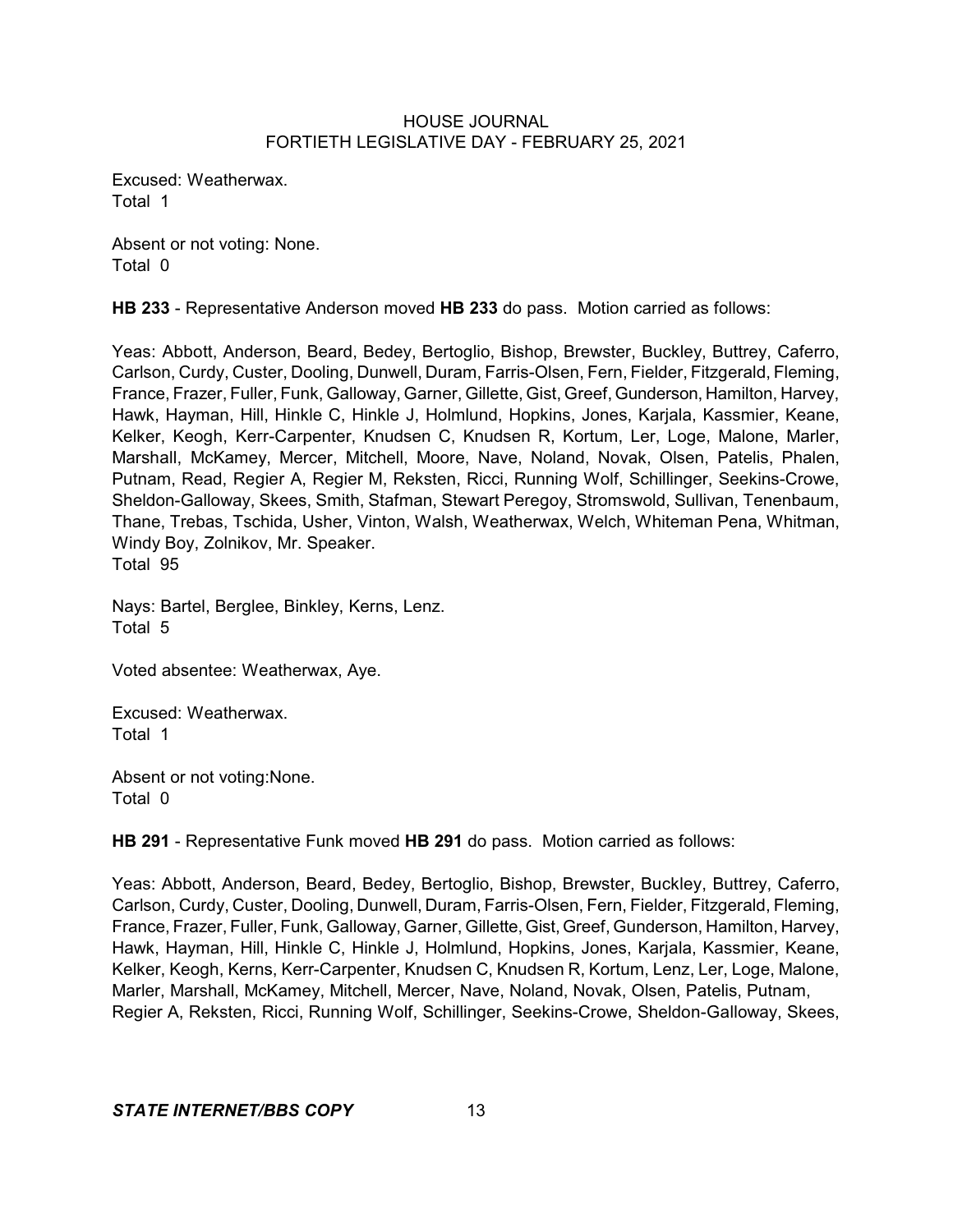Smith, Stafman, Stewart Peregoy, Stromswold, Sullivan, Tenenbaum, Thane, Tschida, Vinton, Walsh, Weatherwax, Welch, Whiteman Pena, Whitman, Windy Boy, Zolnikov, Mr. Speaker. Total 91

Nays: Bartel, Berglee, Binkley, Moore, Phalen, Read, Regier M, Trebas, Usher. Total 9

Voted absentee: Weatherwax, Aye.

Excused: Weatherwax. Total 1

Absent or not voting: None. Total 0

**HB 300** - Representative Schillinger moved **HB 300** do pass. Motion carried as follows:

Yeas: Abbott, Anderson, Bartel, Beard, Bedey, Berglee, Bertoglio, Binkley, Bishop, Brewster, Buckley, Buttrey, Caferro, Carlson, Curdy, Custer, Dooling, Dunwell, Duram, Farris-Olsen, Fern, Fielder, Fitzgerald, Fleming, France, Frazer, Fuller, Funk, Galloway, Garner, Gillette, Gist, Greef, Gunderson, Hamilton, Hawk, Hayman, Hill, Hinkle C, Hinkle J, Holmlund, Hopkins, Jones, Karjala, Kassmier, Keane, Kelker, Keogh, Kerns, Kerr-Carpenter, Knudsen C, Knudsen R, Kortum, Lenz, Ler, Loge, Malone, Marler, Marshall, McKamey, Mitchell, Moore, Nave, Noland, Novak, Olsen, Patelis, Phalen, Putnam, Read, Regier A, Regier M, Reksten, Ricci, Running Wolf, Schillinger, Seekins-Crowe, Sheldon-Galloway, Skees, Smith, Stafman, Stewart Peregoy, Stromswold, Sullivan, Tenenbaum, Thane, Trebas, Tschida, Usher, Vinton, Walsh, Weatherwax, Welch, Whiteman Pena, Whitman, Windy Boy, Zolnikov, Mr. Speaker. Total 98

Nays: Harvey. Total 1

Voted absentee: Weatherwax, Aye.

Excused: Weatherwax. Total 1

Absent or not voting: Mercer. Total 1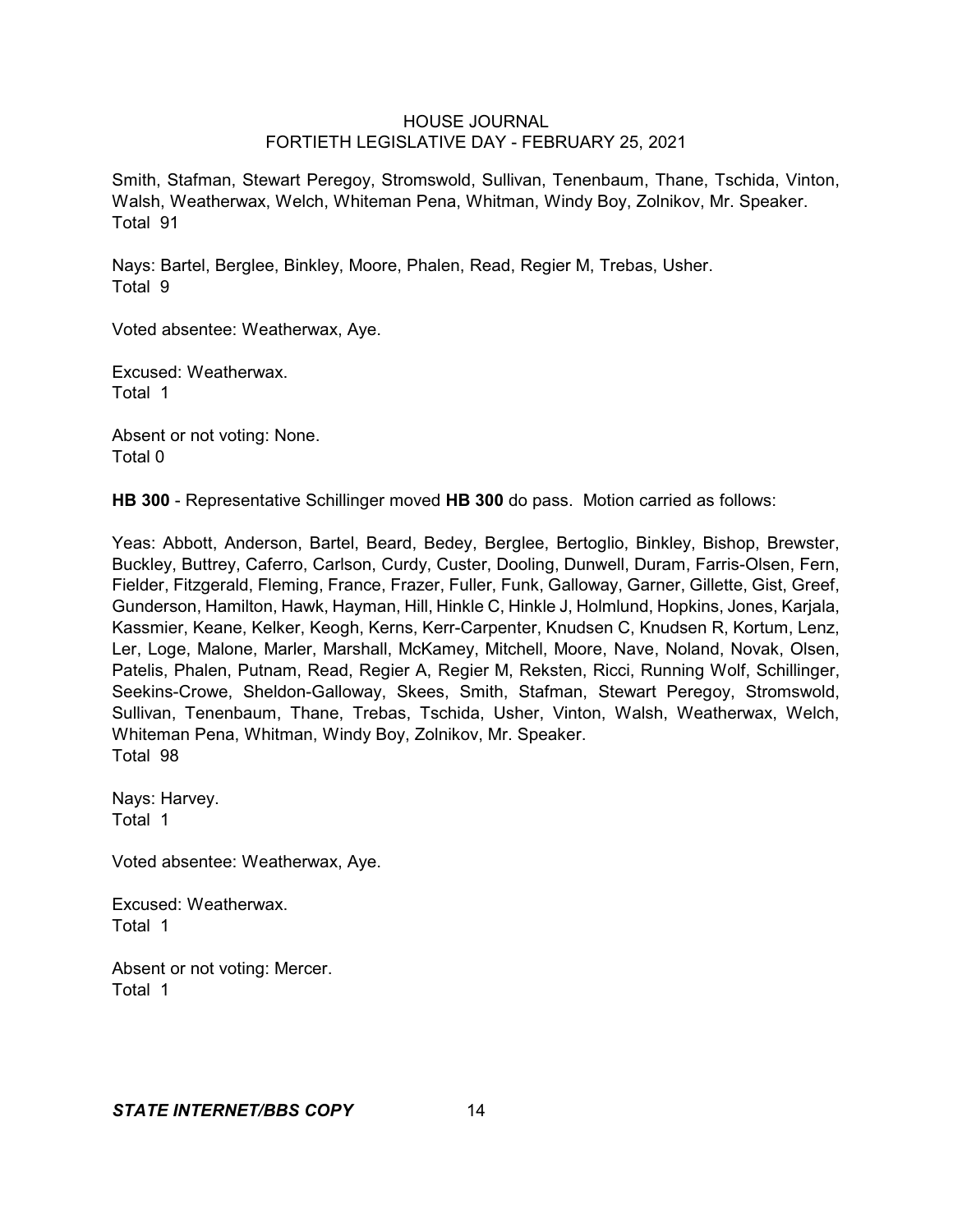**HB 332** - Representative Hill moved **HB 332** do pass. Motion **failed** as follows:

Yeas: Bartel, Beard, Berglee, Binkley, Brewster, Carlson, Duram, Fuller, Galloway, Gist, Gunderson, Hill, Hinkle C, Hinkle J, Holmlund, Kassmier, Kerns, Knudsen C, Knudsen R, Lenz, Ler, Marshall, McKamey, Mitchell, Moore, Nave, Noland, Phalen, Read, Regier A, Regier M, Ricci, Schillinger, Seekins-Crowe, Sheldon-Galloway, Skees, Stromswold, Trebas, Tschida, Usher, Vinton, Zolnikov, Mr. Speaker. Total 43

Nays: Abbott, Anderson, Bedey, Bertoglio, Bishop, Buckley, Buttrey, Caferro, Curdy, Custer, Dooling, Dunwell, Farris-Olsen, Fern, Fielder, Fitzgerald, Fleming, France, Frazer, Funk, Garner, Gillette, Greef, Hamilton, Harvey, Hawk, Hayman, Hopkins, Jones, Karjala, Keane, Kelker, Keogh, Kerr-Carpenter, Kortum, Loge, Malone, Marler, Mercer, Novak, Olsen, Patelis, Putnam, Reksten, Running Wolf, Smith, Stafman, Stewart Peregoy, Sullivan, Tenenbaum, Thane, Walsh, Weatherwax, Welch, Whiteman Pena, Whitman, Windy Boy.

Total 57

Voted absentee: Weatherwax, No.

Excused: Weatherwax. Total 1

Absent or not voting: None. Total 0

**HB 334** - Representative Carlson moved **HB 334** do pass.

**HB 334** - Representative Carlson moved **HB 334**, second reading copy, be amended as follows:

1. Title, line 5. **Strike:** "ESTABLISHING" **Insert:** "REVISING"

2. Title, line 5 through line 6. **Strike:** "MEDICAL" on line 5 through "EXEMPTION" on line 6 **Insert:** "IMMUNIZATION"

3. Page 2, line 1. **Following:** "part" **Insert:** ", subject to the exemptions provided for in 20-5-405"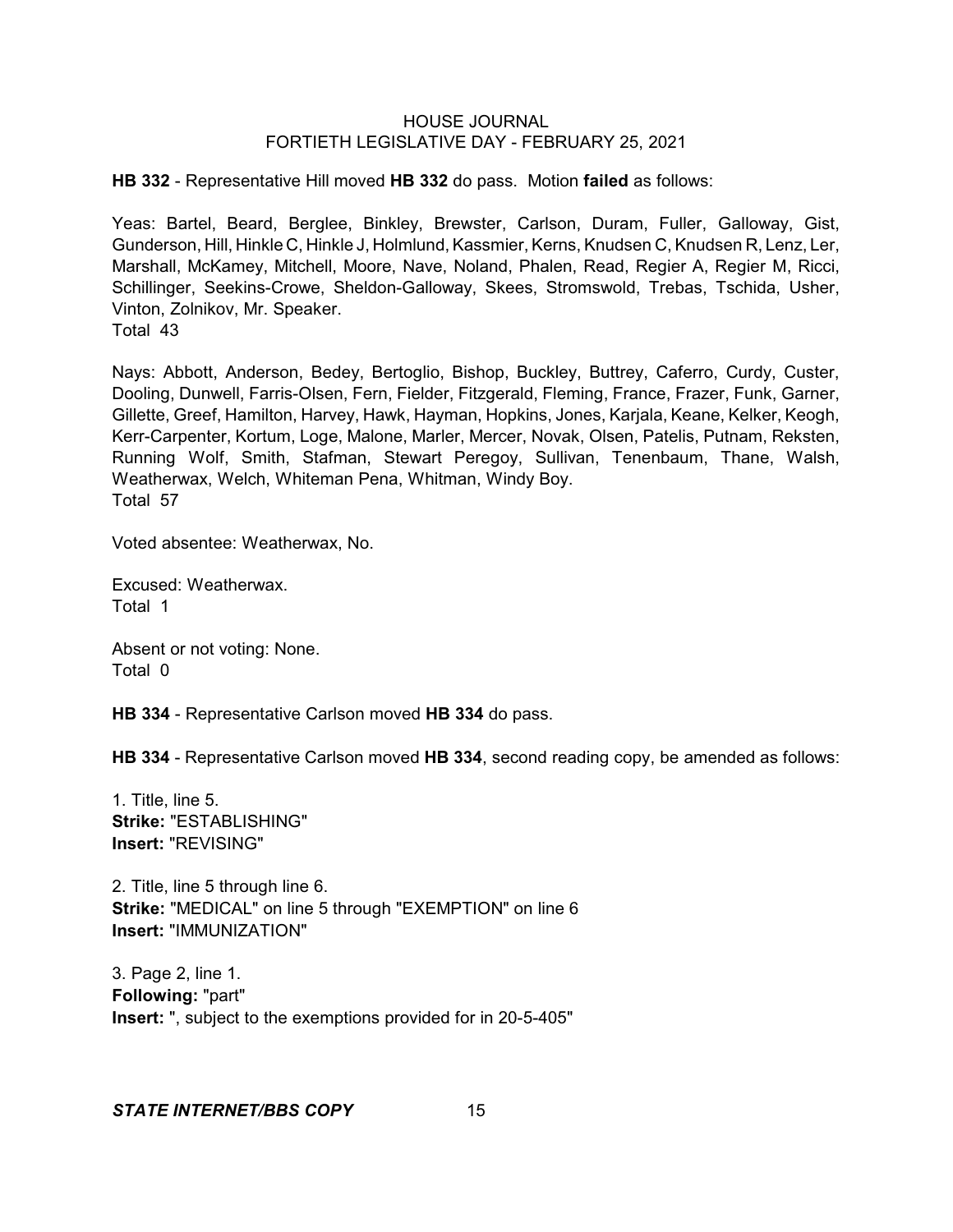4. Page 4, line 8 through line 9. **Strike:** "on" on line 8 through "department" on line 9

5. Page 4, line 16. **Strike:** "Each" **Insert:** "The"

6. Page 4, line 16 through line 18. **Strike:** "file" on line 16 through "must" on line 18

7. Page 4, line 20 through line 23.

**Strike:** subsection 3 in its entirety

**Insert:** "(3) A student's health records, including information related to immunizations received and immunization exemptions, are considered part of the student's education record and are protected from disclosure as provided in the Family Educational Rights and Privacy Act of 1974."

Amendment adopted as follows:

Yeas: Abbott, Anderson, Bartel, Beard, Bedey, Berglee, Bertoglio, Binkley, Bishop, Brewster, Buckley, Buttrey, Caferro, Carlson, Curdy, Custer, Dooling, Dunwell, Duram, Farris-Olsen, Fern, Fielder, Fitzgerald, Fleming, France, Frazer, Fuller, Funk, Galloway, Garner, Gillette, Gist, Greef, Gunderson, Hamilton, Harvey, Hawk, Hayman, Hill, Hinkle C, Hinkle J, Holmlund, Hopkins, Jones, Karjala, Kassmier, Keane, Kelker, Keogh, Kerns, Kerr-Carpenter, Knudsen C, Knudsen R, Kortum, Lenz, Ler, Loge, Malone, Marler, Marshall, McKamey, Mercer, Mitchell, Moore, Nave, Noland, Novak, Patelis, Phalen, Putnam, Read, Regier A, Regier M, Reksten, Ricci, Running Wolf, Schillinger, Seekins-Crowe, Sheldon-Galloway, Skees, Stafman, Stewart Peregoy, Stromswold, Sullivan, Tenenbaum, Thane, Trebas, Tschida, Usher, Vinton, Walsh, Weatherwax, Welch, Whiteman Pena, Whitman, Windy Boy, Zolnikov, Mr. Speaker. Total 98

Nays: Smith. Total 1

Voted absentee: Weatherwax, Aye.

Excused: Weatherwax. Total 1

Absent or not voting: Olsen. Total 1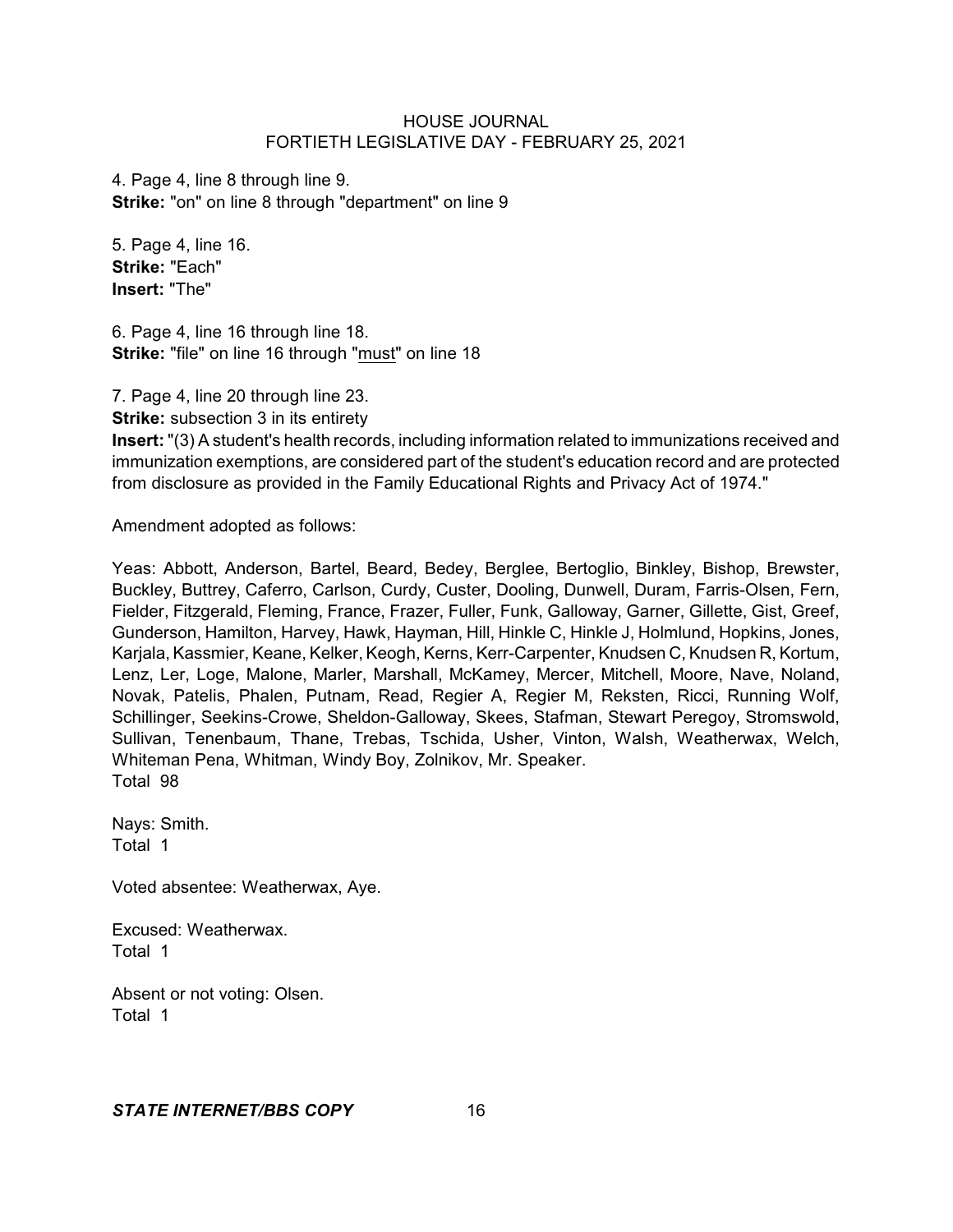**HB 334** - Representative Carlson moved **HB 334**, as amended, do pass. Motion carried as follows:

Yeas: Anderson, Bartel, Beard, Bedey, Berglee, Bertoglio, Binkley, Brewster, Buttrey, Carlson, Custer, Dooling, Duram, Fielder, Fitzgerald, Fleming, Fuller, Galloway, Garner, Gillette, Gist, Greef, Gunderson, Hill, Hinkle C, Hinkle J, Holmlund, Jones, Kassmier, Kerns, Knudsen C, Knudsen R, Lenz, Ler, Loge, Malone, Marshall, McKamey, Mercer, Mitchell, Moore, Nave, Noland, Patelis, Phalen, Putnam, Read, Regier A, Regier M, Reksten, Ricci, Schillinger, Seekins-Crowe, Sheldon-Galloway, Skees, Stromswold, Trebas, Tschida, Usher, Vinton, Walsh, Welch, Whitman, Zolnikov, Mr. Speaker.

Total 65

Nays: Abbott, Bishop, Buckley, Caferro, Curdy, Dunwell, Farris-Olsen, Fern, France, Frazer, Funk, Hamilton, Harvey, Hawk, Hayman, Hopkins, Karjala, Keane, Kelker, Keogh, Kerr-Carpenter, Kortum, Marler, Novak, Olsen, Running Wolf, Smith, Stafman, Stewart Peregoy, Sullivan, Tenenbaum, Thane, Weatherwax, Whiteman Pena, Windy Boy. Total 35

Voted absentee: Weatherwax, No.

Excused: Weatherwax. Total 1

Absent or not voting: None. Total 0

**HB 373** - Representative Holmlund moved **HB 373** do pass. Motion carried as follows:

Yeas: Abbott, Anderson, Bedey, Bertoglio, Bishop, Buckley, Buttrey, Caferro, Carlson, Curdy, Custer, Dooling, Dunwell, Duram, Farris-Olsen, Fern, Fitzgerald, Fleming, France, Frazer, Funk, Garner, Gillette, Gist, Greef, Hamilton, Harvey, Hawk, Hayman, Hill, Hinkle J, Holmlund, Hopkins, Jones, Karjala, Kassmier, Keane, Kelker, Keogh, Kerr-Carpenter, Knudsen C, Knudsen R, Kortum, Loge, Malone, Marler, McKamey, Mercer, Mitchell, Novak, Olsen, Patelis, Putnam, Read, Ricci, Running Wolf, Schillinger, Seekins-Crowe, Skees, Smith, Stafman, Stewart Peregoy, Sullivan, Tenenbaum, Thane, Trebas, Vinton, Walsh, Weatherwax, Welch, Mr. Speaker. Total 71

Nays: Bartel, Beard, Berglee, Binkley, Brewster, Fielder, Fuller, Galloway, Gunderson, Hinkle C, Kerns, Lenz, Ler, Marshall, Moore, Nave, Noland, Phalen, Regier A, Regier M, Reksten, Sheldon-Galloway, Stromswold, Tschida, Usher, Whiteman Pena, Whitman, Windy Boy, Zolnikov. Total 29

Voted absentee: Weatherwax, Aye.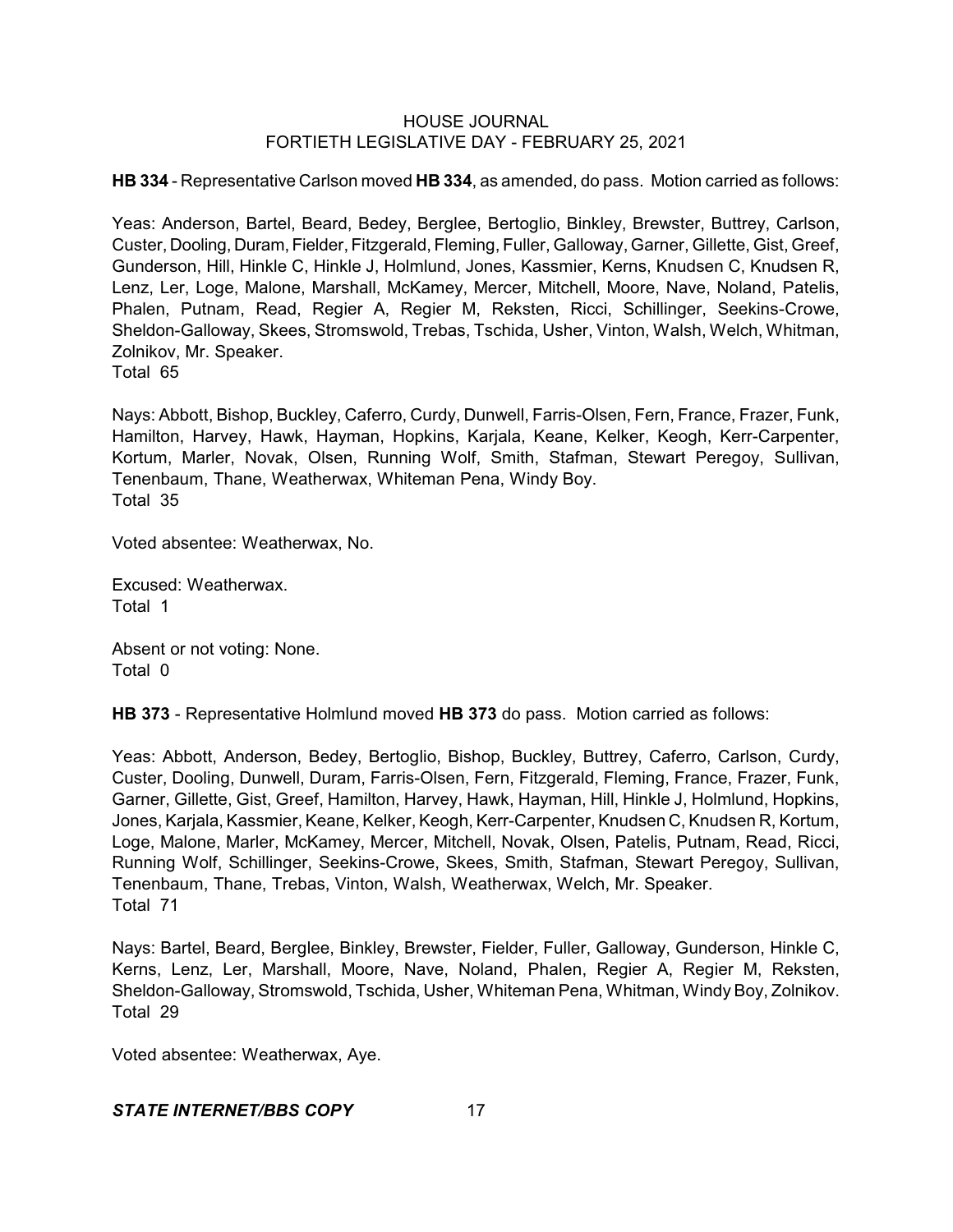Excused: Weatherwax. Total 1

Absent or not voting: None. Total 0

**HB 374** - Representative Holmlund moved **HB 374** do pass. Motion carried as follows:

Yeas: Abbott, Anderson, Bartel, Beard, Bedey, Bertoglio, Bishop, Buckley, Buttrey, Caferro, Curdy, Custer, Dooling, Dunwell, Farris-Olsen, Fern, Fitzgerald, France, Funk, Garner, Greef, Hamilton, Harvey, Hawk, Hayman, Holmlund, Hopkins, Jones, Karjala, Kassmier, Keane, Kelker, Keogh, Kerr-Carpenter, Knudsen C, Knudsen R, Kortum, Loge, Malone, Marler, McKamey, Novak, Olsen, Putnam, Read, Reksten, Ricci, Running Wolf, Schillinger, Sheldon-Galloway, Smith, Stafman, Stewart Peregoy, Sullivan, Tenenbaum, Thane, Walsh, Weatherwax, Welch, Whiteman Pena, Whitman, Windy Boy.

Total 62

Nays: Berglee, Binkley, Brewster, Carlson, Duram, Fielder, Fleming, Frazer, Fuller, Galloway, Gillette, Gist, Gunderson, Hill, Hinkle C, Hinkle J, Kerns, Lenz, Ler, Marshall, Mercer, Mitchell, Moore, Nave, Noland, Patelis, Phalen, Regier A, Regier M, Seekins-Crowe, Skees, Stromswold, Trebas, Tschida, Usher, Vinton, Zolnikov, Mr. Speaker. Total 38

Voted absentee: Weatherwax, Aye.

Excused: Weatherwax. Total 1

Absent or not voting: None. Total 0

**HB 415** - Representative Carlson moved **HB 415** do pass. Motion **failed** as follows:

Yeas: Bartel, Beard, Berglee, Binkley, Brewster, Carlson, Duram, Fielder, Fleming, Fuller, Galloway, Gillette, Gist, Gunderson, Hill, Hinkle C, Hinkle J, Hopkins, Kassmier, Kerns, Knudsen C, Knudsen R, Lenz, Ler, Loge, Marshall, McKamey, Mercer, Mitchell, Moore, Nave, Noland, Patelis, Phalen, Read, Regier A, Regier M, Reksten, Ricci, Schillinger, Seekins-Crowe, Sheldon-Galloway, Skees, Stromswold, Trebas, Tschida, Usher, Vinton, Zolnikov, Mr. Speaker. Total 50

Nays: Abbott, Anderson, Bedey, Bertoglio, Bishop, Buckley, Buttrey, Caferro, Curdy, Custer, Dooling, Dunwell, Farris-Olsen, Fern, Fitzgerald, France, Frazer, Funk, Garner, Greef, Hamilton,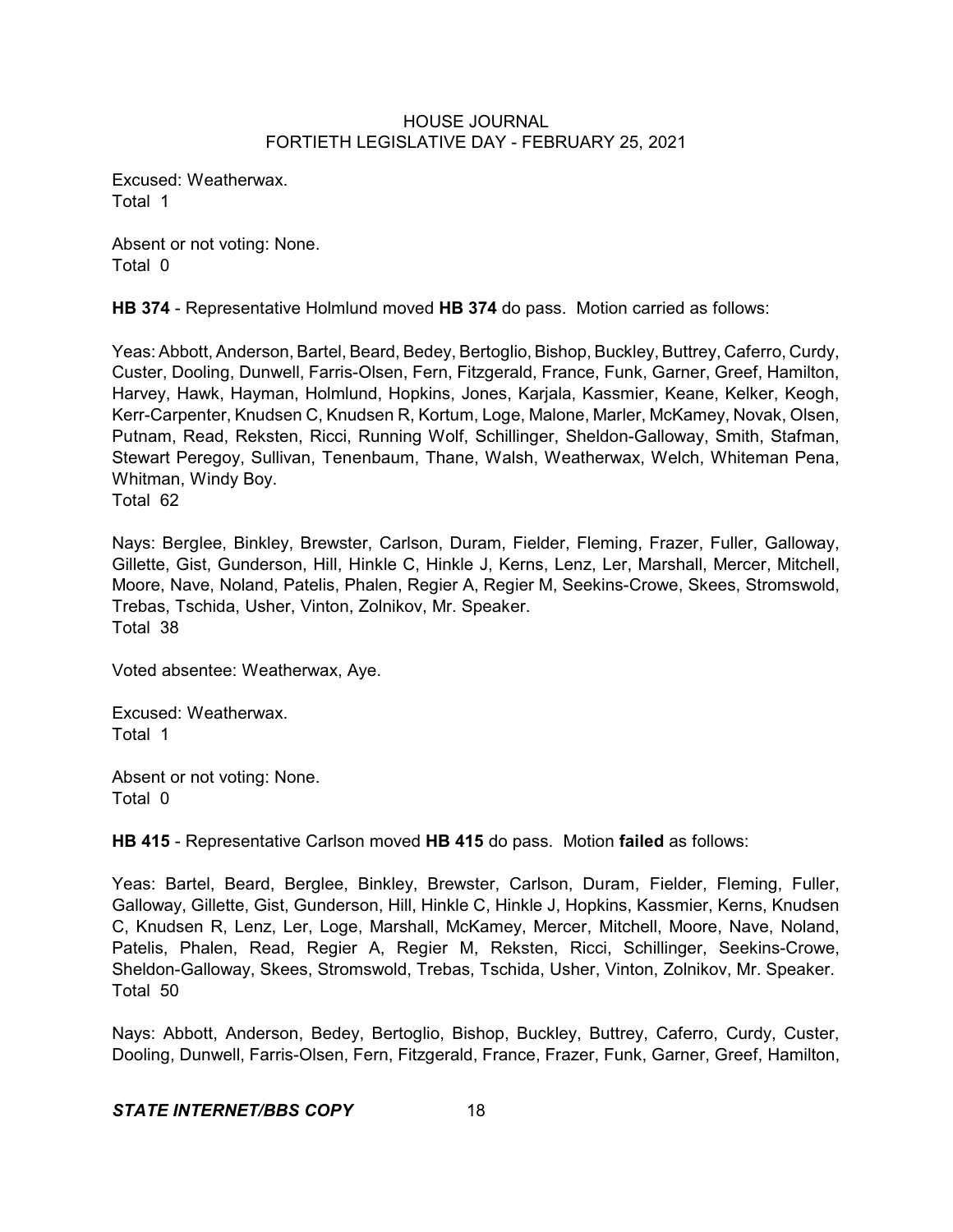Harvey, Hawk, Hayman, Holmlund, Jones, Karjala, Keane, Kelker, Keogh, Kerr-Carpenter, Kortum, Malone, Marler, Novak, Olsen, Putnam, Running Wolf, Smith, Stafman, Stewart Peregoy, Sullivan, Tenenbaum, Thane, Walsh, Weatherwax, Welch, Whiteman Pena, Whitman, Windy Boy. Total 50

Voted absentee: Weatherwax, No.

Excused: Weatherwax. Total 1

Absent or not voting: None. Total 0

**HB 428** - Representative Mercer moved **HB 428** do pass. Motion carried as follows:

Yeas: Anderson, Bartel, Beard, Bedey, Berglee, Bertoglio, Binkley, Brewster, Buttrey, Carlson, Custer, Dooling, Duram, Fielder, Fitzgerald, Fleming, Frazer, Fuller, Galloway, Garner, Gillette, Gist, Greef, Gunderson, Hill, Hinkle C, Hinkle J, Holmlund, Hopkins, Jones, Kassmier, Kerns, Knudsen C, Knudsen R, Lenz, Ler, Loge, Malone, Marshall, McKamey, Mercer, Mitchell, Moore, Nave, Noland, Patelis, Phalen, Putnam, Read, Regier A, Regier M, Reksten, Ricci, Schillinger, Seekins-Crowe, Sheldon-Galloway, Skees, Stromswold, Trebas, Tschida, Usher, Vinton, Walsh, Welch, Whitman, Zolnikov, Mr. Speaker. Total 67

Nays: Abbott, Bishop, Buckley, Caferro, Curdy, Dunwell, Farris-Olsen, Fern, France, Funk, Hamilton, Harvey, Hawk, Hayman, Karjala, Keane, Kelker, Keogh, Kerr-Carpenter, Kortum, Marler, Novak, Olsen, Running Wolf, Smith, Stafman, Stewart Peregoy, Sullivan, Tenenbaum, Thane, Weatherwax, Whiteman Pena, Windy Boy. Total 33

Voted absentee: Weatherwax, No.

Excused: Weatherwax. Total 1

Absent or not voting: None. Total 0

**HB 463** - Representative Trebas moved **HB 463** do pass. Motion carried as follows:

Yeas: Abbott, Anderson, Bartel, Beard, Bedey, Berglee, Bertoglio, Binkley, Bishop, Brewster, Buckley, Buttrey, Caferro, Carlson, Curdy, Custer, Dooling, Dunwell, Duram, Farris-Olsen, Fern,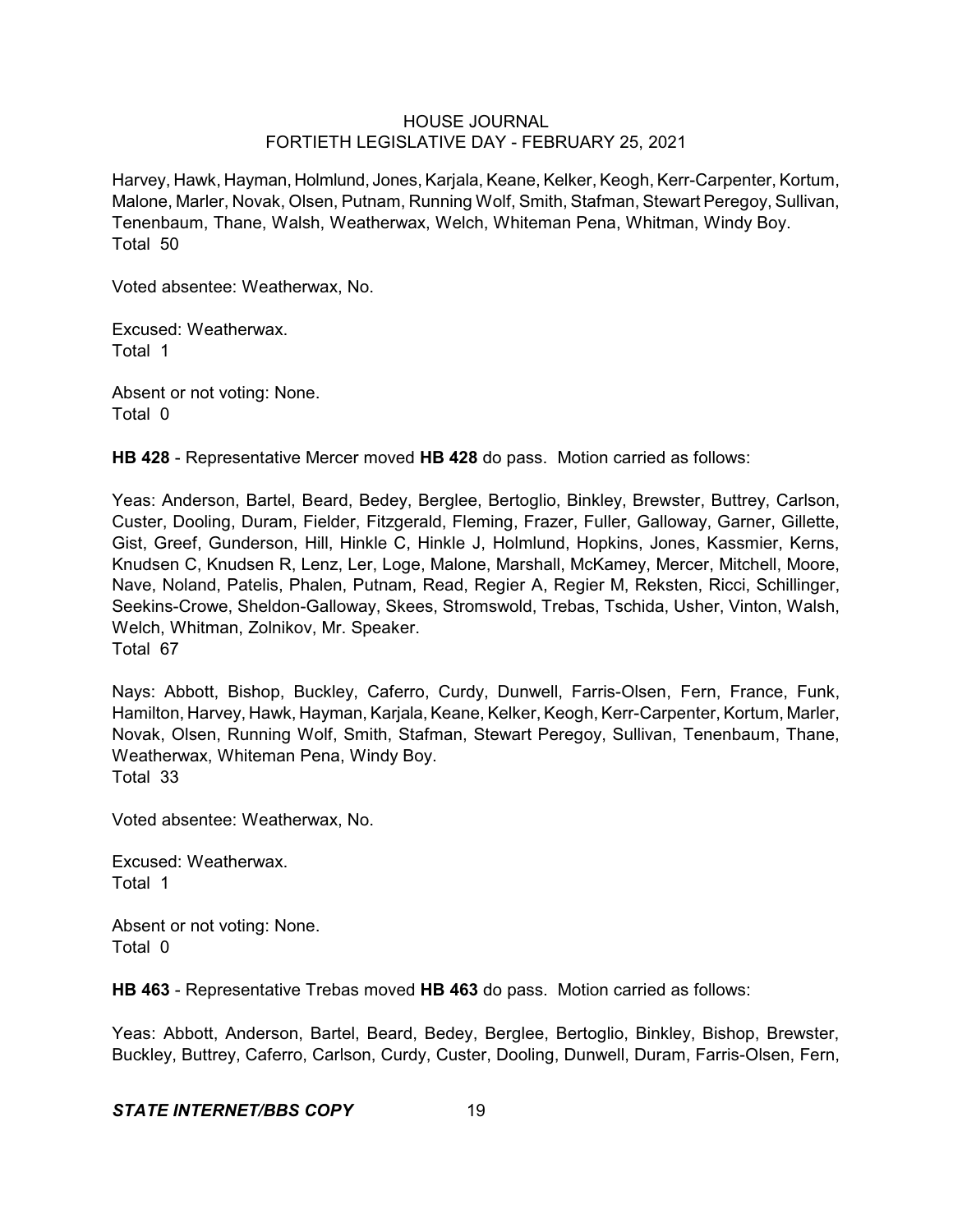Fielder, Fitzgerald, Fleming, France, Frazer, Fuller, Funk, Galloway, Garner, Gillette, Gist, Greef, Gunderson, Hamilton, Harvey, Hawk, Hayman, Hill, Hinkle C, Hinkle J, Holmlund, Hopkins, Jones, Karjala, Kassmier, Keane, Kelker, Keogh, Kerns, Kerr-Carpenter, Knudsen C, Knudsen R, Kortum, Lenz, Ler, Loge, Malone, Marler, Marshall, McKamey, Mitchell, Moore, Nave, Noland, Novak, Phalen, Putnam, Read, Regier A, Regier M, Reksten, Ricci, Running Wolf, Schillinger, Seekins-Crowe, Sheldon-Galloway, Skees, Smith, Stafman, Stewart Peregoy, Stromswold, Sullivan, Tenenbaum, Thane, Trebas, Tschida, Usher, Vinton, Walsh, Weatherwax, Welch, Whiteman Pena, Whitman, Windy Boy, Zolnikov, Mr. Speaker. Total 97

Nays: Olsen. Total 1

Voted absentee: Weatherwax, Aye.

Excused: Weatherwax. Total 1

Absent or not voting: Mercer, Patelis. Total 2

**HB 478** - Representative Harvey moved **HB 478** do pass. Motion carried as follows:

Yeas: Abbott, Anderson, Bartel, Beard, Bedey, Berglee, Bertoglio, Binkley, Bishop, Brewster, Buckley, Buttrey, Caferro, Carlson, Curdy, Custer, Dooling, Dunwell, Duram, Farris-Olsen, Fern, Fielder, Fitzgerald, Fleming, France, Frazer, Fuller, Funk, Galloway, Garner, Gillette, Gist, Greef, Gunderson, Hamilton, Harvey, Hawk, Hayman, Hill, Hinkle C, Hinkle J, Holmlund, Hopkins, Jones, Karjala, Kassmier, Keane, Kelker, Keogh, Kerns, Kerr-Carpenter, Knudsen C, Knudsen R, Kortum, Lenz, Ler, Loge, Malone, Marler, Marshall, McKamey, Mitchell, Moore, Nave, Noland, Novak, Olsen, Patelis, Phalen, Putnam, Read, Regier A, Regier M, Reksten, Ricci, Running Wolf, Schillinger, Seekins-Crowe, Sheldon-Galloway, Skees, Smith, Stafman, Stewart Peregoy, Stromswold, Sullivan, Tenenbaum, Thane, Trebas, Tschida, Usher, Vinton, Walsh, Weatherwax, Welch, Whiteman Pena, Whitman, Windy Boy, Zolnikov, Mr. Speaker. Total 99

Nays: None. Total 0

Voted absentee: Weatherwax, Aye.

Excused: Weatherwax. Total 1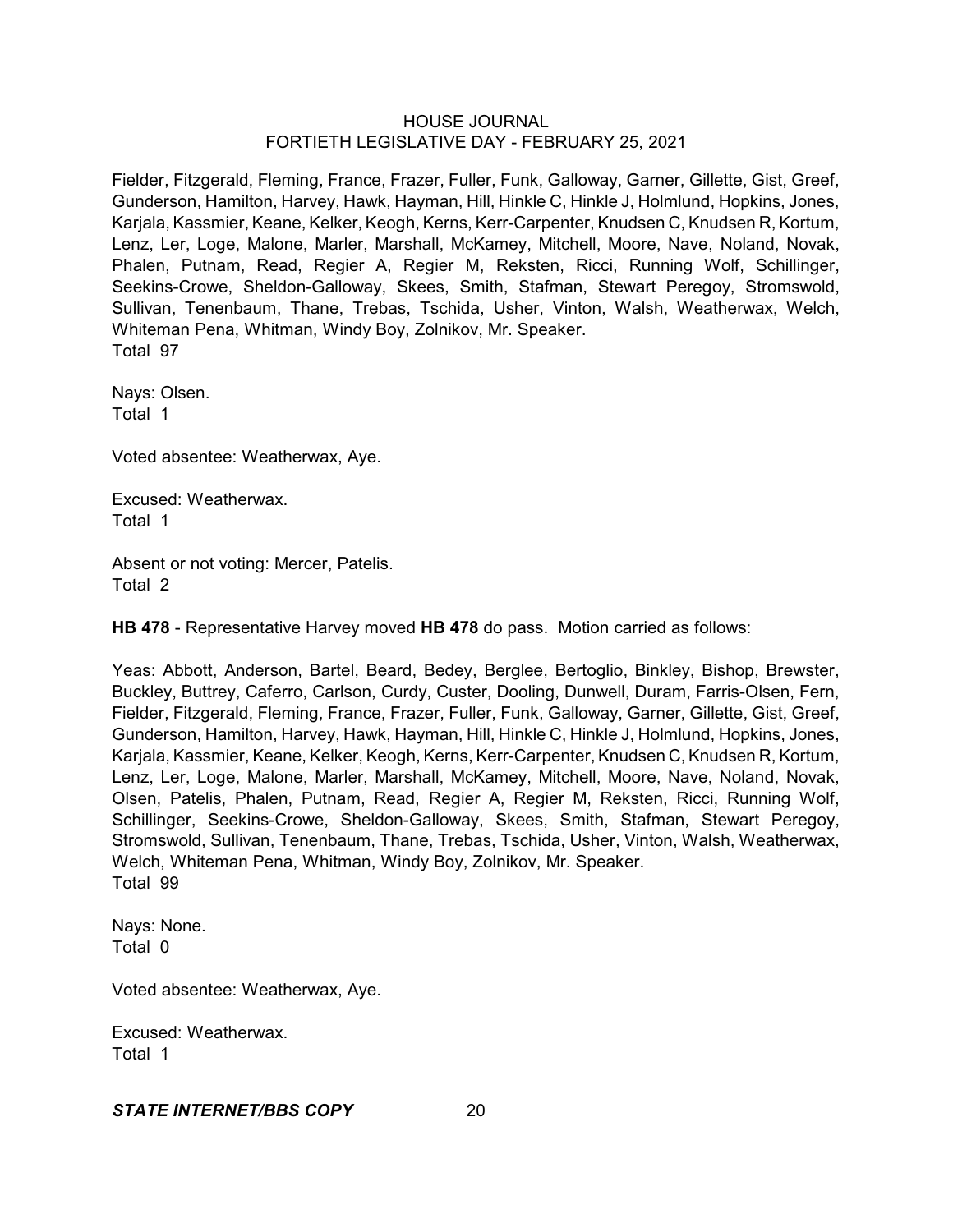Absent or not voting: Mercer. Total 1

Majority Leader Vinton moved the Committee rise and report. Motion carried. Committee arose. House resumed. Mr. Speaker presiding. Chair Hopkins moved the Committee of the Whole report be adopted. Report adopted as follows:

Yeas: Abbott, Anderson, Bartel, Beard, Bedey, Berglee, Bertoglio, Binkley, Bishop, Brewster, Buckley, Caferro, Carlson, Curdy, Custer, Dunwell, Duram, Farris-Olsen, Fern, Fielder, Fitzgerald, Fleming, France, Frazer, Fuller, Funk, Galloway, Garner, Gillette, Gist, Greef, Gunderson, Hamilton, Hawk, Hayman, Hill, Hinkle J, Jones, Kassmier, Keane, Kelker, Keogh, Kerns, Kerr-Carpenter, Knudsen C, Knudsen R, Kortum, Lenz, Ler, Loge, Malone, Marler, McKamey, Moore, Nave, Noland, Novak, Olsen, Patelis, Phalen, Putnam, Read, Regier A, Regier M, Reksten, Ricci, Running Wolf, Schillinger, Seekins-Crowe, Sheldon-Galloway, Skees, Smith, Stafman, Stewart Peregoy, Stromswold, Sullivan, Tenenbaum, Thane, Trebas, Usher, Vinton, Walsh, Welch, Whiteman Pena, Windy Boy, Zolnikov, Mr. Speaker. Total 87

Nays: Hinkle C, Karjala, Marshall, Tschida. Total 4

Voted absentee: None.

Excused: Weatherwax. Total 1

Absent or not voting: Buttrey, Dooling, Harvey, Holmlund, Hopkins, Mercer, Mitchell, Whitman. Total 8

## **THIRD READING OF BILLS**

The following bills having been read three several times, title and history agreed to, were disposed of in the following manner:

**HB 50** passed as follows:

Yeas: Abbott, Anderson, Bedey, Bertoglio, Bishop, Brewster, Buckley, Caferro, Curdy, Custer, Dooling, Dunwell, Duram, Farris-Olsen, Fern, Fitzgerald, France, Frazer, Funk, Garner, Gillette, Gist, Greef, Hamilton, Harvey, Hawk, Hayman, Holmlund, Hopkins, Jones, Karjala, Kassmier, Keane, Kelker, Keogh, Kerns, Kerr-Carpenter, Kortum, Loge, Malone, Marler, McKamey, Mercer,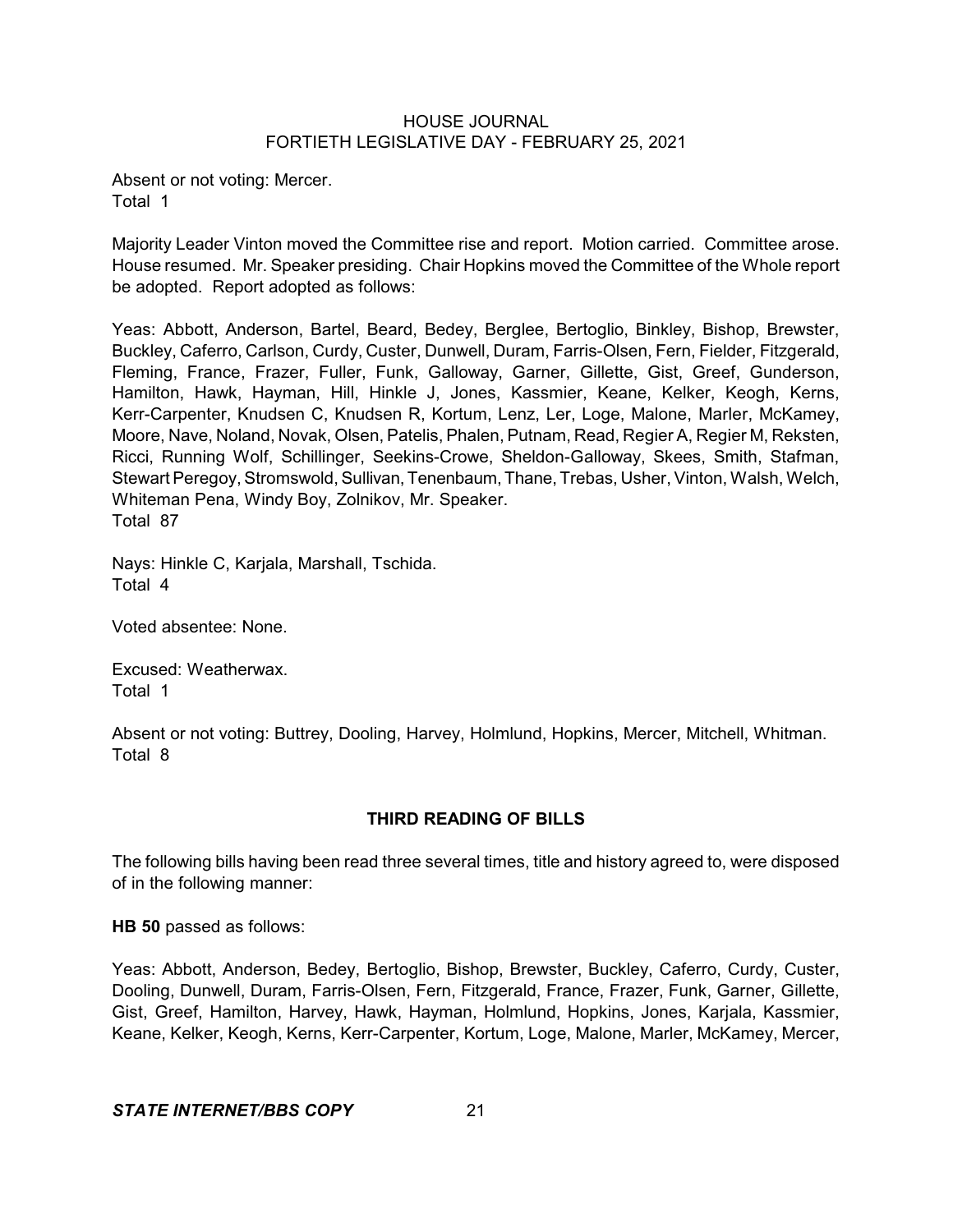Mitchell, Novak, Olsen, Patelis, Putnam, Read, Reksten, Ricci, Running Wolf, Schillinger, Stafman, Stewart Peregoy, Sullivan, Tenenbaum, Thane, Walsh, Welch, Whiteman Pena, Whitman, Windy Boy. Total 63

Nays: Bartel, Beard, Berglee, Binkley, Fielder, Fleming, Fuller, Galloway, Gunderson, Hill, Hinkle C, Hinkle J, Knudsen C, Knudsen R, Lenz, Ler, Marshall, Moore, Nave, Noland, Phalen, Regier A, Regier M, Seekins-Crowe, Sheldon-Galloway,Skees, Smith, Stromswold, Trebas, Tschida, Usher, Vinton, Zolnikov, Mr. Speaker. Total 34

Voted absentee: None.

Excused: Weatherwax. Total 1

Absent or not voting: Buttrey, Carlson. Total 2

**HB 244** passed as follows:

Yeas: Anderson, Bartel, Bedey, Berglee, Binkley, Carlson, Dooling, Duram, Fielder, Fitzgerald, Fleming, Frazer, Fuller, Galloway, Garner, Gillette, Gist, Greef, Gunderson, Hill, Hinkle J, Holmlund, Jones, Kassmier, Kerns, Knudsen C, Knudsen R, Lenz, Ler, Loge, Malone, Marshall, Mercer, Mitchell, Moore, Nave, Noland, Patelis, Phalen, Putnam, Read, Regier A, Regier M, Reksten, Ricci, Schillinger, Seekins-Crowe, Sheldon-Galloway, Skees, Trebas, Tschida, Usher, Vinton, Welch, Whitman, Mr. Speaker. Total 56

Nays: Abbott, Beard, Bertoglio, Bishop, Brewster, Buckley, Caferro, Curdy, Custer, Dunwell, Farris-Olsen, Fern, France, Funk, Hamilton, Harvey, Hawk, Hayman, Hinkle C, Hopkins, Karjala, Keane, Kelker, Keogh, Kerr-Carpenter, Kortum, Marler, McKamey, Novak, Olsen, Running Wolf, Smith, Stafman, Stewart Peregoy, Stromswold, Sullivan, Tenenbaum, Thane, Walsh, Whiteman Pena, Windy Boy, Zolnikov. Total 42

Voted absentee: None.

Excused: Weatherwax. Total 1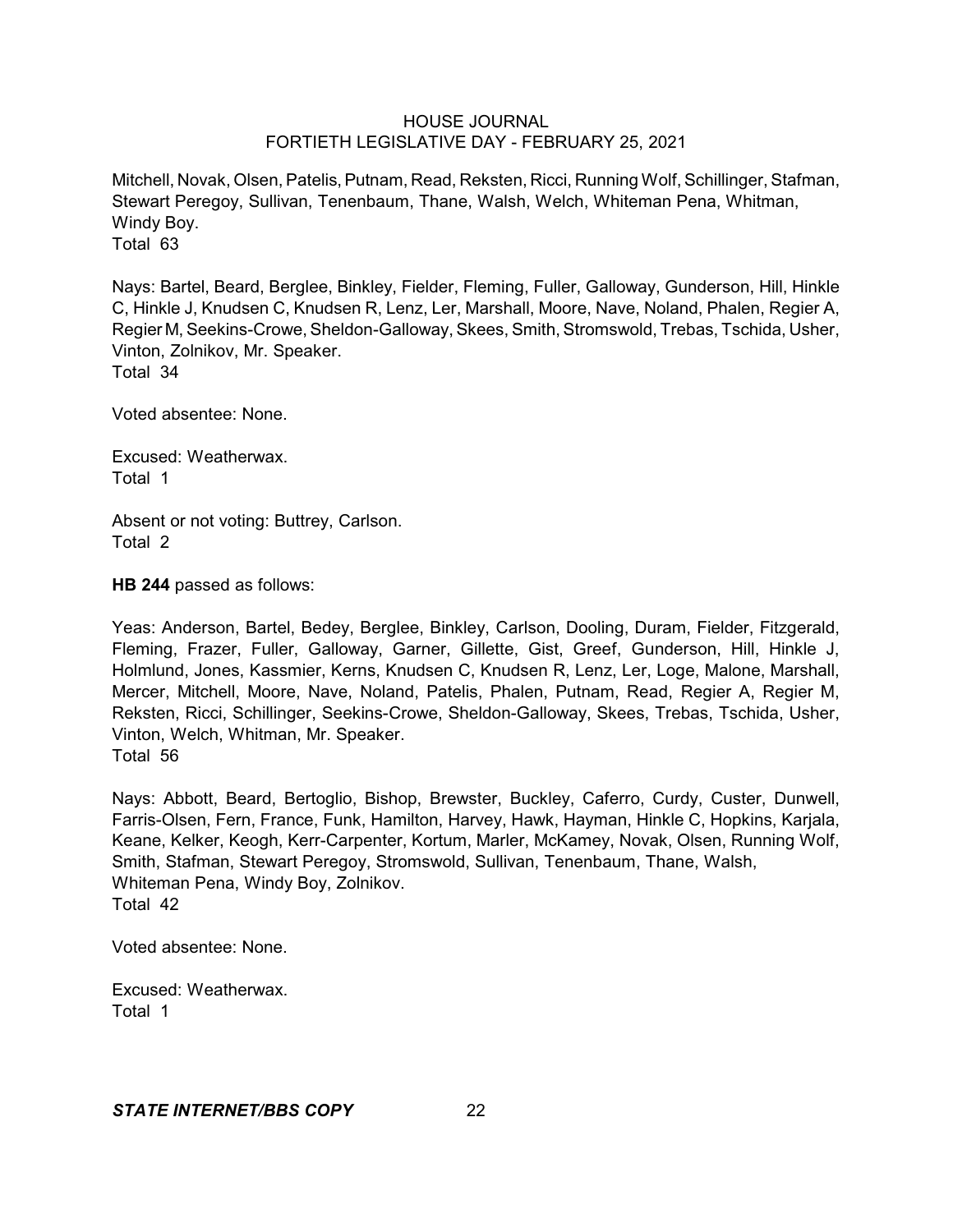Absent or not voting: Buttrey. Total 1

# **HB 255** passed as follows:

Yeas: Abbott, Anderson, Bartel, Beard, Bedey, Berglee, Bertoglio, Binkley, Bishop, Brewster, Buckley, Caferro, Carlson, Custer, Dooling, Dunwell, Duram, Farris-Olsen, Fern, Fielder, Fitzgerald, Fleming, France, Frazer, Fuller, Funk, Galloway, Garner, Gillette, Gist, Greef, Gunderson, Hamilton, Harvey, Hawk, Hill, Hinkle C, Hinkle J, Holmlund, Hopkins, Jones, Karjala, Kassmier, Keane, Kelker, Keogh, Kerns, Kerr-Carpenter, Knudsen C, Knudsen R, Kortum, Lenz, Ler, Loge, Malone, Marler, Marshall, McKamey, Mercer, Mitchell, Moore, Nave, Noland, Novak, Patelis, Phalen, Putnam, Read, Regier A, Regier M, Reksten, Ricci, Running Wolf, Schillinger, Seekins-Crowe, Sheldon-Galloway, Skees, Smith, Stafman, Stewart Peregoy, Stromswold, Sullivan, Tenenbaum, Thane, Trebas, Tschida, Usher, Vinton, Walsh, Welch, Whiteman Pena, Whitman, Windy Boy, Zolnikov, Mr. Speaker. Total 95

Nays: Curdy, Hayman. Total 2

Voted absentee: None.

Excused: Weatherwax. Total 1

Absent or not voting: Buttrey, Olsen. Total 2

**HB 277** passed as follows:

Yeas: Anderson, Bartel, Beard, Bedey, Berglee, Bertoglio, Binkley, Brewster, Caferro, Carlson, Custer, Dooling, Duram, Fern, Fielder, Fitzgerald, Fleming, France, Frazer, Fuller, Galloway, Garner, Gillette, Gist, Greef, Gunderson, Hamilton, Hawk, Hill, Hinkle C, Hinkle J, Holmlund, Hopkins, Jones, Kassmier, Kerns, Kerr-Carpenter, Knudsen C, Knudsen R, Lenz, Ler, Loge, Malone, Marshall, McKamey, Mercer, Mitchell, Moore, Nave, Noland, Patelis, Phalen, Putnam, Read, Regier A, Regier M, Reksten, Ricci, Schillinger, Seekins-Crowe, Sheldon-Galloway, Skees, Smith, Stromswold, Trebas, Tschida, Usher, Vinton, Walsh, Welch, Whitman, Zolnikov, Mr. Speaker. Total 73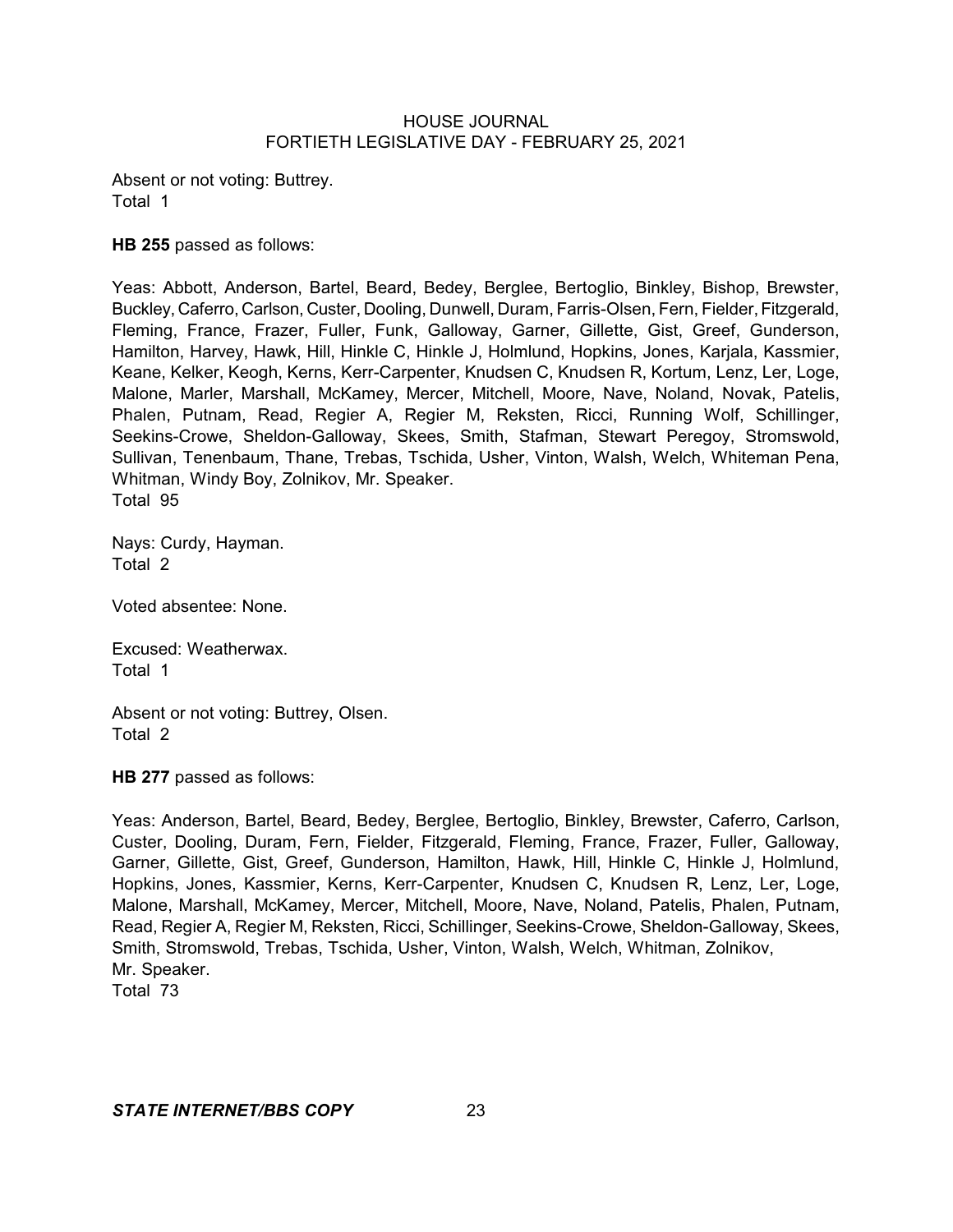Nays: Abbott, Bishop, Buckley, Curdy, Dunwell, Farris-Olsen, Funk, Harvey, Hayman, Karjala, Keane, Kelker, Keogh, Kortum, Marler, Novak, Olsen, Running Wolf, Stafman, Stewart Peregoy, Sullivan, Tenenbaum, Thane, Whiteman Pena, Windy Boy. Total 25

Voted absentee: None.

Excused: Weatherwax. Total 1

Absent or not voting: Buttrey. Total 1

**HB 362** passed as follows:

Yeas: Abbott, Anderson, Bartel, Beard, Bedey, Berglee, Bertoglio, Binkley, Bishop, Brewster, Buckley, Caferro, Carlson, Curdy, Custer, Dooling, Dunwell, Duram, Farris-Olsen, Fern, Fielder, Fitzgerald, Fleming, France, Frazer, Fuller, Funk, Galloway, Garner, Gillette, Gist, Greef, Gunderson, Hamilton, Harvey, Hawk, Hayman, Hill, Hinkle C, Hinkle J, Holmlund, Hopkins, Jones, Karjala, Kassmier, Keane, Kelker, Keogh, Kerns, Kerr-Carpenter, Knudsen C, Knudsen R, Kortum, Lenz, Ler, Loge, Malone, Marler, Marshall, McKamey, Mercer, Mitchell, Moore, Nave, Noland, Novak, Olsen, Patelis, Phalen, Putnam, Read, Regier A, Regier M, Reksten, Ricci, Running Wolf, Schillinger, Seekins-Crowe, Sheldon-Galloway, Skees, Smith, Stafman, Stewart Peregoy, Stromswold, Sullivan, Tenenbaum, Thane, Trebas, Tschida, Usher, Vinton, Walsh, Welch, Whiteman Pena, Whitman, Windy Boy, Zolnikov, Mr. Speaker. Total 98

Nays: None. Total 0

Voted absentee: None.

Excused: Weatherwax. Total 1

Absent or not voting: Buttrey. Total 1

**HB 380** passed as follows:

Yeas: Anderson, Bartel, Beard, Bedey, Berglee, Bertoglio, Binkley, Brewster, Carlson, Dooling, Duram, Fielder, Fitzgerald, Fleming, Frazer, Fuller, Galloway, Garner, Gillette, Gist, Greef,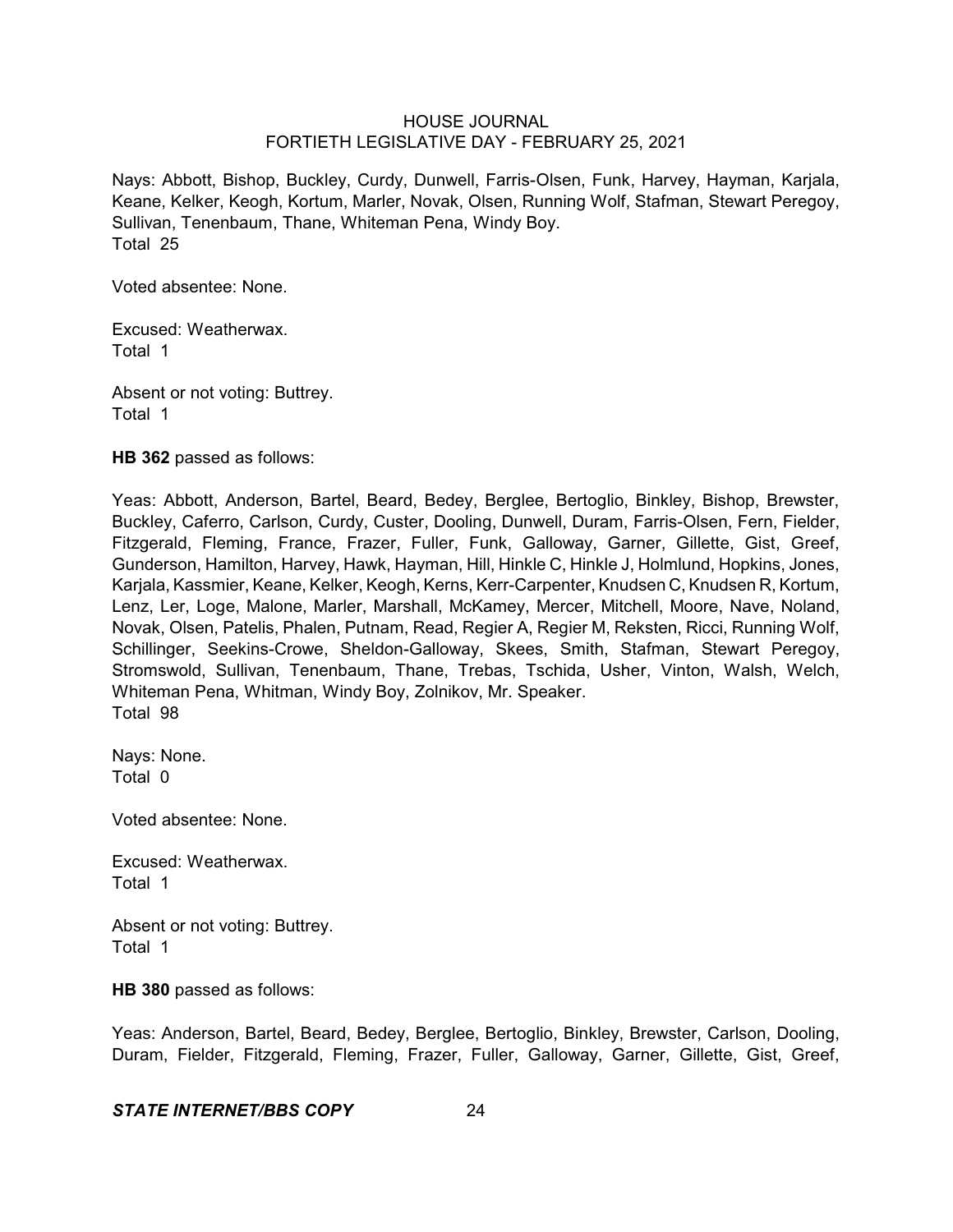Gunderson, Hill, Hinkle C, Hinkle J, Holmlund, Hopkins, Jones, Kassmier, Kerns, Knudsen C, Knudsen R, Lenz, Ler, Loge, Malone, Marshall, McKamey, Mercer, Mitchell, Moore, Nave, Noland, Patelis, Phalen, Read, Regier A, Regier M, Reksten, Ricci, Schillinger, Seekins-Crowe, Sheldon-Galloway, Skees, Stromswold, Trebas, Tschida, Usher, Vinton, Walsh, Welch, Whitman, Zolnikov, Mr. Speaker. Total 64

Nays: Abbott, Bishop, Buckley, Caferro, Curdy, Custer, Dunwell, Farris-Olsen, Fern, France, Funk, Hamilton, Harvey, Hawk, Hayman, Karjala, Keane, Kelker, Keogh, Kerr-Carpenter, Kortum, Marler, Novak, Olsen, Putnam, Running Wolf, Smith, Stafman, Stewart Peregoy, Sullivan, Tenenbaum, Thane, Whiteman Pena, Windy Boy. Total 34

Voted absentee: None.

Excused: Weatherwax. Total 1

Absent or not voting: Buttrey. Total 1

**HB 393** passed as follows:

Yeas: Abbott, Anderson, Bartel, Beard, Bedey, Berglee, Bertoglio, Binkley, Bishop, Brewster, Buckley, Caferro, Carlson, Curdy, Custer, Dooling, Dunwell, Duram, Farris-Olsen, Fern, Fielder, Fitzgerald, Fleming, France, Frazer, Fuller, Funk, Galloway, Garner, Gillette, Gist, Greef, Gunderson, Harvey, Hawk, Hill, Hinkle C, Hinkle J, Holmlund, Hopkins, Jones, Kassmier, Keane, Kelker, Keogh, Kerns, Kerr-Carpenter, Knudsen C, Knudsen R, Lenz, Ler, Loge, Malone, Marler, Marshall, McKamey, Mercer, Mitchell, Moore, Nave, Noland, Novak, Patelis, Phalen, Putnam, Read, Regier A, Regier M, Reksten, Ricci, Running Wolf, Schillinger, Seekins-Crowe, Sheldon-Galloway, Skees, Smith, Stafman, Stromswold, Sullivan, Tenenbaum, Thane, Trebas, Tschida, Usher, Vinton, Walsh, Welch, Whiteman Pena, Whitman, Windy Boy, Zolnikov, Mr. Speaker.

Total 92

Nays: Hamilton, Hayman, Karjala, Kortum, Olsen, Stewart Peregoy. Total 6

Voted absentee: None.

Excused: Weatherwax. Total 1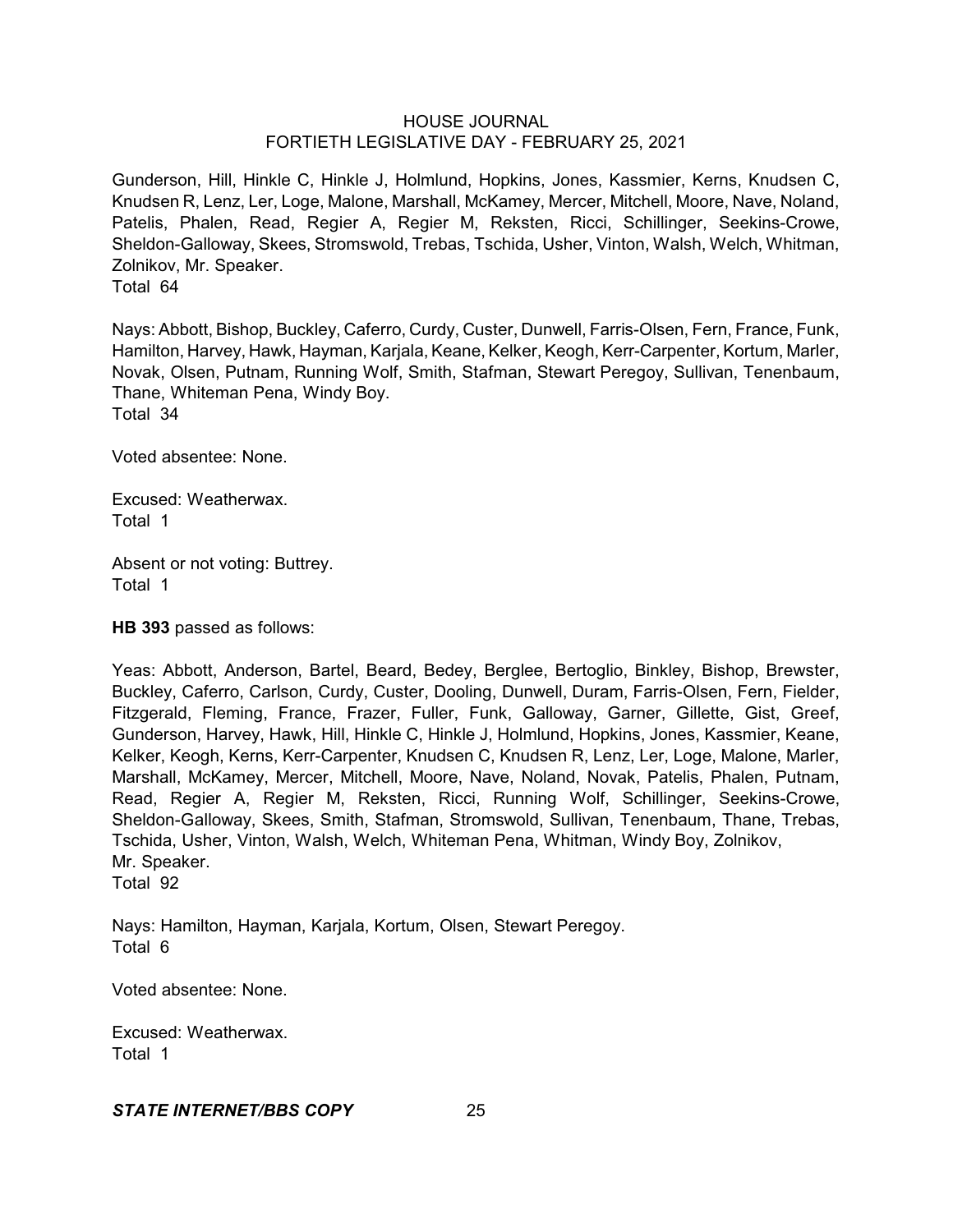Absent or not voting: Buttrey. Total 1

**HB 401** passed as follows:

Yeas: Anderson, Bartel, Beard, Bedey, Berglee, Bertoglio, Binkley, Brewster, Carlson, Custer, Dooling, Duram, Fielder, Fitzgerald, Fleming, Frazer, Fuller, Galloway, Garner, Gillette, Gist, Greef, Gunderson, Hill, Hinkle C, Hinkle J, Holmlund, Hopkins, Jones, Kassmier, Kerns, Knudsen C, Knudsen R, Lenz, Ler, Loge, Malone, Marshall, McKamey, Mercer, Mitchell, Moore, Nave, Noland, Patelis, Phalen, Putnam, Read, Regier A, Regier M, Reksten, Ricci, Schillinger, Seekins-Crowe, Sheldon-Galloway, Skees, Stromswold, Trebas, Tschida, Usher, Vinton, Walsh, Welch, Whitman, Zolnikov, Mr. Speaker. Total 66

Nays: Abbott, Bishop, Buckley, Caferro, Curdy, Dunwell, Farris-Olsen, Fern, France, Funk, Hamilton, Harvey, Hawk, Hayman, Karjala, Keane, Kelker, Keogh, Kerr-Carpenter, Kortum, Marler, Novak, Olsen, Running Wolf, Smith, Stafman, Stewart Peregoy, Sullivan, Tenenbaum, Thane, Whiteman Pena, Windy Boy.

Total 32

Voted absentee: None.

Excused: Weatherwax. Total 1

Absent or not voting: Buttrey. Total 1

**HB 407** passed as follows:

Yeas: Anderson, Bartel, Beard, Bedey, Berglee, Bertoglio, Binkley, Brewster, Carlson, Custer, Dooling, Duram, Fielder, Fitzgerald, Fleming, Frazer, Fuller, Galloway, Garner, Gillette, Gist, Greef, Gunderson, Hill, Hinkle C, Hinkle J, Holmlund, Hopkins, Jones, Kassmier, Kerns, Knudsen C, Knudsen R, Lenz, Ler, Loge, Malone, Marshall, McKamey, Mercer, Mitchell, Moore, Nave, Noland, Patelis, Phalen, Read, Regier A, Regier M, Reksten, Ricci, Schillinger, Sheldon-Galloway, Skees, Stromswold, Trebas, Tschida, Usher, Vinton, Walsh, Welch, Whitman, Zolnikov, Mr. Speaker. Total 64

Nays: Abbott, Bishop, Buckley, Caferro, Curdy, Dunwell, Farris-Olsen, Fern, France, Funk, Hamilton, Harvey, Hawk, Hayman, Karjala, Keane, Kelker, Keogh, Kerr-Carpenter, Kortum, Marler,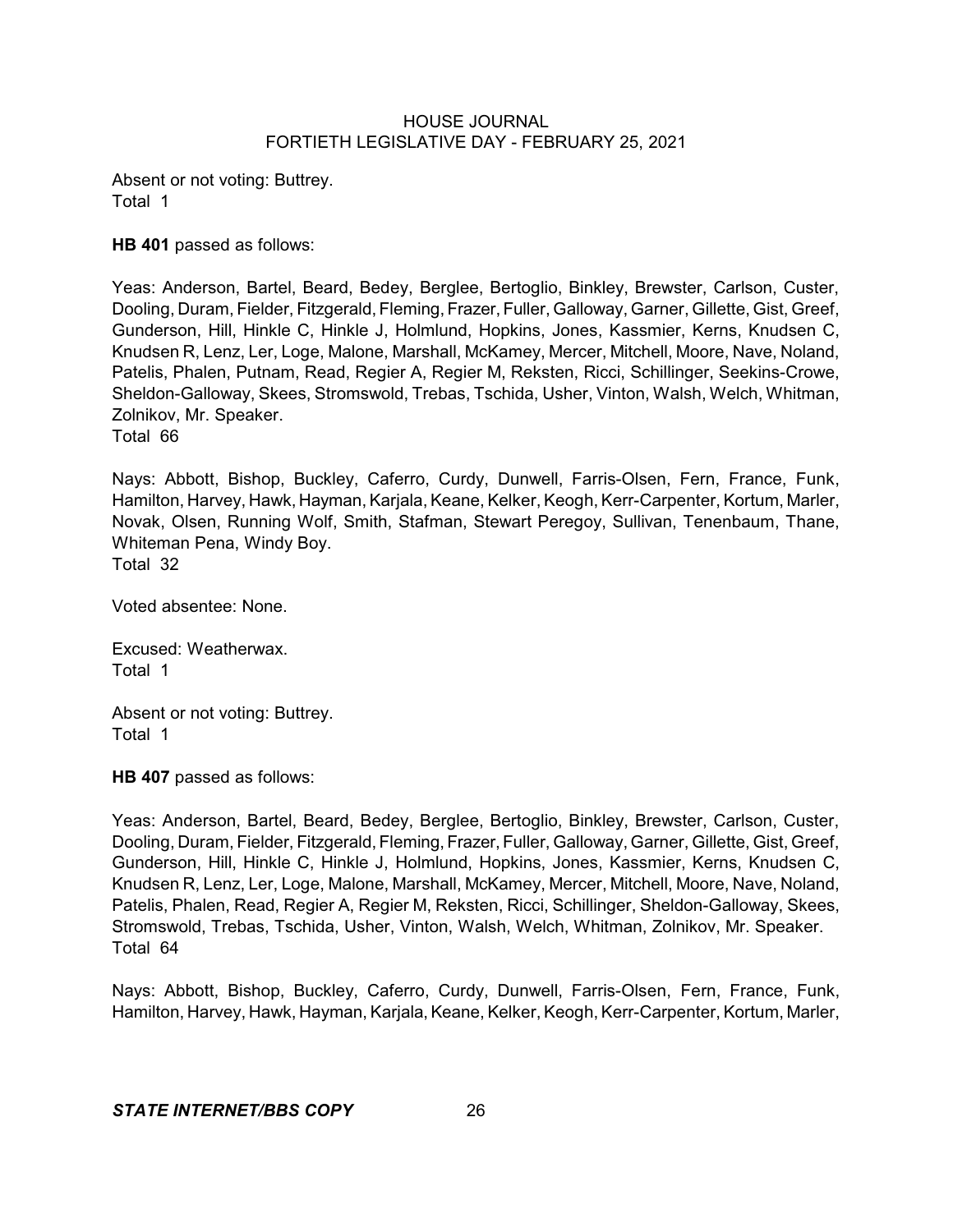Novak, Olsen, Putnam, Running Wolf, Seekins-Crowe, Smith, Stafman, Stewart Peregoy, Sullivan, Tenenbaum, Thane, Whiteman Pena, Windy Boy. Total 34

Voted absentee: None.

Excused: Weatherwax. Total 1

Absent or not voting: Buttrey. Total 1

**HB 416** passed as follows:

Yeas: Anderson, Bartel, Beard, Bedey, Berglee, Bertoglio, Brewster, Carlson, Custer, Dooling, Duram, Fielder, Fitzgerald, Fleming, Frazer, Fuller, Galloway, Garner, Gillette, Gist, Greef, Hill, Hinkle C, Hinkle J, Holmlund, Hopkins, Jones, Kassmier, Kerns, Knudsen C, Knudsen R, Lenz, Ler, Loge, Malone, Marshall, McKamey, Mitchell, Nave, Noland, Patelis, Phalen, Read, Regier A, Reksten, Ricci, Seekins-Crowe, Sheldon-Galloway, Skees, Stromswold, Tenenbaum, Trebas, Tschida, Usher, Vinton, Walsh, Welch, Whitman, Zolnikov, Mr. Speaker. Total 60

Nays:Abbott, Binkley, Bishop, Buckley, Caferro, Curdy, Dunwell, Farris-Olsen, Fern, France, Funk, Hamilton, Harvey, Hawk, Hayman, Karjala, Keane, Kelker, Keogh, Kerr-Carpenter, Kortum, Marler, Mercer, Moore, Novak, Olsen, Putnam, Regier M, Running Wolf, Schillinger, Smith, Stafman, Stewart Peregoy, Sullivan, Thane, Whiteman Pena, Windy Boy. Total 37

Voted absentee: None.

Excused: Weatherwax. Total 1

Absent or not voting: Buttrey, Gunderson. Total 2

**HB 427** passed as follows:

Yeas: Anderson, Bartel, Beard, Bedey, Berglee, Bertoglio, Binkley, Brewster, Carlson, Dooling, Duram, Fielder, Fitzgerald, Fleming, Fuller, Galloway, Garner, Gillette, Gist, Greef, Gunderson, Hill, Hinkle C, Hinkle J, Holmlund, Jones, Kassmier, Kerns, Knudsen C, Knudsen R, Lenz, Ler, Loge, Malone, Marshall, McKamey, Mercer, Mitchell, Moore, Nave, Noland, Patelis, Phalen, Read,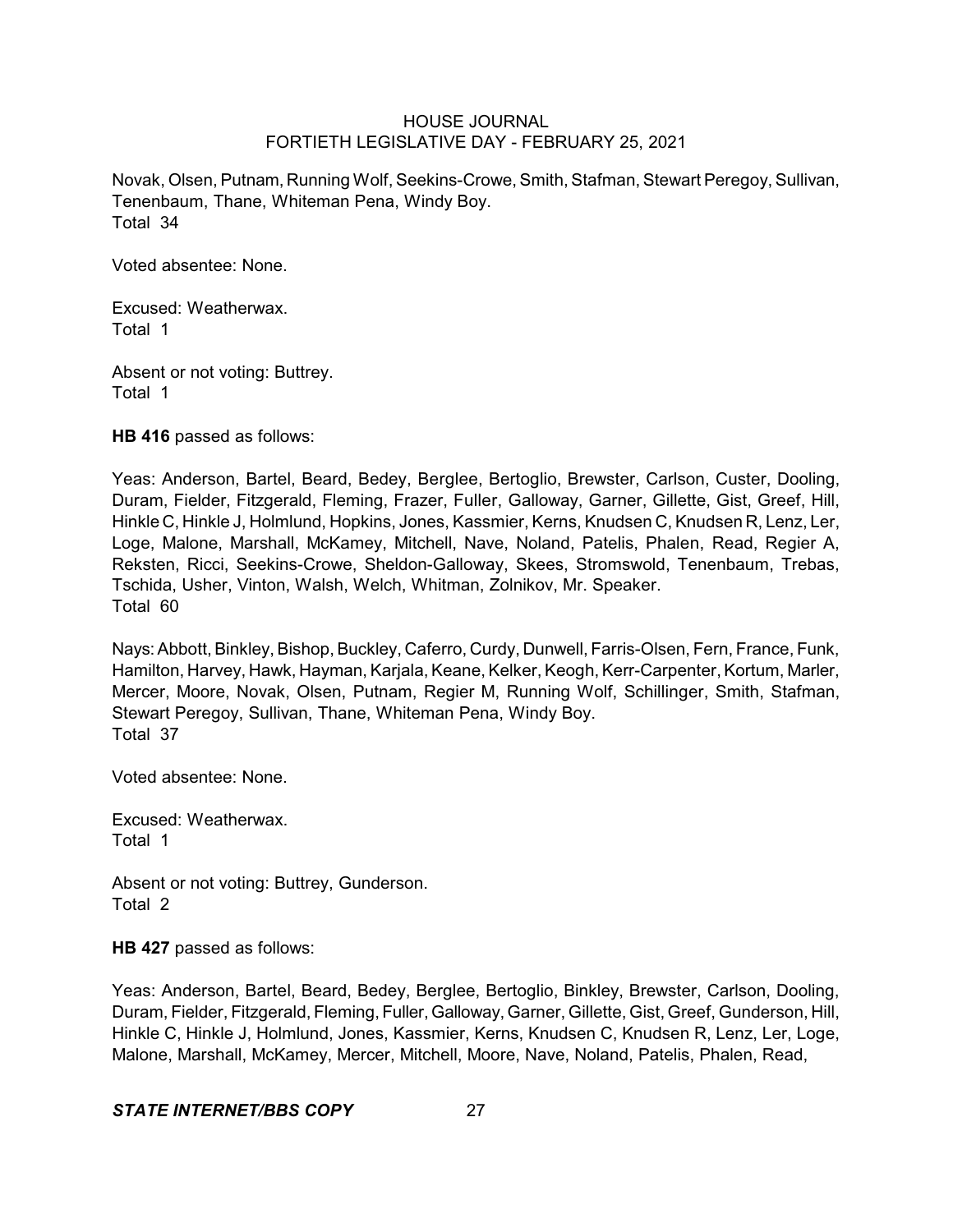Regier A, Regier M, Reksten, Ricci, Schillinger, Seekins-Crowe, Sheldon-Galloway, Skees, Trebas, Tschida, Usher, Vinton, Welch, Whitman, Zolnikov, Mr. Speaker. Total 60

Nays: Abbott, Bishop, Buckley, Caferro, Curdy, Custer, Dunwell, Farris-Olsen, Fern, France, Frazer, Funk, Hamilton, Harvey, Hawk, Hayman, Hopkins, Karjala, Keane, Kelker, Keogh, Kerr-Carpenter, Kortum, Marler, Novak, Olsen, Putnam, Running Wolf, Smith, Stafman, Stewart Peregoy, Stromswold, Sullivan, Tenenbaum, Thane, Walsh, Whiteman Pena, Windy Boy. Total 38

Voted absentee: None.

Excused: Weatherwax. Total 1

Absent or not voting: Buttrey. Total 1

**HB 429** passed as follows:

Yeas: Anderson, Bartel, Beard, Bedey, Berglee, Bertoglio, Binkley, Brewster, Buckley, Carlson, Custer, Dooling, Duram, Fern, Fielder, Fitzgerald, Fleming, France, Frazer, Fuller, Galloway, Garner, Gillette, Gist, Greef, Gunderson, Hamilton, Hill, Hinkle C, Hinkle J, Holmlund, Hopkins, Jones, Kassmier, Kerns, Kerr-Carpenter, Knudsen C, Knudsen R, Lenz, Ler, Loge, Malone, Marshall, McKamey, Mercer, Mitchell, Moore, Nave, Noland, Patelis, Phalen, Putnam, Read, Regier A, Regier M, Reksten, Ricci, Schillinger, Seekins-Crowe, Sheldon-Galloway, Skees, Smith, Stromswold, Trebas, Tschida, Vinton, Walsh, Welch, Whitman, Zolnikov, Mr. Speaker. Total 71

Nays: Abbott, Bishop, Caferro, Curdy, Dunwell, Farris-Olsen, Funk, Harvey, Hawk, Hayman, Karjala, Keane, Kelker, Keogh, Kortum, Marler, Novak, Olsen, Running Wolf, Stafman, Stewart Peregoy, Sullivan, Tenenbaum, Thane, Usher, Whiteman Pena, Windy Boy. Total 27

Voted absentee: None.

Excused: Weatherwax. Total 1

Absent or not voting: Buttrey. Total 1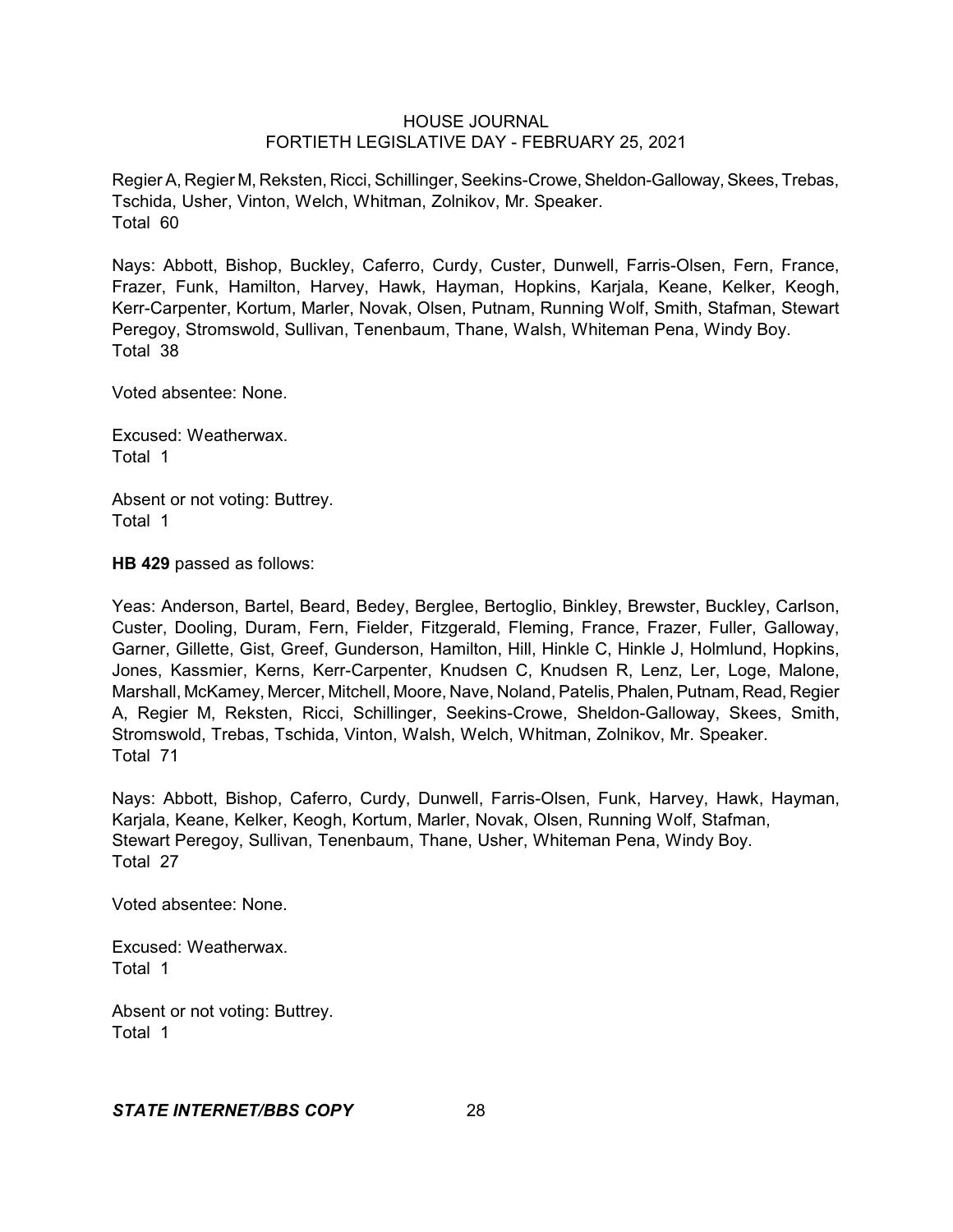**HB 430** passed as follows:

Yeas: Anderson, Bartel, Beard, Bedey, Berglee, Bertoglio, Binkley, Brewster, Carlson, Custer, Dooling, Duram, Fielder, Fitzgerald, Fleming, Frazer, Fuller, Galloway, Garner, Gillette, Gist, Greef, Gunderson, Hill, Hinkle C, Hinkle J, Holmlund, Hopkins, Jones, Kassmier, Kerns, Knudsen C, Knudsen R, Lenz, Ler, Loge, Malone, Marshall, McKamey, Mercer, Mitchell, Moore, Nave, Noland, Patelis, Phalen, Putnam, Read, Regier A, Regier M, Reksten, Ricci, Schillinger, Seekins-Crowe, Sheldon-Galloway, Skees, Stromswold, Trebas, Tschida, Usher, Vinton, Walsh, Welch, Whitman, Zolnikov, Mr. Speaker.

Total 66

Nays: Abbott, Bishop, Buckley, Caferro, Curdy, Dunwell, Farris-Olsen, Fern, France, Funk, Hamilton, Harvey, Hawk, Hayman, Karjala, Keane, Kelker, Keogh, Kerr-Carpenter, Kortum, Marler, Novak, Olsen, Running Wolf, Smith, Stafman, Stewart Peregoy, Sullivan, Tenenbaum, Thane, Whiteman Pena, Windy Boy. Total 32

Voted absentee: None.

Excused: Weatherwax. Total 1

Absent or not voting: Buttrey. Total 1

**HB 436** passed as follows:

Yeas: Anderson, Bartel, Beard, Bedey, Berglee, Bertoglio, Binkley, Brewster, Carlson, Custer, Dooling, Duram, Fielder, Fitzgerald, Fleming, Frazer, Fuller, Galloway, Garner, Gillette, Gist, Greef, Gunderson, Hill, Hinkle C, Hinkle J, Holmlund, Hopkins, Jones, Kassmier, Kerns, Knudsen C, Knudsen R, Lenz, Ler, Loge, Malone, Marshall, McKamey, Mercer, Mitchell, Moore, Nave, Noland, Patelis, Phalen, Putnam, Read, Regier A, Regier M, Reksten, Ricci, Schillinger, Seekins-Crowe, Sheldon-Galloway, Skees, Stromswold, Trebas, Tschida, Usher, Vinton, Walsh, Welch, Whitman, Zolnikov, Mr. Speaker.

Total 66

Nays: Abbott, Bishop, Buckley, Caferro, Curdy, Dunwell, Farris-Olsen, Fern, France, Funk, Hamilton, Harvey, Hawk, Hayman, Karjala, Keane, Kelker, Keogh, Kerr-Carpenter, Kortum, Marler, Novak, Olsen, Running Wolf, Smith, Stafman, Stewart Peregoy, Sullivan, Tenenbaum, Thane, Whiteman Pena, Windy Boy.

Total 32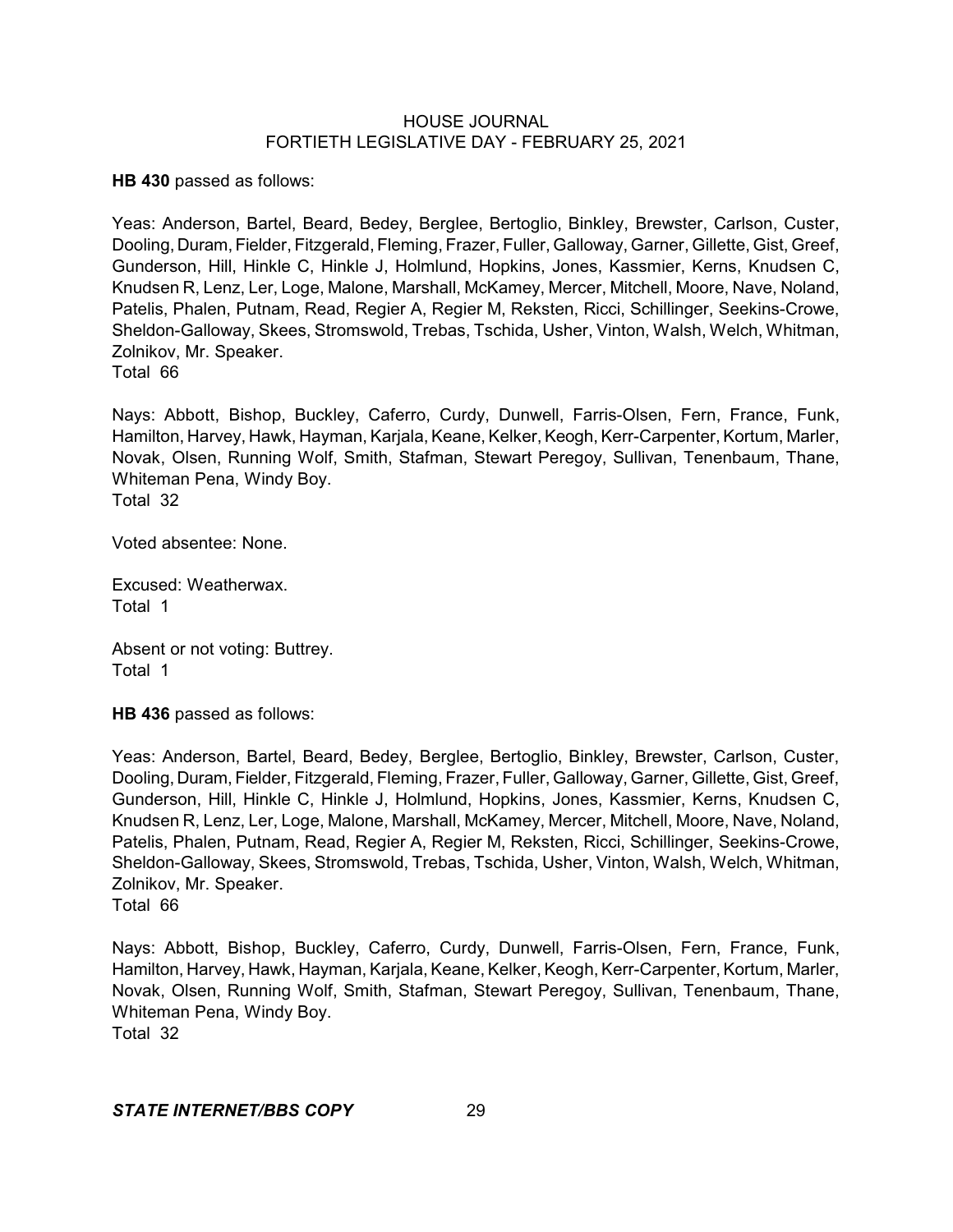Voted absentee: None.

Excused: Weatherwax. Total 1

Absent or not voting: Buttrey. Total 1

**HB 439** passed as follows:

Yeas: Anderson, Bartel, Beard, Bedey, Berglee, Bertoglio, Binkley, Brewster, Carlson, Custer, Dooling, Duram, Fielder, Fitzgerald, Fleming, Frazer, Fuller, Galloway, Garner, Gillette, Gist, Greef, Gunderson, Hill, Hinkle C, Hinkle J, Holmlund, Jones, Kassmier, Kerns, Knudsen C, Knudsen R, Lenz, Ler, Loge, Malone, Marshall, McKamey, Mercer, Mitchell, Moore, Nave, Noland, Patelis, Phalen, Putnam, Read, Regier A, Regier M, Reksten, Ricci, Schillinger, Seekins-Crowe, Sheldon-Galloway, Skees, Smith, Stromswold, Trebas, Tschida, Usher, Vinton, Walsh, Welch, Whitman, Zolnikov, Mr. Speaker. Total 66

Nays: Abbott, Bishop, Buckley, Caferro, Curdy, Dunwell, Farris-Olsen, Fern, France, Funk, Hamilton, Harvey, Hawk, Hayman, Hopkins, Karjala, Keane, Kelker, Keogh, Kerr-Carpenter, Kortum, Marler, Novak, Olsen, Running Wolf, Stafman, Stewart Peregoy, Sullivan, Tenenbaum, Thane, Whiteman Pena, Windy Boy. Total 32

Voted absentee: None.

Excused: Weatherwax. Total 1

Absent or not voting: Buttrey. Total 1

**HB 451** passed as follows:

Yeas: Abbott, Anderson, Bartel, Bedey, Bertoglio, Binkley, Bishop, Brewster, Buckley, Caferro, Carlson, Curdy, Custer, Dooling, Dunwell, Duram, Farris-Olsen, Fern, Fitzgerald, Fleming, France, Frazer, Funk, Garner, Gillette, Gist, Greef, Gunderson, Hamilton, Harvey, Hawk, Hayman, Hinkle J, Holmlund, Jones, Karjala, Keane, Kelker, Keogh, Kerr-Carpenter, Knudsen C, Knudsen R, Kortum, Lenz, Loge, Malone, Marler, McKamey, Mercer, Moore, Noland, Novak, Olsen, Patelis, Putnam, Regier A, Regier M, Reksten, Running Wolf, Smith, Stafman, Stewart Peregoy,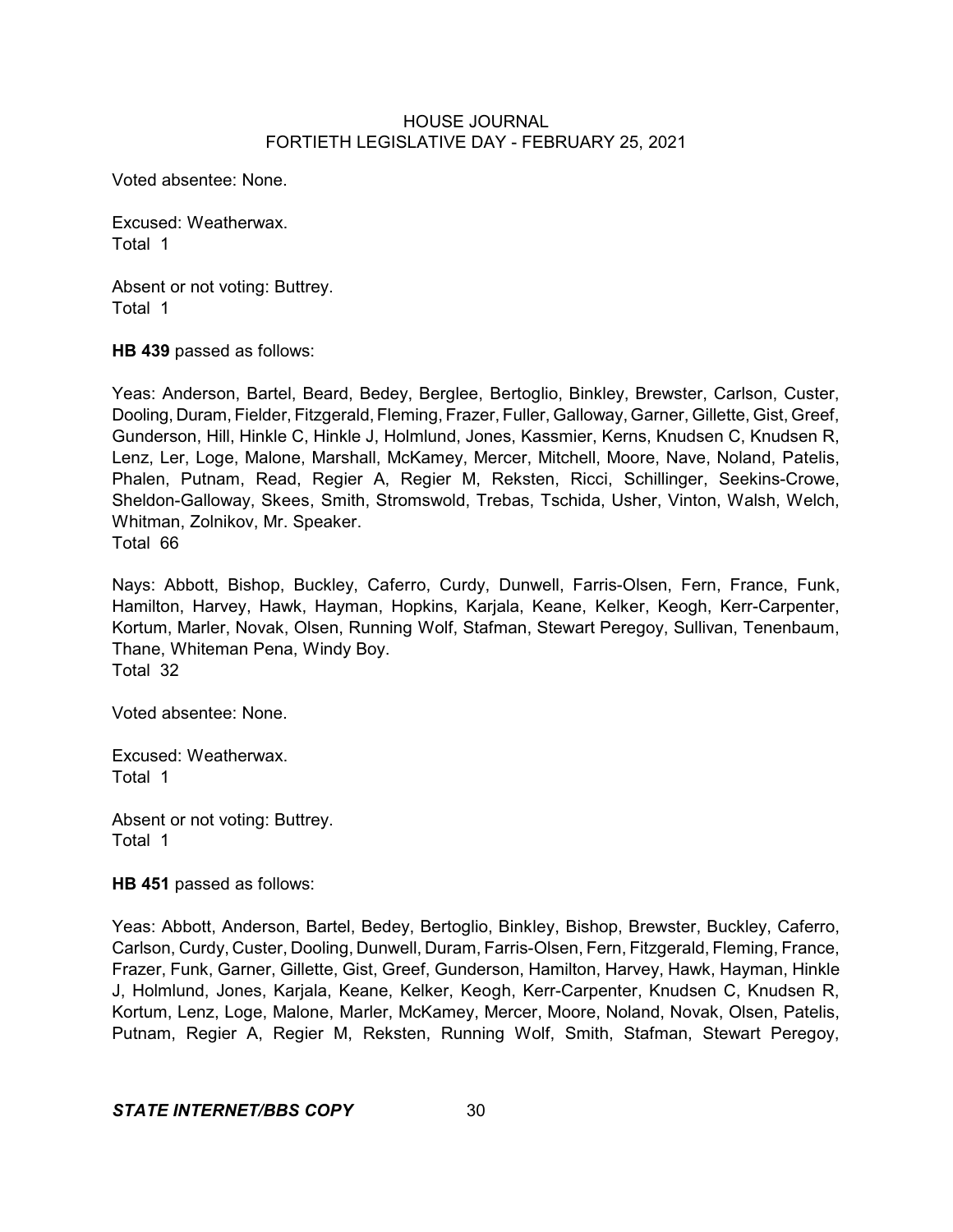Stromswold, Sullivan, Tenenbaum, Thane, Trebas, Vinton, Walsh, Welch, Whiteman Pena, Whitman, Windy Boy, Zolnikov, Mr. Speaker. Total 75

Nays: Beard, Berglee, Fielder, Fuller, Galloway, Hill, Hinkle C, Hopkins, Kassmier, Kerns, Ler, Marshall, Mitchell, Nave, Phalen, Read, Ricci, Schillinger, Seekins-Crowe, Sheldon-Galloway, Skees, Tschida, Usher. Total 23

Voted absentee: None.

Excused: Weatherwax. Total 1

Absent or not voting: Buttrey. Total 1

**HJR 9** passed as follows:

Yeas: Abbott, Anderson, Bartel, Beard, Bedey, Berglee, Bertoglio, Binkley, Bishop, Brewster, Buckley, Caferro, Carlson, Curdy, Custer, Dooling, Dunwell, Duram, Farris-Olsen, Fern, Fielder, Fitzgerald, Fleming, France, Frazer, Fuller, Funk, Galloway, Garner, Gillette, Gist, Greef, Gunderson, Harvey, Hawk, Hayman, Hill, Hinkle C, Hinkle J, Holmlund, Hopkins, Jones, Karjala, Kassmier, Keane, Kelker, Keogh, Kerns, Kerr-Carpenter, Knudsen C, Knudsen R, Kortum, Lenz, Ler, Loge, Malone, Marler, Marshall, McKamey, Mitchell, Moore, Nave, Noland, Novak, Olsen, Patelis, Phalen, Putnam, Read, Regier A, Regier M, Reksten, Ricci, Running Wolf, Schillinger, Seekins-Crowe, Sheldon-Galloway, Skees, Smith, Stafman, Stewart Peregoy, Stromswold, Sullivan, Tenenbaum, Thane, Trebas, Tschida, Usher, Vinton, Walsh, Welch, Whiteman Pena, Whitman, Zolnikov, Mr. Speaker. Total 95

Nays: Hamilton, Mercer, Windy Boy. Total 3

Voted absentee: None.

Excused: Weatherwax. Total 1

Absent or not voting: Buttrey. Total 1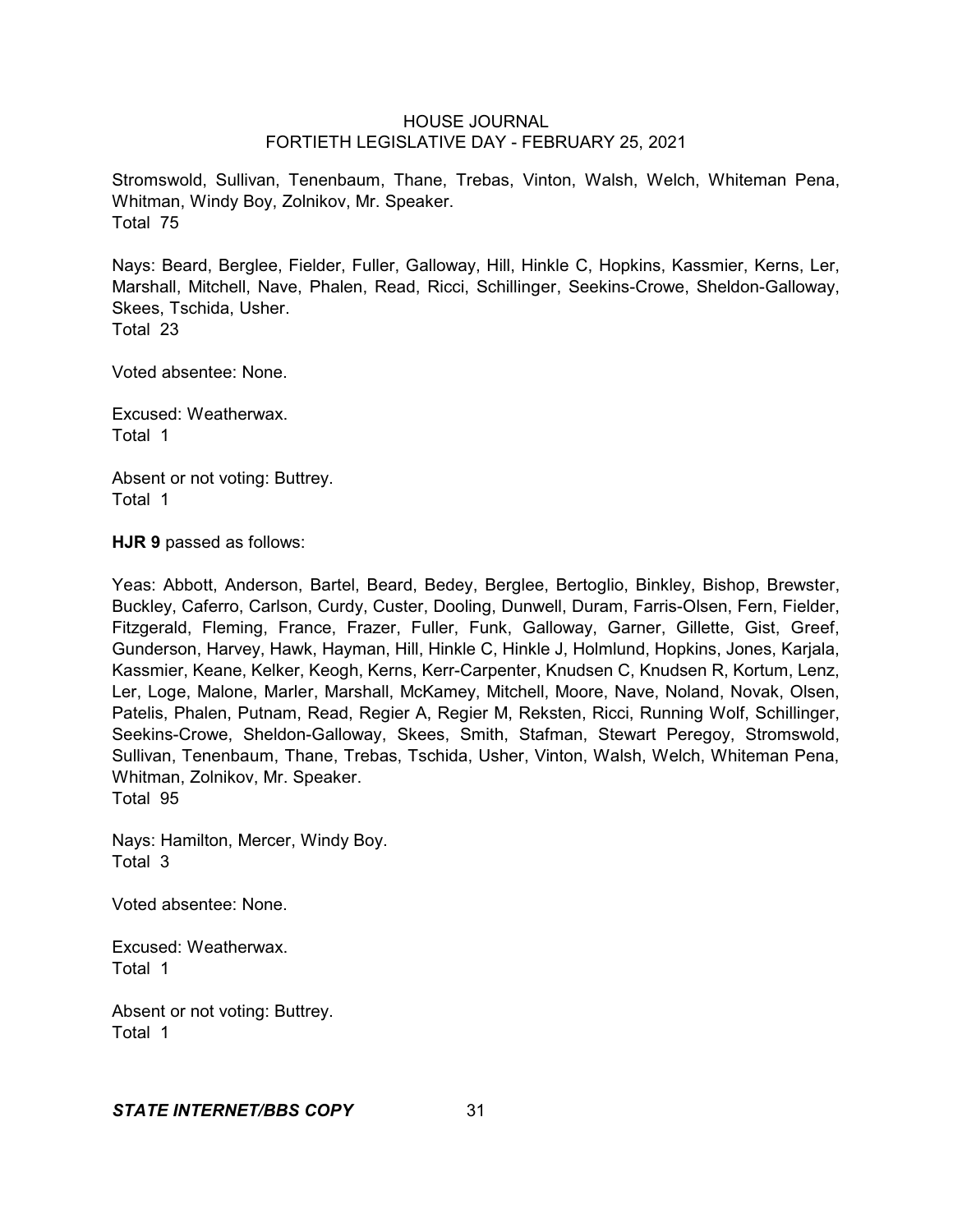## **REPORTS OF STANDING COMMITTEES**

**BUSINESS AND LABOR** (Noland, Chair): 2/25/2021

**HB 121**, introduced bill, be amended as follows:

1. Title, line 6. Following: "BODY;" Insert: "ALLOWING A LOCAL BOARD OF HEALTH TO ADOPT RULES TO IMPLEMENT A REGULATION ADOPTED BY A LOCAL GOVERNING BODY;"

2. Title, line 9. Following: "DISASTER;" Insert:"PROVIDING FOR RELIGIOUS FREEDOM; REVISING PENALTIES ALLOWED FOR THE VIOLATION OF A LOCAL BOARD RULE; REVISING AND"

3. Title, line 9. Strike: "A DEFINITION" Insert: "DEFINITIONS"

4. Page 2, line 10. Following: the first "infected" Strike: "or reasonably believed to be infected"

5. Page 2, line 10 through line 11. Strike: "or possibly" on line 10 through the first "disease" on line 11

6. Page 3, line 14. Following: "who" Strike: "are or may" Following: the first "disease" Strike: "or possibly communicable disease"

7. Page 3, line 23.

Following: "(1)"

Insert: "It is a purpose of this chapter to address ongoing issues or conditions created during a declared state of emergency as a result of orders, directives, or mandates issued by the governor as allowed under Title 10, chapter 3, for a state of emergency acting longer than 7 days. It is not a purpose of this chapter to hinder, slow, or remove nonemergency-related powers granted to a local board of health.

(2)"

**Renumber:** subsequent subsections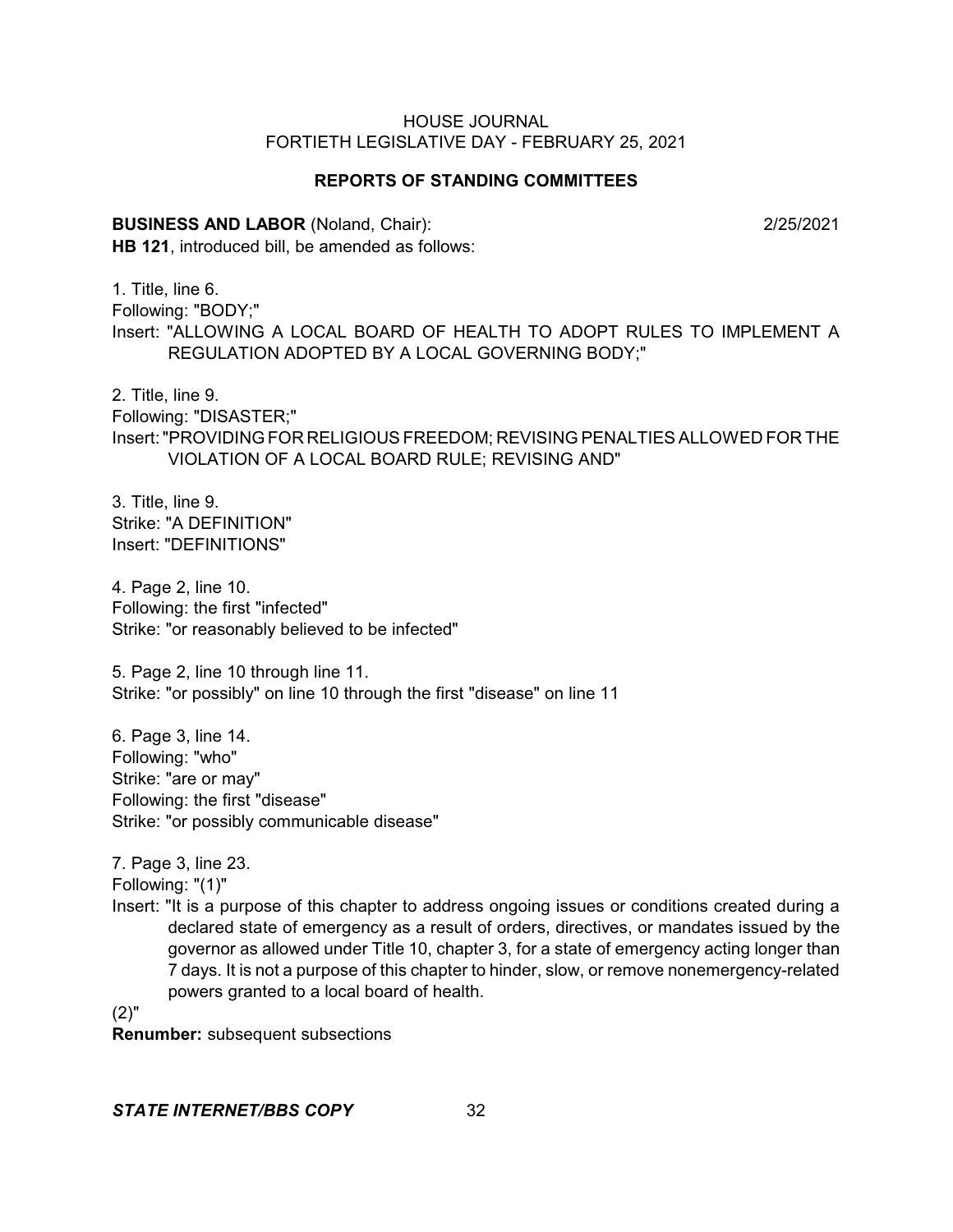8. Page 5, line 28. Following: "laws;" Insert: "(d) adopt rules necessary to implement and enforce regulations adopted by the local governing body;"

9. Page 6, line 1. Strike: "(d)" Insert: "(e)"

10. Page 6, line 8. **Strike:** "and/or" **Insert:** "or"

11. Page 6, line 9. Following: "10-3-403" Insert: ": (a)"

12. Page 6, line 9. Following: "effect" Insert: "only during the declared state of emergency or disaster or"

13. Page 6, line 11. Following: "order" Insert: "; and (b) may not interfere with or otherwise limit, modify, or abridge a person's physical attendance at or operation of a religious facility, church, synagogue, or other place of worship"

14. Page 6, line 16. **Following:** "representatives" **Insert:** ", without objection from the majority of the governing body,"

15. Page 6, line 28. **Strike:** "and/or" **Insert:** "or"

16. Page 7, line 1. Following: "10-3-403" Insert: ": (a)" Following: "effect" Insert: "only during the declared state of emergency or disaster or"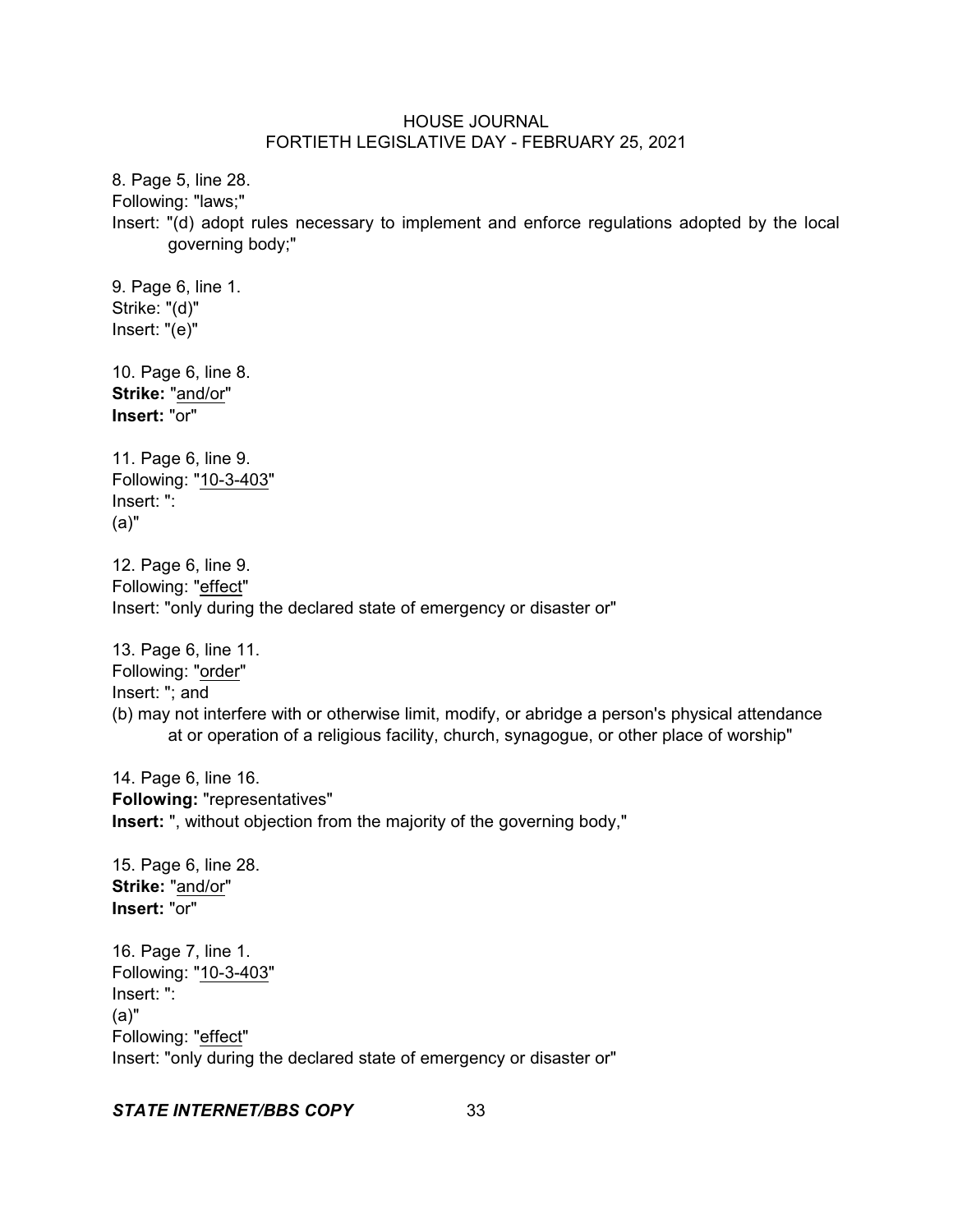17. Page 7, line 3.

Following: "order"

Insert: "; and

(b) may not interfere with or otherwise limit, modify, or abridge a person's physical attendance at or operation of a religious facility, church, synagogue, or other place of worship"

18. Page 7, line 6. Following: "(1)" Insert: "(a)"

19. Page 7, line 7.

Strike: "and the local governing body is guilty of a misdemeanor. On conviction, the person shall be fined"

Insert: "is subject to a civil penalty of"

20. Page 7.

Following: line 8

Insert: "(b) A business entity that does not comply with rules adopted by a local board is subject to a civil penalty of not more than \$250."

21. Page 7.

Following: line 13

Insert: "(4) The local board or the county attorney of the county in which a violation allowed in subsection (1) occurred may petition a court of limited jurisdiction to impose the civil penalties allowed in subsection (1). Venue for an action to collect a civil penalty pursuant to subsection (1) is in the county in which the violation occurred or in a court of limited jurisdiction."

**Renumber:** subsequent subsections

22. Page 7.

Following: line 15

Insert: "(6) (a) As used in this section, "business entity" means a corporation, association, partnership, limited liability partnership, limited liability company, sole proprietorship, or other legal entity recognized under state law.

(b) The term does not include an individual."

23. Page 7, line 20. Strike: "50-2-116(1)(k), (2)(c)(iii), or (2)(c)(iv)" Insert: "50-2-116(2)(j), (3)(c)(iii), or (3)(c)(iv)"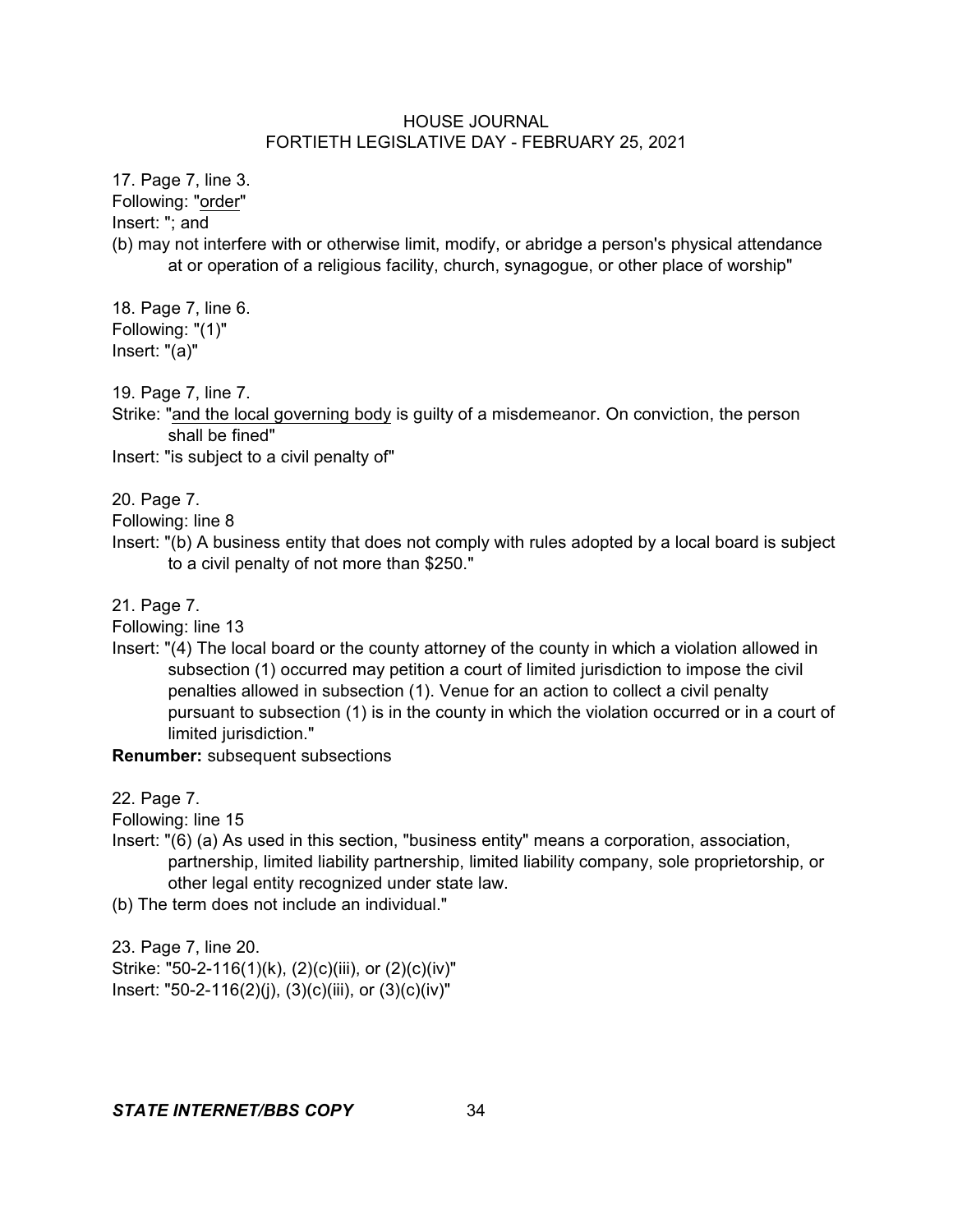24. Page 7, line 24. Strike: "50-2-116(1)(k), (2)(c)(iii), or (2)(c)(iv)" Insert: "50-2-116(2)(j), (3)(c)(iii), or (3)(c)(iv)"

And, as amended, do pass. Report adopted.

**HB 230**, introduced bill, be amended as follows:

1. Title, line 5 through line 6. Following: "MARTIAL RULE" Strike: "," on line 5 through "DISASTER" on line 6

2. Title, line 7. Following: line 6 Insert: "BY THE SECRETARY OF STATE" Following: "TO" Strike: "AFFIRM," Strike: ", REVISE, OR TERMINATE THE" Insert: "A"

3. Title, line 7. Strike: "EMERGENCY POWERS" Insert: "DECLARATION OF EMERGENCY OR DISASTER"

4. Title, line 7. Following: "POWERS;" Insert: "EXPEDITING THE SPECIAL SESSION POLLING PROCESS DURING A DISASTER OR EMERGENCY DECLARATION;"

5. Title, line 8. Following: "FREEDOM" Strike: "AND PREVENTING THE QUARANTINE OF HEALTHY INDIVIDUALS"

6. Title, line 9. Following: "SECTIONS" Insert: "5-3-106, 5-3-108,"

7. Page 1, line 15. Strike: "**Statement of purpose -- legislative"** Insert: "**Legislative"**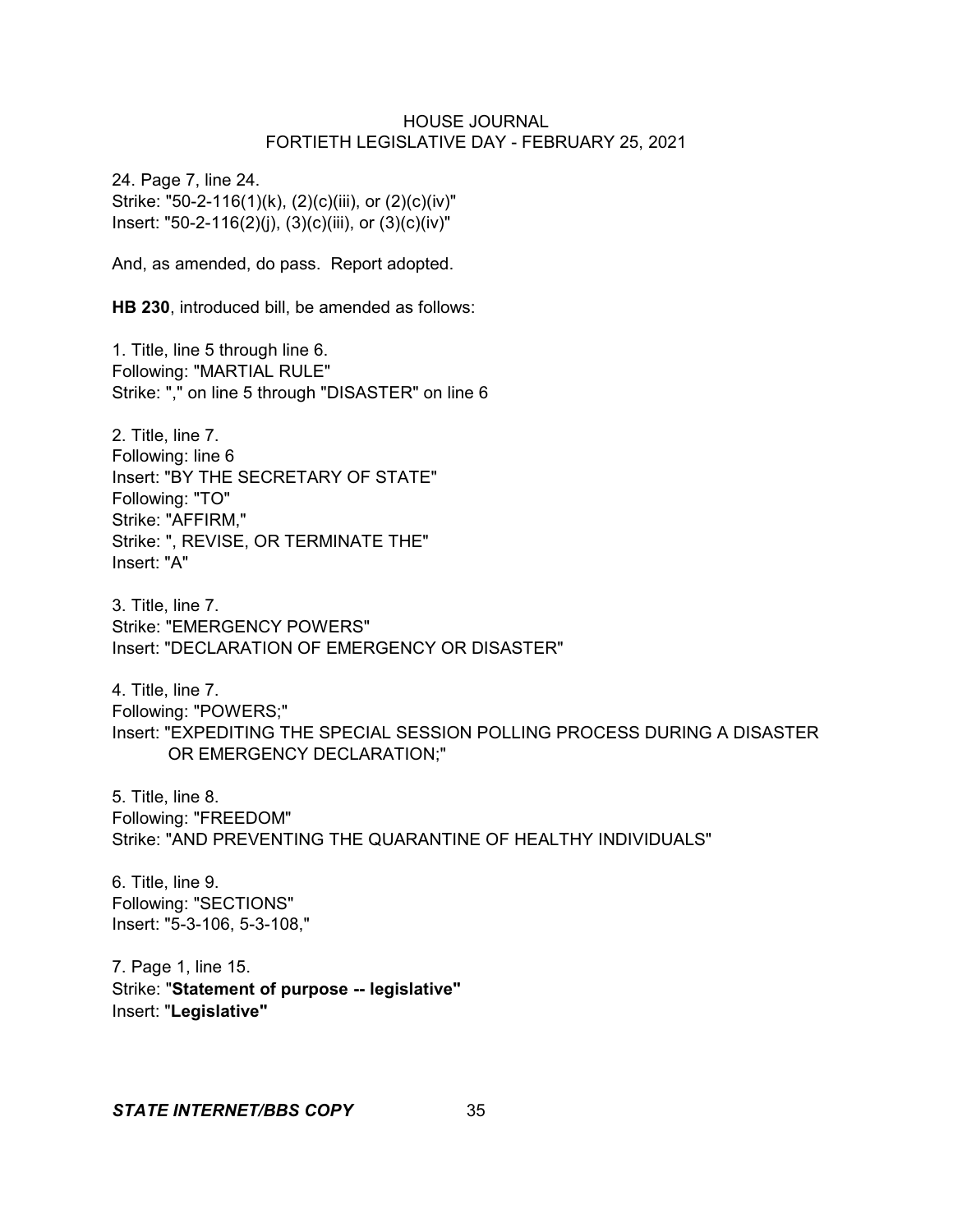8. Page 1, line 15. Following: "**poll**" Strike: "**-- funding"**

9. Page 1, line 16 through line 21. Following: "(1)" on line 16 Insert: "(a)" Strike: "In" on line 19 through "(2)" on line 21

10. Page 1, line 21 through line 22. Strike: ", president" on line 21 through the first "members" on line 22

11. Page 1, line 24 through line 25. Strike: ", extending" on line 24 through the first "or" on line 25 Insert: "to extend"

12. Page 1, line 25. Following: "10-3-303" Insert: "or approving a proclamation of martial rule under 10-1-106"

13. Page 1. Following: line 25

Insert: "(b) The legislature may extend a state of emergency or disaster for up to an additional 45 days by using the polling provisions of this section. The governor may make additional requests to extend a state of emergency or disaster, and the legislature may extend a state of emergency or disaster for up to an additional 45 days per request."

14. Page 1, line 26. Strike: "(3)" Insert: "(2)" **Renumber:** subsequent subsections

15. Page 1, line 28. Strike: "provide" Insert: "contain"

16. Page 1, line 28. Strike: "affirm, extend, revise, or terminate" Insert: "extend"

17. Page 2, line 1 through line 2. Strike: "or" on line 1 through "senate" on line 2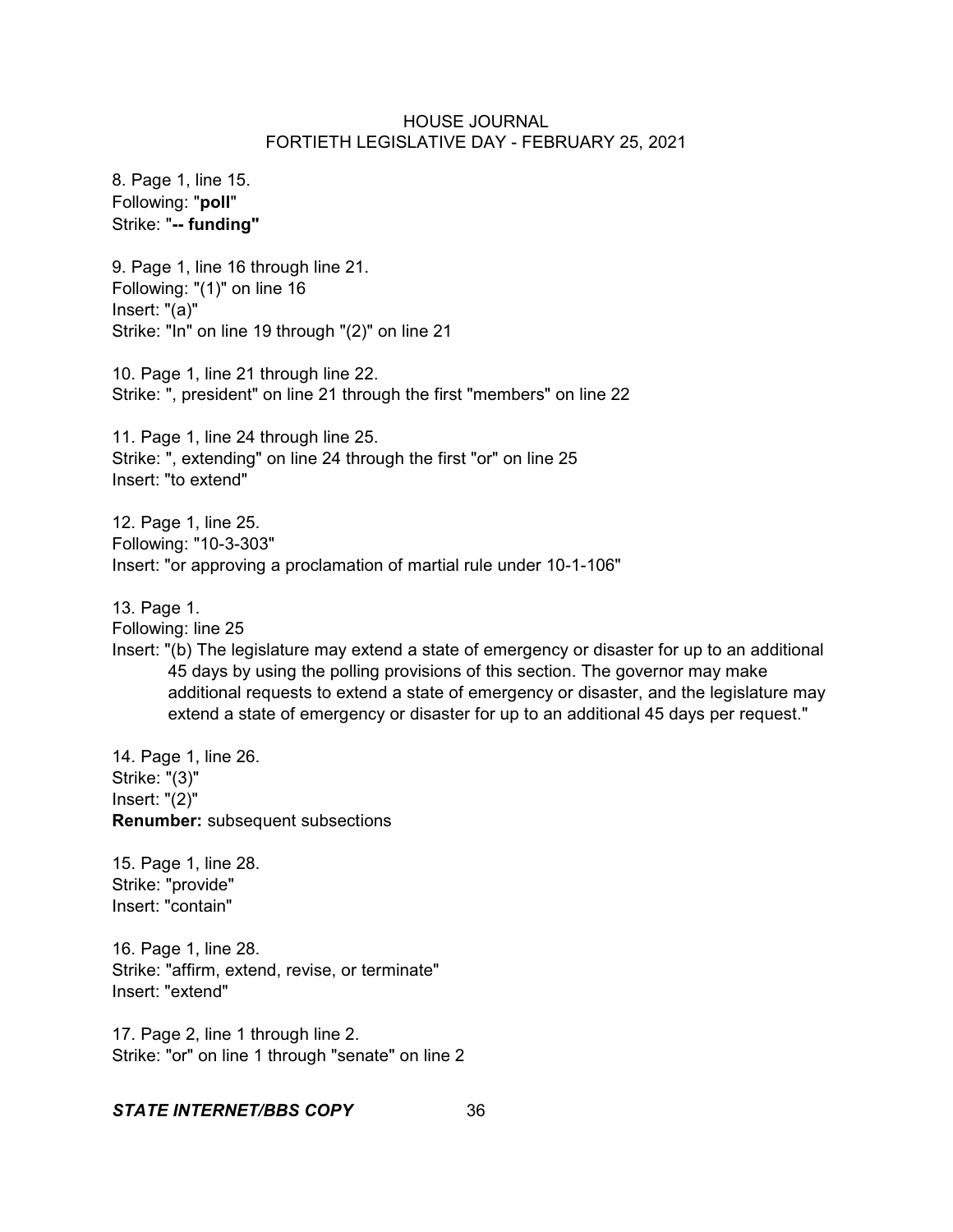18. Page 2, line 4 through line 5. Strike: the first "the" on line 4 through "request; (b)" on line 5

19. Page 2, line 6. Strike: "(c)" Insert: "(b)"

20. Page 2, line 6. Strike: "10" Insert: "7"

21. Page 2, line 8 through line 10. Strike: subsection (5) in its entirety **Renumber:** subsequent subsections

22. Page 2, line 15.

Strike: "the legislative declaration, then the governor is bound by its terms and conditions" Insert: "an extension of a state of emergency or disaster, the state of emergency or disaster continues based on the declaration that was sent with the ballot"

23. Page 2.

Following: line 18

Insert: "**Section 2.** Section 5-3-106, MCA, is amended to read:

"**5-3-106. Procedure for polling legislators.** (1) Within 5 days after receiving a request, the secretary of state shall send to all legislators by certified mail a ballot that contains:  $(1)(a)$  the names of the legislators making the request;

 $(2)(b)$  the reasons for calling the special session;

 $(3)(c)$  the purposes of the special session;

 $(4)(d)$  the requested convening date and time of the special session;

 $(5)(e)$  subject to subsection (2), the date by which legislators shall return the ballot, which may not be more than 30 days after the date of the mailing of the ballots; and

 $(6)(f)$  a stamped return envelope.

(2) Within 2 calendar days after receiving a request to consider an existing state of emergency or disaster declared under the authority of 10-3-303, the secretary of state shall send a ballot that complies with subsection (1) using any reasonable and reliable means, including electronic delivery, and is not required to use certified mail. The date by which legislators shall return the ballot specified in this subsection (2) may not be more than 7 calendar days after the date the ballots were sent." "

Insert: "**Section 3.** Section 5-3-108, MCA, is amended to read: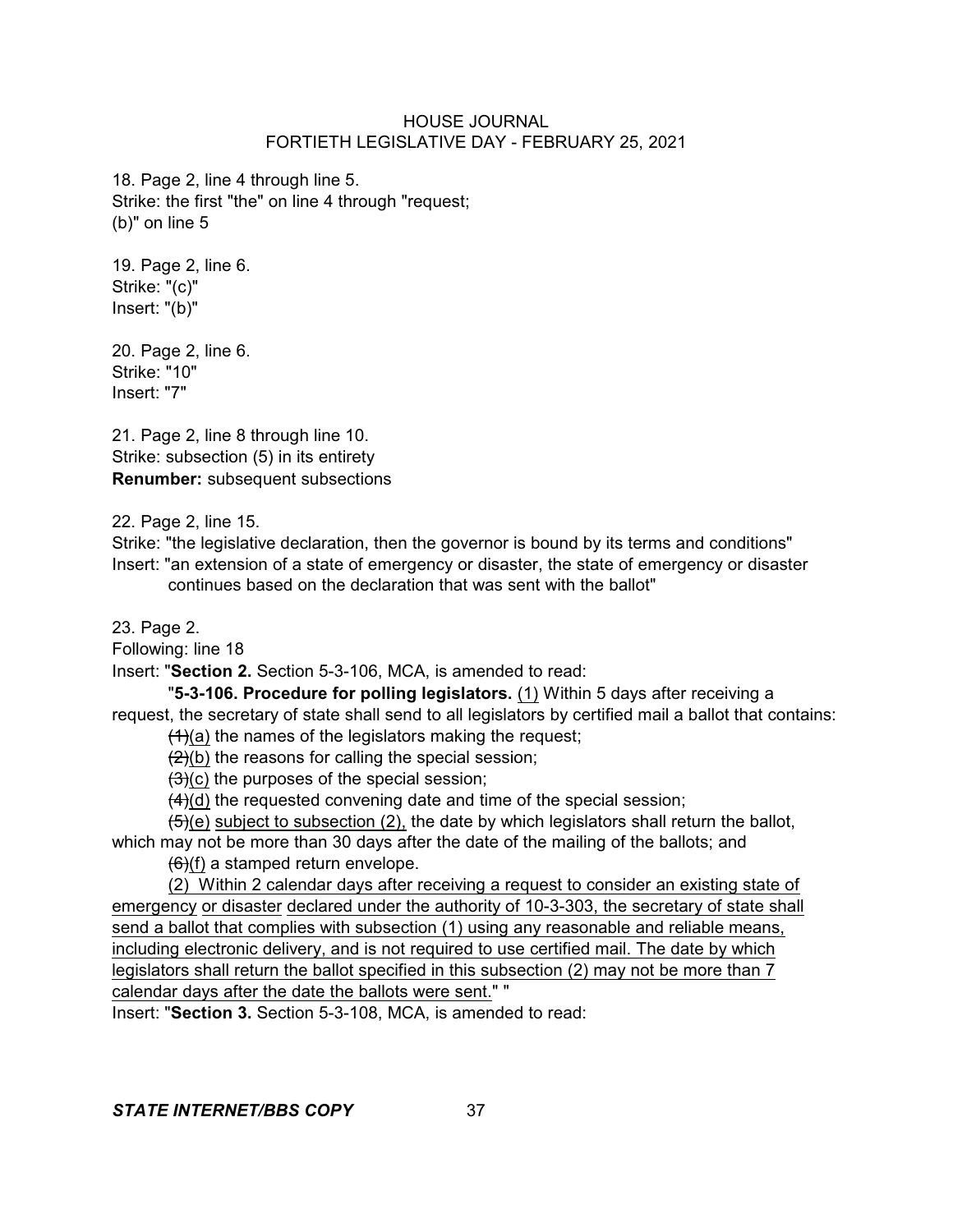"**5-3-108. Failure to approve special session -- ballots void.** If (1) Subject to subsection (2), if a majority of the legislators fail to approve the call for a special session within 30 days after the secretary of state mails the ballots or notifies each legislator, all ballots are void and may not be used again.

(2) When the purpose of the special session is to consider an existing state of emergency or disaster declared under the authority of 10-3-303, if a majority of the legislators fail to approve the call for a special session within 7 calendar days after the secretary of state sends the ballots or notifies each legislator pursuant to 5-3-106(2), all ballots are void and may not be used again.

(3) The If a poll is not approved under subsection (1) or (2), the entire process must be repeated to call the legislature into special session."" **Renumber:** subsequent sections

24. Page 2, line 24 through line 25. Following: "proclamation." on line 24 Strike: remainder of line 24 through line 25 in their entirety

25. Page 4, line 22 through line 24. Strike: subsection (4) in its entirety Renumber: subsequent subsections

26. Page 5, line 4. Following: the second "the" Insert: "judicial branch or the" Following: the third "the" Insert: "judicial branch or the"

27. Page 6, line 25.

Following: "The"

Insert: "The legislature finds that the governor has broad authority to proclaim a state of emergency or disaster in the state and to exercise emergency powers during the emergency. The legislature intends to allow the governor to immediately respond during a proclaimed state of emergency or disaster, including through the issuance of executive orders, proclamations, and orders necessary to carry out the purpose of this chapter, and the ability to amend or rescind them. These executive orders, proclamations, and regulations have the force of law."

28. Page 8, line 3. Strike: "30" Insert: "45"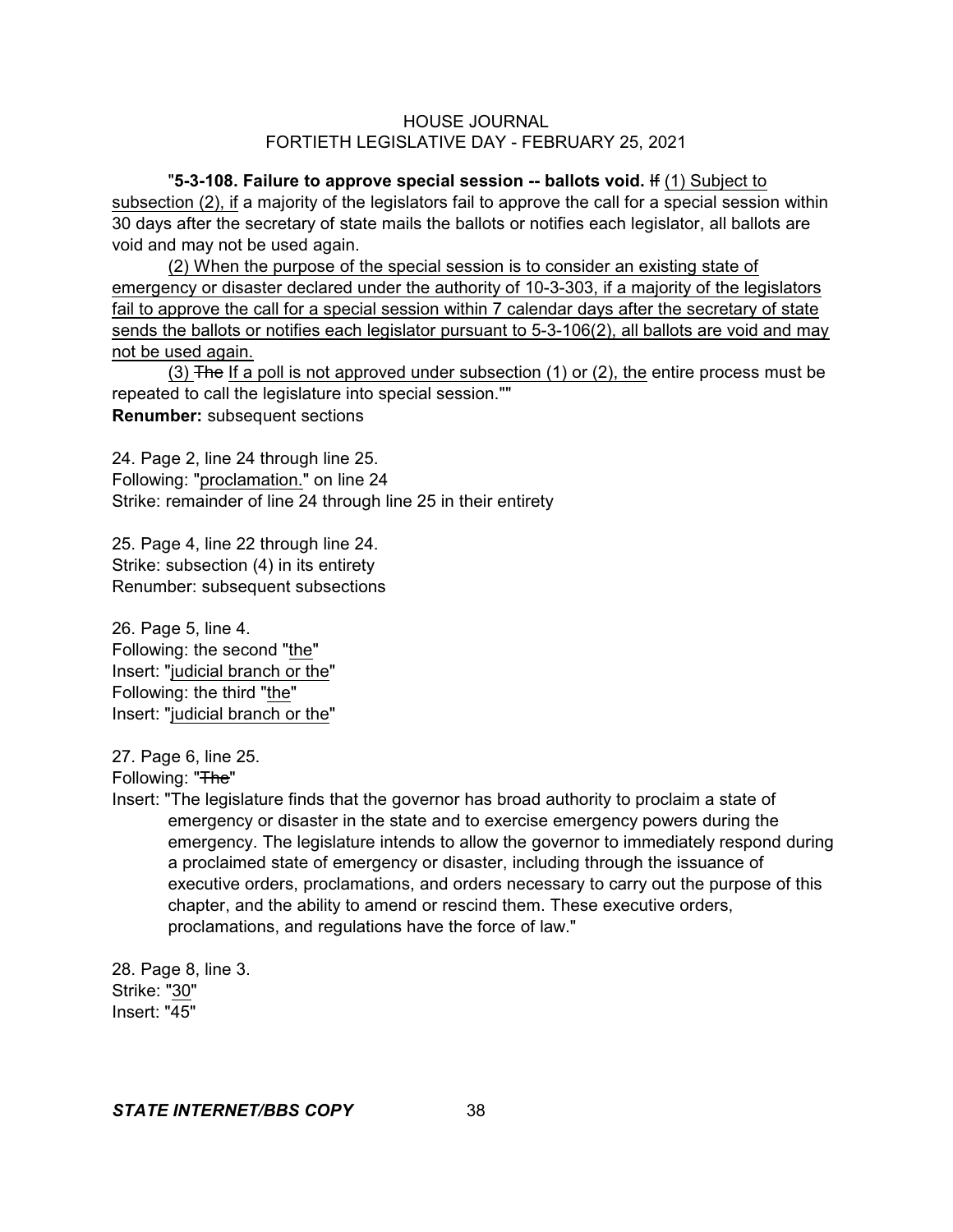Following: "continue." Insert: "(5) The legislature may, by joint resolution in a regular or special session: (a) terminate a state of emergency or disaster as provided in subsection (4)(c); (b) extend a state of disaster; (c) provide conditions or limits on the governor's actions taken pursuant to 10-3-104; and (d) approve or disapprove the continuation of any executive order, proclamation, or regulation that was enacted based on a state of emergency or disaster." And, as amended, do pass. Report adopted. **HB 289**, do pass. Report adopted. **HB 437**, do pass. Report adopted. **HB 490**, do pass. Report adopted. **EDUCATION** (Berglee, Chair): 2/24/2021 **HB 403**, do pass. Report adopted. **HB 404**, introduced bill, be amended as follows: 1. Page 1, line 14. Strike: "200%" Insert: "130%" 2. Page 1, line 15. Following: "20-9-308" Insert: ", for fiscal years 2022 and 2023, 150% for fiscal years 2024 and 2025, and 170% for

And, as amended, do pass. Report adopted.

fiscal year 2026 and subsequent fiscal years"

**HB 454**, do pass. Report adopted. **HB 543**, do pass. Report adopted. **HB 556**, do pass. Report adopted.

**JUDICIARY** (Usher, Chair): 2/22/2021 **HB 517**, do pass. Report adopted.

**JUDICIARY** (Usher, Chair): 2/23/2021 **HB 91**, introduced bill, be amended as follows:

1. Title, line 6. Following: "YEARS"

29. Page 8, line 14.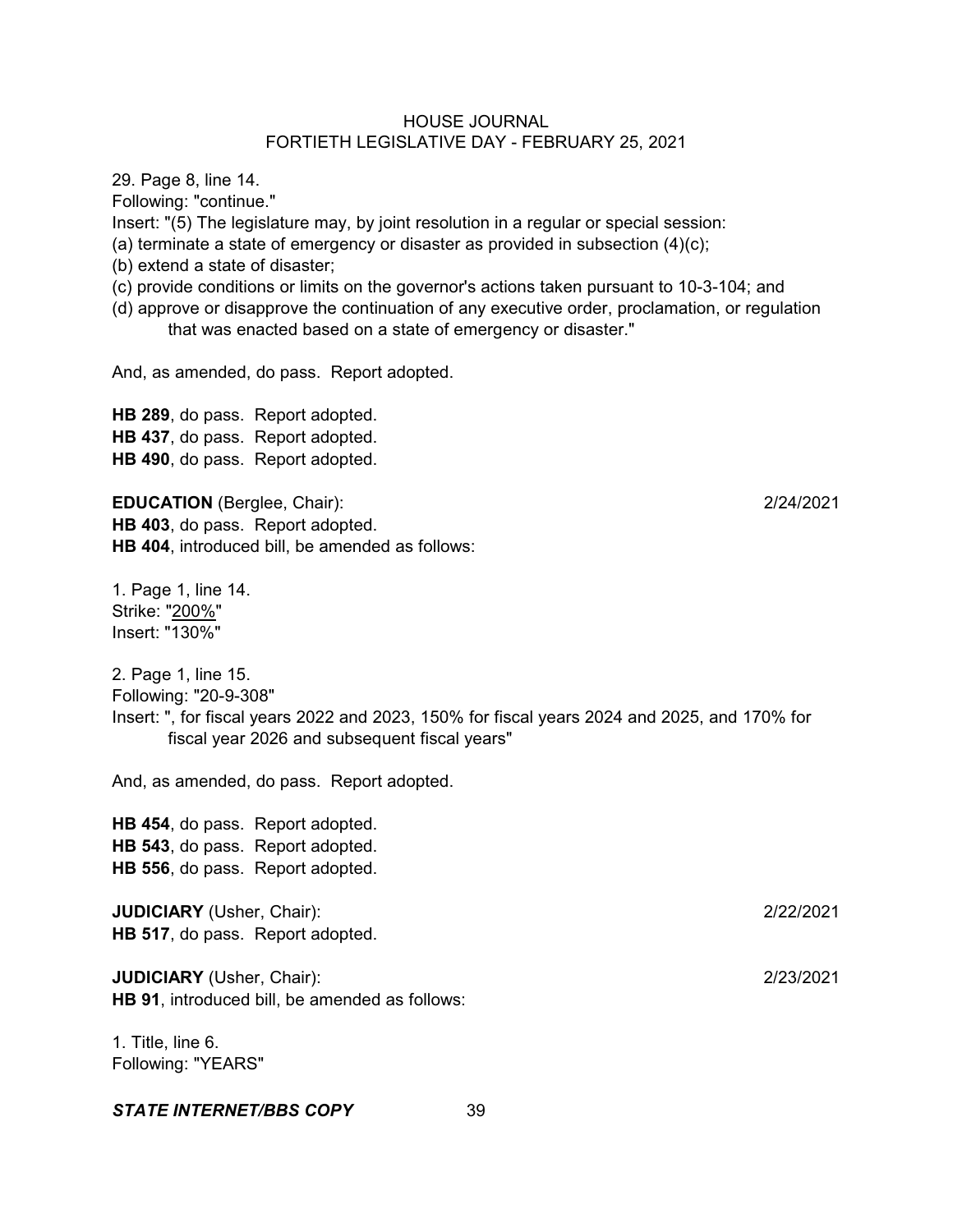Insert: "FOR CERTAIN VIOLENT OFFENDERS"

2. Title, line 7. Following: "YEARS;" Insert: "REVISING WHEN AN OFFENDER MAY NOT PETITION TO BE REMOVED FROM

THE SEXUAL OR VIOLENT OFFENDER REGISTRIES;"

3. Page 1, line 14. Following: "register" Strike: ":"

4. Page 1, line 15. Following: "(a)" Strike: "(i)"

5. Page 1, line 16. Following: "but" Strike: ";"

6. Page 1, line 17. Strike: "(ii)" Following: "after" Insert: "registering for" Following: "register" Insert: "unless convicted as provided in subsection (2)(b)"

7. Page 1, line 22.

Following: line 21

Insert: "(b) If convicted during the 10-year period provided in subsection (2)(a) of failing to register or keep registration current or of a felony, the offender shall register for the remainder of the offender's life unless relieved of the duty to register as provided in subsection (3)."

**Renumber:** subsequent subsections

8. Page 1, line 22. Following: "(2)(a)" Strike: "(ii)"

9. Page 2, line 1. Following: "a" Insert: "violent offender registered as provided in subsection (2)(b) or a"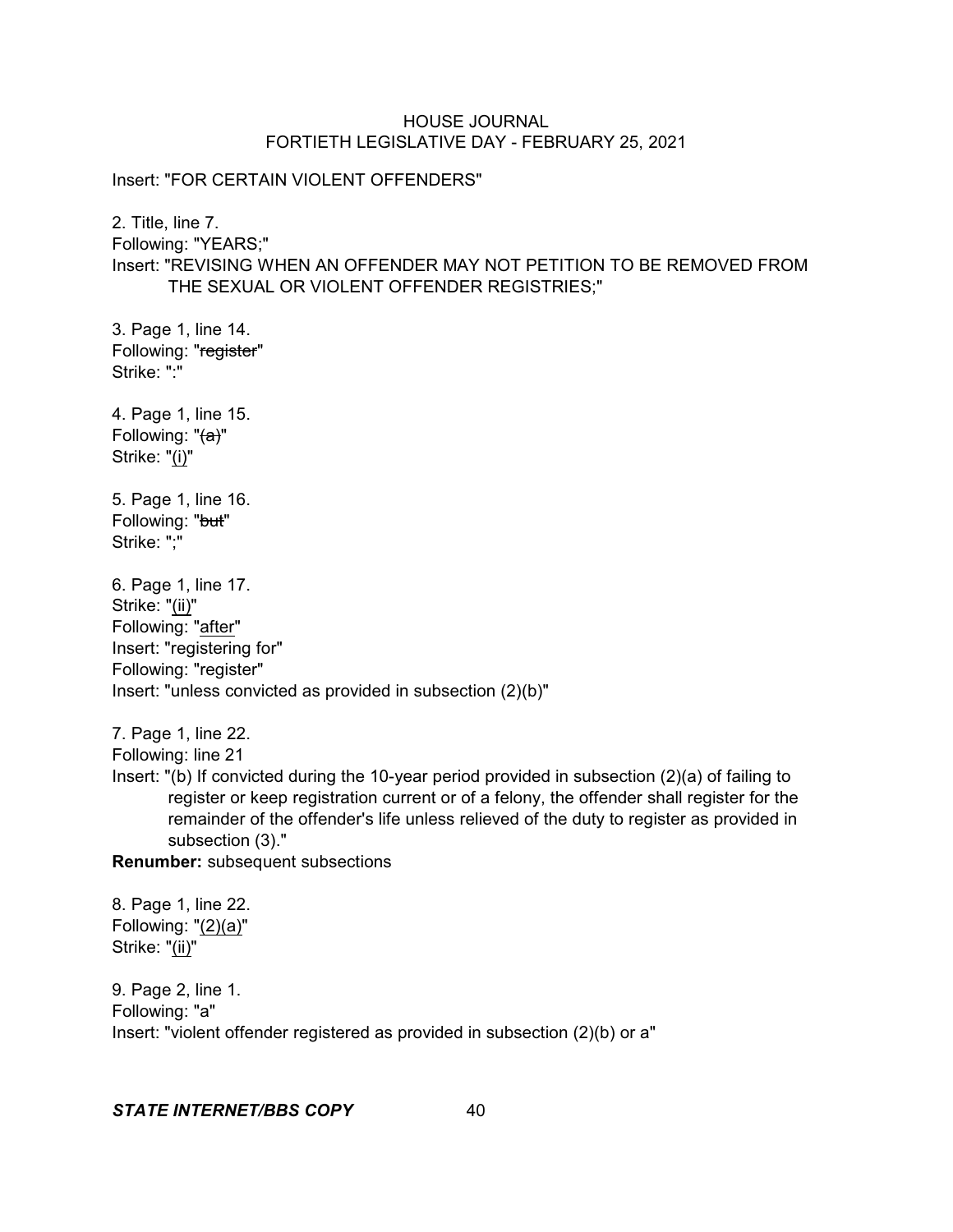10. Page 2, line 26. Following: "sexual" Insert: "or violent" And, as amended, do pass. Report adopted.

**JUDICIARY** (Usher, Chair): 2/24/2021 **HB 333**, introduced bill, be amended as follows:

1. Page 1, line 19. Strike: "was" Insert: "is currently"

And, as amended, do pass. Report adopted.

# **JUDICIARY** (Usher, Chair): 2/25/2021 **SB 140**, be concurred in. Report adopted.

# **STATE ADMINISTRATION** (McKamey, Chair): 2/25/2021

**HB 447**, introduced bill, be amended as follows:

1. Page 9, line 5. Following: "to" Insert: ": (i) an"

2. Page 9, line 5. Strike: "rules" Insert: "rule"

3. Page 9, line 5. Following: "2-4-303" Insert: "; or

(ii) a rule adopted for implementation of a federal program or policy if the unavailability of federal guidance or notice precluded promulgation of the rule before the final quarter of the year"

And, as amended, do pass. Report adopted.

**HB 530**, do pass. Report adopted. **HB 590**, do pass. Report adopted.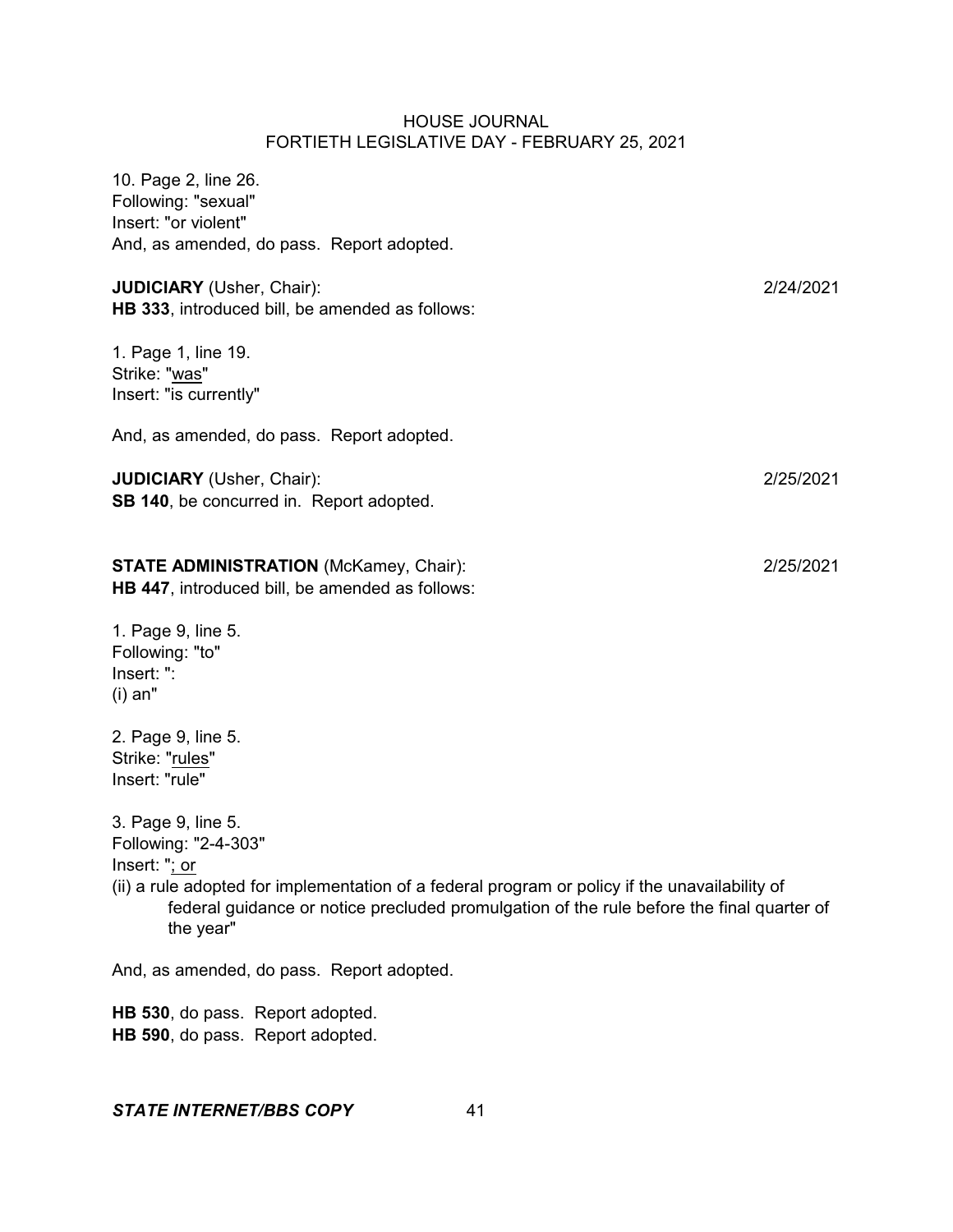**TRANSPORTATION** (Loge, Chair): 2/24/2021 **HB 610**, do pass. Report adopted.

## **UNFINISHED BUSINESS**

Mr. Speaker, I move that the following undersigned name be **ADDED** as sponsor to **HB 457**. Motion carried.

**HB 457** (B. Mercer, Chief Sponsor)

D. Bartel, L. Brewster, P. Fielder, F. Fleming, J. Fuller, S. Galloway, J. Gillette, D. Lenz, B. Ler, R. Marshall, T. Moore, M. Noland, J. Patelis, B. Phalen, A. Regier, J. Schillinger, K. Seekins-Crowe, L. Sheldon-Galloway, D. Skees, B. Tschida, , B. Usher, S. Vinton.

Mr. Speaker, I move that the following undersigned name be **ADDED** as sponsor to **HB 552**. Motion carried.

**HB 552** (E. Stafman, Chief Sponsor) M. Weatherwax.

Mr. Speaker, I move that the following undersigned name be **ADDED** as sponsor to **HJR 20**. Motion carried.

**HJR 20** (M. Noland, Chief Sponsor)

B. Beard, M. Binkley, J. Dooling, W. Galt, S. Gist, S. Gunderson, M. Hopkins, J. Kassmier, C. Knudsen, R. Marshall, W. McKamey, T. Moore, S. Vinton, K. Walsh, K. Whitman, K. Zolnikov.

#### **MOTIONS**

Majority Leader Vinton moved to re-refer **HB 233** to the Appropriations Committee. Without objection, so ordered.

#### **ANNOUNCEMENTS**

Pursuant to House rule H50-210, Representative Mitchell requested to change their vote, today, on **HB 233** and **HB 291** from Not Voting to Yes and **HB 300** from voting No to voting Yes. The votes were not recorded correctly due to a remote voting system malfunction.